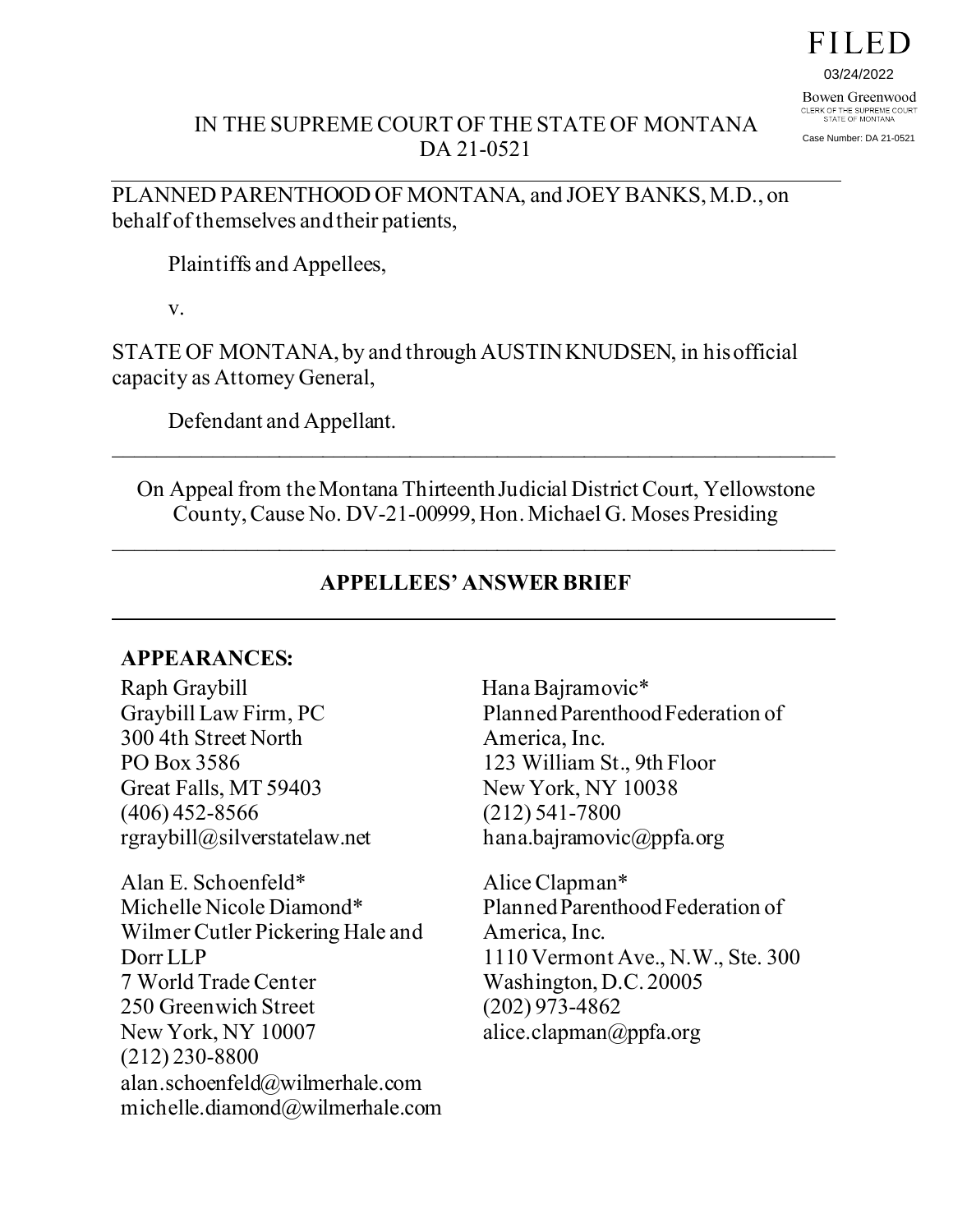Kimberly Parker\* Nicole Rabner\* Wilmer Cutler Pickering Hale and Dorr LLP 1875 Pennsylvania Avenue NW Washington, DC 20006 (202) 663-6000 nicole.rabner@wilmerhale.com kimberly.parker@wilmerhale.com

Gene R. Jarussi 1631 Zimmerman Tr., Suite 1 Billings, MT 59102 (406) 861-2317 gene@lawmontana.com

*\*Admitted pro hac vice*

### **ATTORNEYS FOR PLAINTIFFS-APPELLEES**

Austin Knudsen David M.S. Dewhirst Kathleen L. Smithgall Brent Mead State of Montana 215 North Sanders P.O. Box 201401 Helena, MT 59620-1401 Phone: 406-444-2026 Fax: 406-444-3549 david.dewhirst@mt.gov kathleen.smithgall@mt.gov brent.mead2@mt.gov

Kevin H. Theriot \* Denise M. Harle\* Alliance Defending Freedom 15100 N. 90th Street Scottsdale, AZ 85260 (480) 444-0020 ktheriot@ADFlegal.org dharle@ADFlegal.org

\**Admitted pro hac vice*

### **ATTORNEYS FOR DEFENDANT-APPELLANT**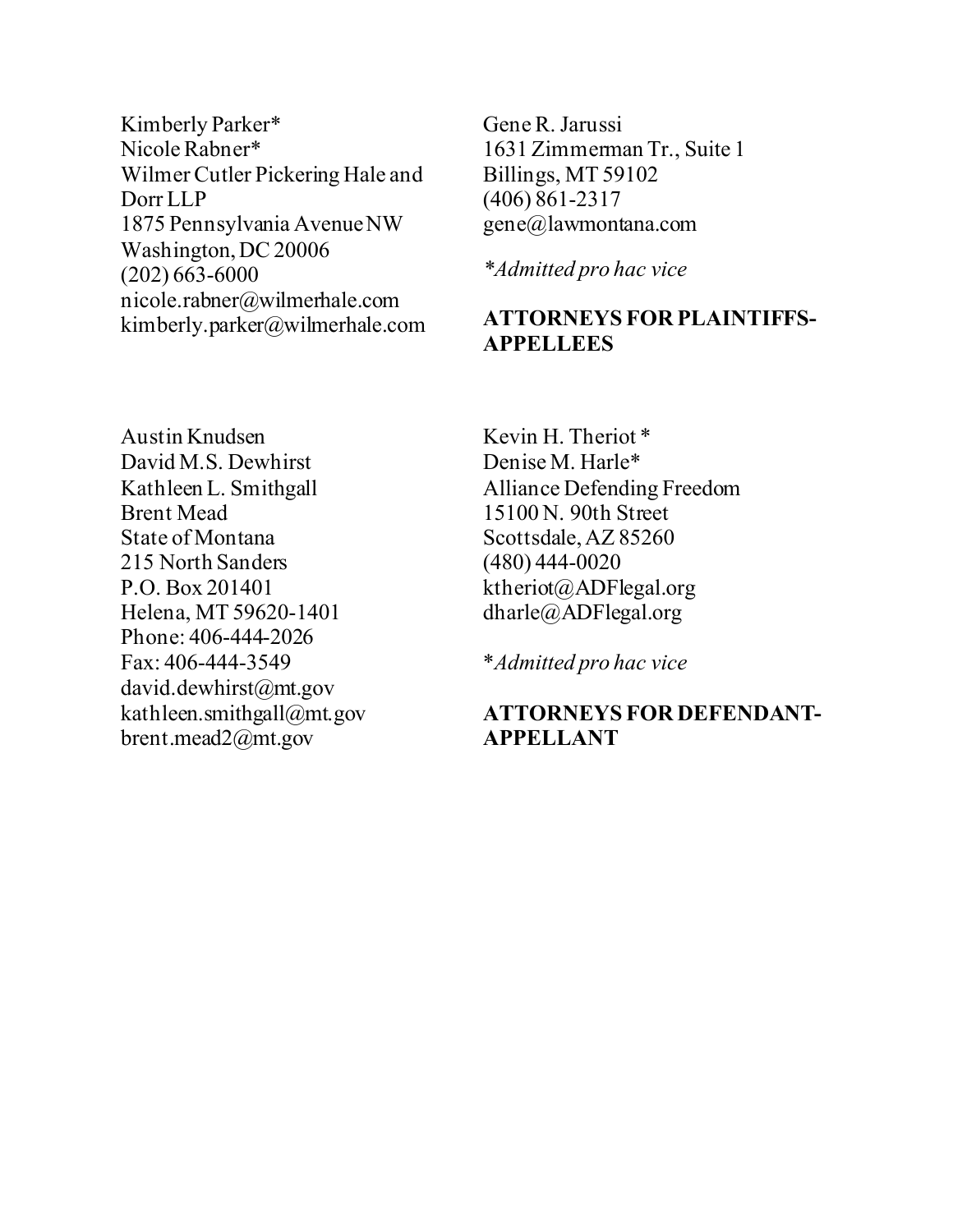# **TABLE OF CONTENTS**

|     | $\mathsf{A}.$ |           |                                                                |  |
|-----|---------------|-----------|----------------------------------------------------------------|--|
|     | <b>B.</b>     |           |                                                                |  |
|     |               |           |                                                                |  |
|     |               |           |                                                                |  |
|     |               |           |                                                                |  |
|     |               |           |                                                                |  |
|     |               |           |                                                                |  |
|     | ARGUMENT.     |           |                                                                |  |
| I.  |               |           | This Court Should Not Rewrite Montana's Preliminary Relief     |  |
|     |               | A.        | The district court correctly applied settled Montana law 10    |  |
|     |               | <b>B.</b> | The State's efforts to import the federal standard are         |  |
|     |               |           | 1. Application of the State's preferred standard would         |  |
|     |               |           | 2. Subsection (1) does not require likelihood of success       |  |
|     |               |           | 3. Subsection (2) does not require likelihood of success       |  |
|     |               |           | 4. The State's authority provides no support for its           |  |
| II. |               |           | The District Court Did Not Manifestly Abuse Its Discretion  16 |  |
|     |               | A.        | Providers made out more than a prima facie case of a           |  |
|     |               |           | 1. The district court properly held that strict scrutiny       |  |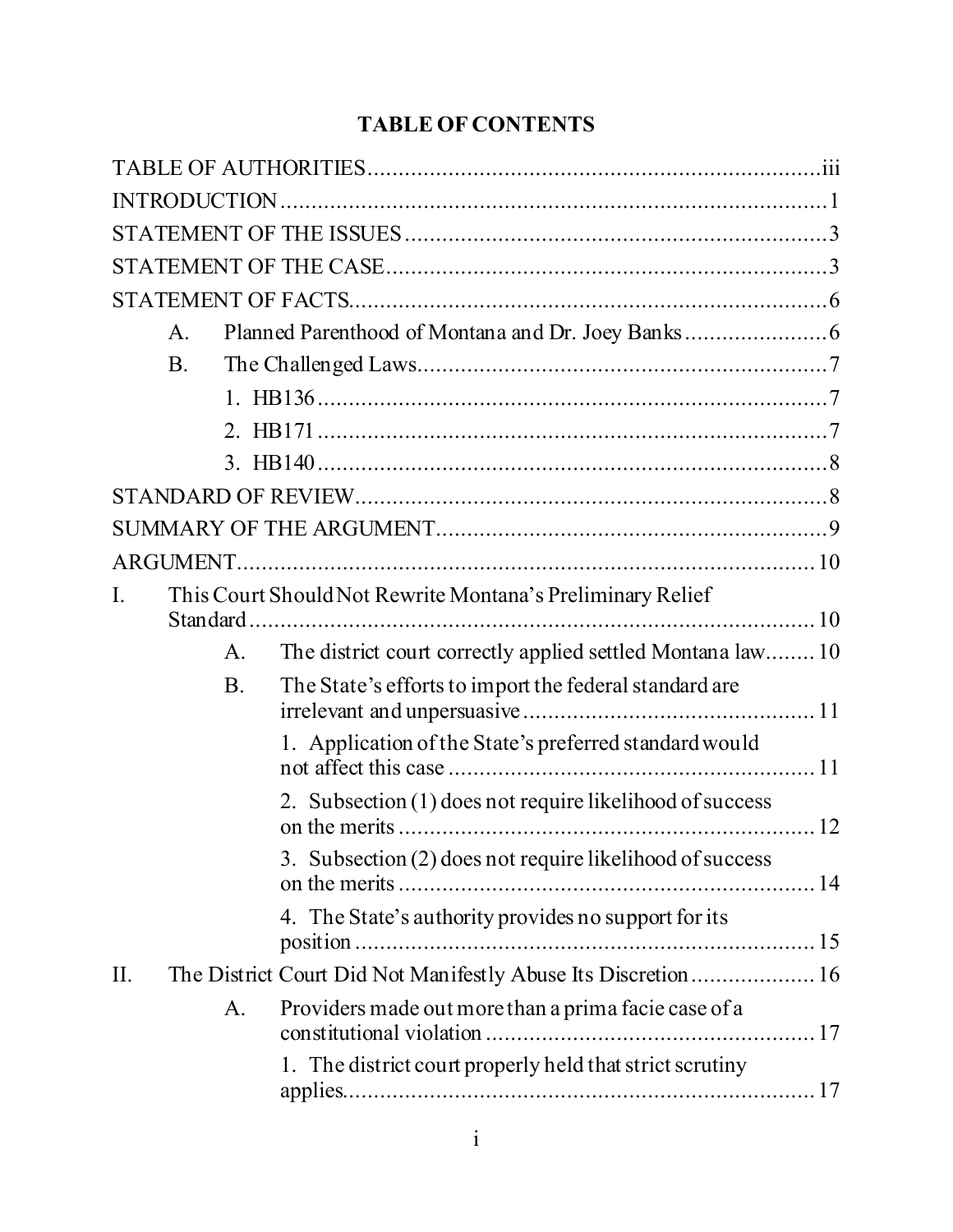| a. The challenged laws in fringe the right to                       |
|---------------------------------------------------------------------|
|                                                                     |
| b. The challenged laws in fringe additional                         |
|                                                                     |
| 2. The district court correctly held that the challenged            |
|                                                                     |
| a.                                                                  |
|                                                                     |
|                                                                     |
|                                                                     |
|                                                                     |
| ii. HB171 violates the right to free speech30                       |
|                                                                     |
| 3. HB136 and HB171 are unconstitutionally vague32                   |
| 4. The district court considered the State's evidence35             |
| <b>B.</b>                                                           |
| III.<br>The Court Should Not Overrule Armstrong On An Appeal From A |
|                                                                     |
|                                                                     |
| <b>CERTIFICATE OF COMPLIANCE</b>                                    |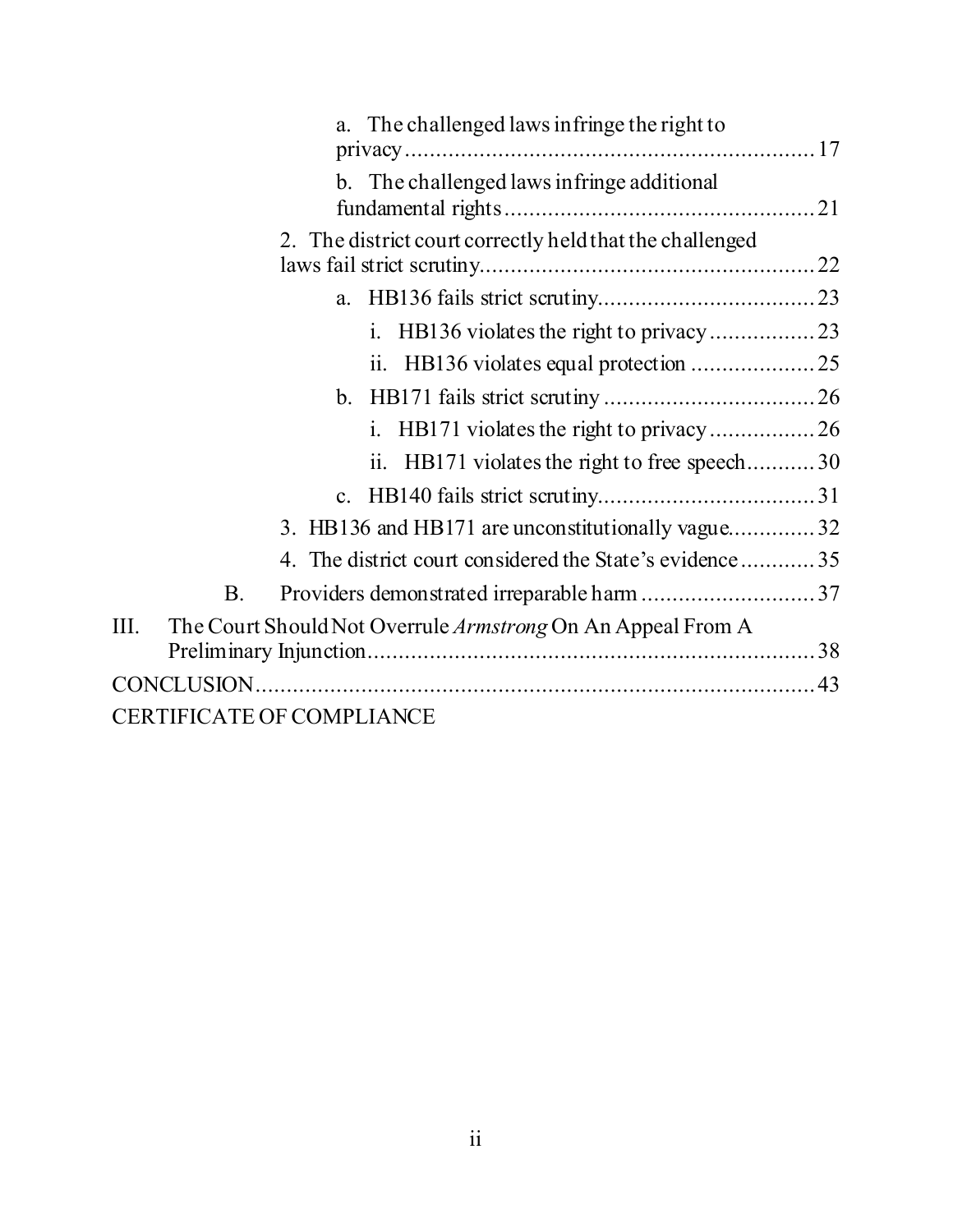## **TABLE OF AUTHORITIES**

# **Cases**

| A.C. v. Borkholder,                    |
|----------------------------------------|
| American Medical Ass'n v. Stenehjem,   |
| Arizona Dream Act Coal. v. Brewer,     |
| Armstrong v. State,                    |
| BAM Ventures, LLC v. Schifferman,      |
| Caldwell v. Sabo,                      |
| Cole v. St. James Healthcare,          |
| City of Billings v. Albert,            |
| City of Missoula v. Sadiku,            |
| Cottrill v. Cottrill Sodding Services, |
| Davis v. Stapleton,                    |
| Denke v. Shoemaker,                    |
| Driscoll v. Stapleton,                 |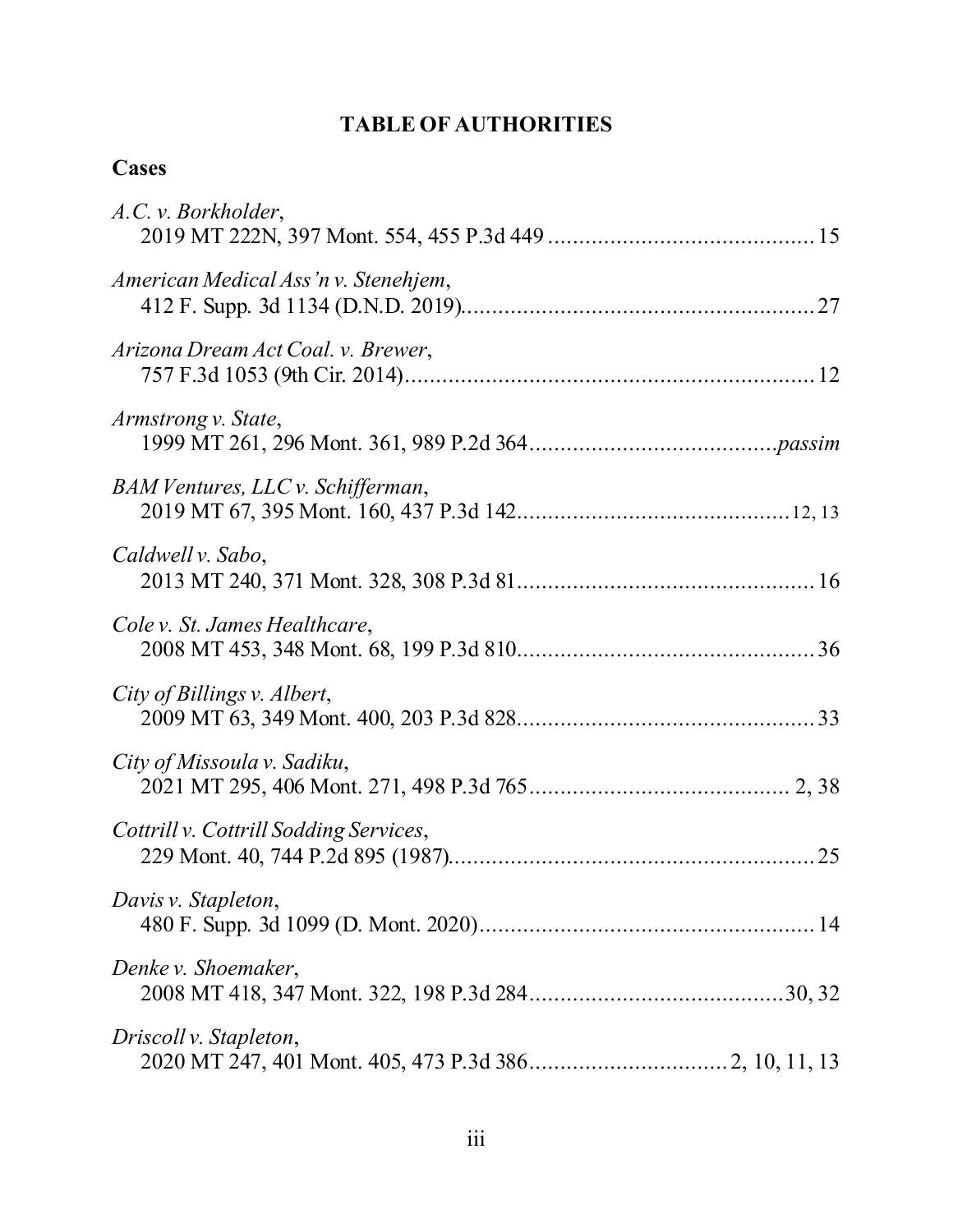| EMW Women's Surgical Center v. Meier,                                                                       |  |
|-------------------------------------------------------------------------------------------------------------|--|
| Gonzales v. Carhart,                                                                                        |  |
| Gryczan v. State,                                                                                           |  |
| Hastetter v. Behan,                                                                                         |  |
| Hopkins v. Jegley,                                                                                          |  |
| Kimble v. Marvel Entertainment, LLC,                                                                        |  |
| Matter of $W.J.H.,$                                                                                         |  |
| Memphis Center for Reproductive Health v. Slatery,                                                          |  |
| M.H. v. Montana High School Association,                                                                    |  |
| Montana Cannabis Industry Association v. State,                                                             |  |
| Planned Parenthood of Missoula v. State,<br>1999 Mont. Dist. LEXIS 1117 (Mont. Dist. Ct. March 12, 1999) 26 |  |
| Planned Parenthood of Southeastern Pennsylvania v. Casey,                                                   |  |
| Porter v. K & S Partnership,                                                                                |  |
| Puerto Rico Department of Consumer Affairs v. Isla Petroleum Corp.,                                         |  |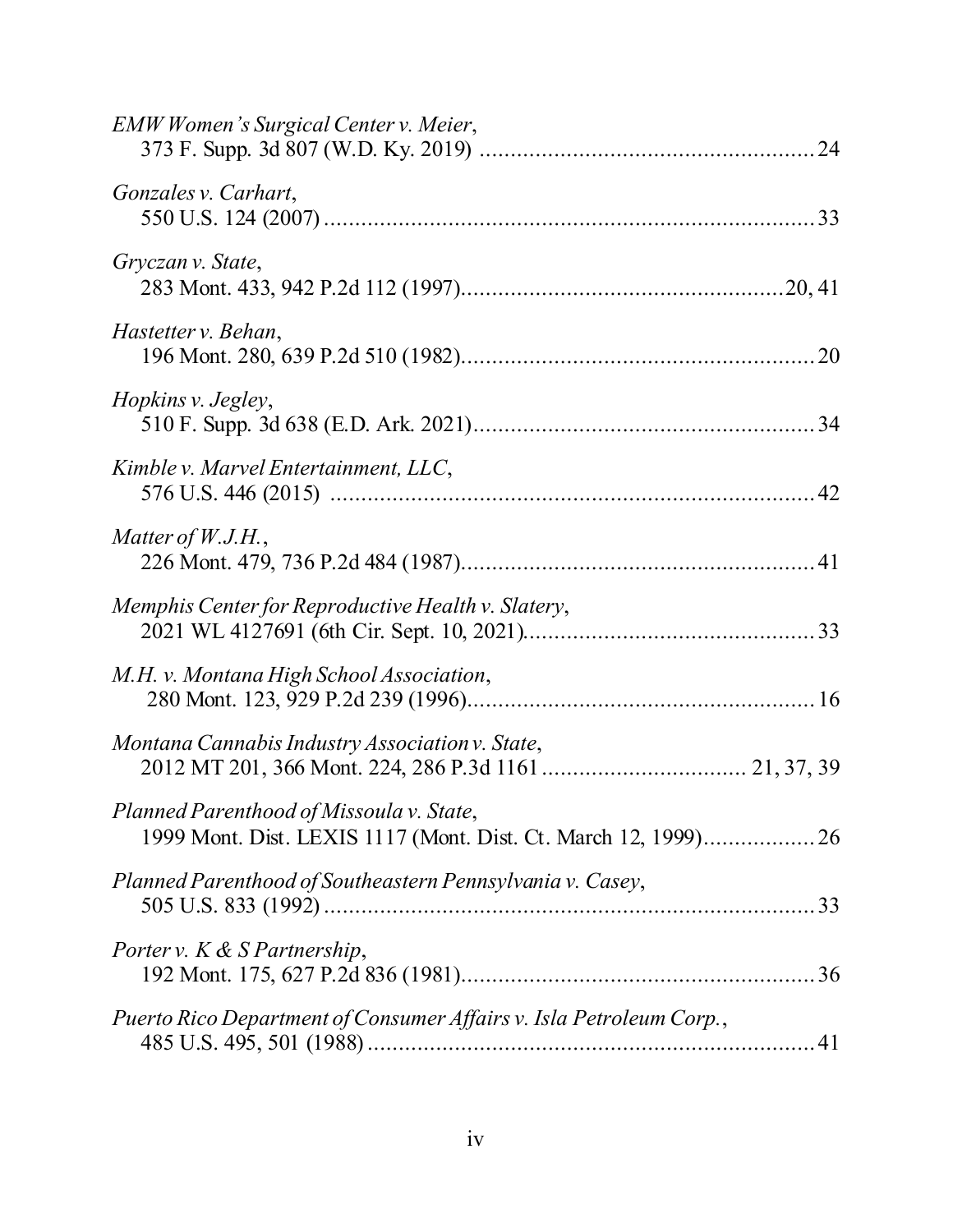| Snetsinger v. Montana University System, |
|------------------------------------------|
| State v. Demontiney,                     |
| State v. Gardner,                        |
| State v. Holman,                         |
| State v. Jardee,                         |
| State v. Jensen,                         |
| State v. Long,                           |
| State v. Reynolds,                       |
| State v. Running Wolf,                   |
| State v. Samples,                        |
| State ex rel. Sparling v. Hitzman,       |
| Van Loan v. Van Loan,                    |
| Weems v. State,                          |
| Whole Woman's Health Alliance v. Rokita, |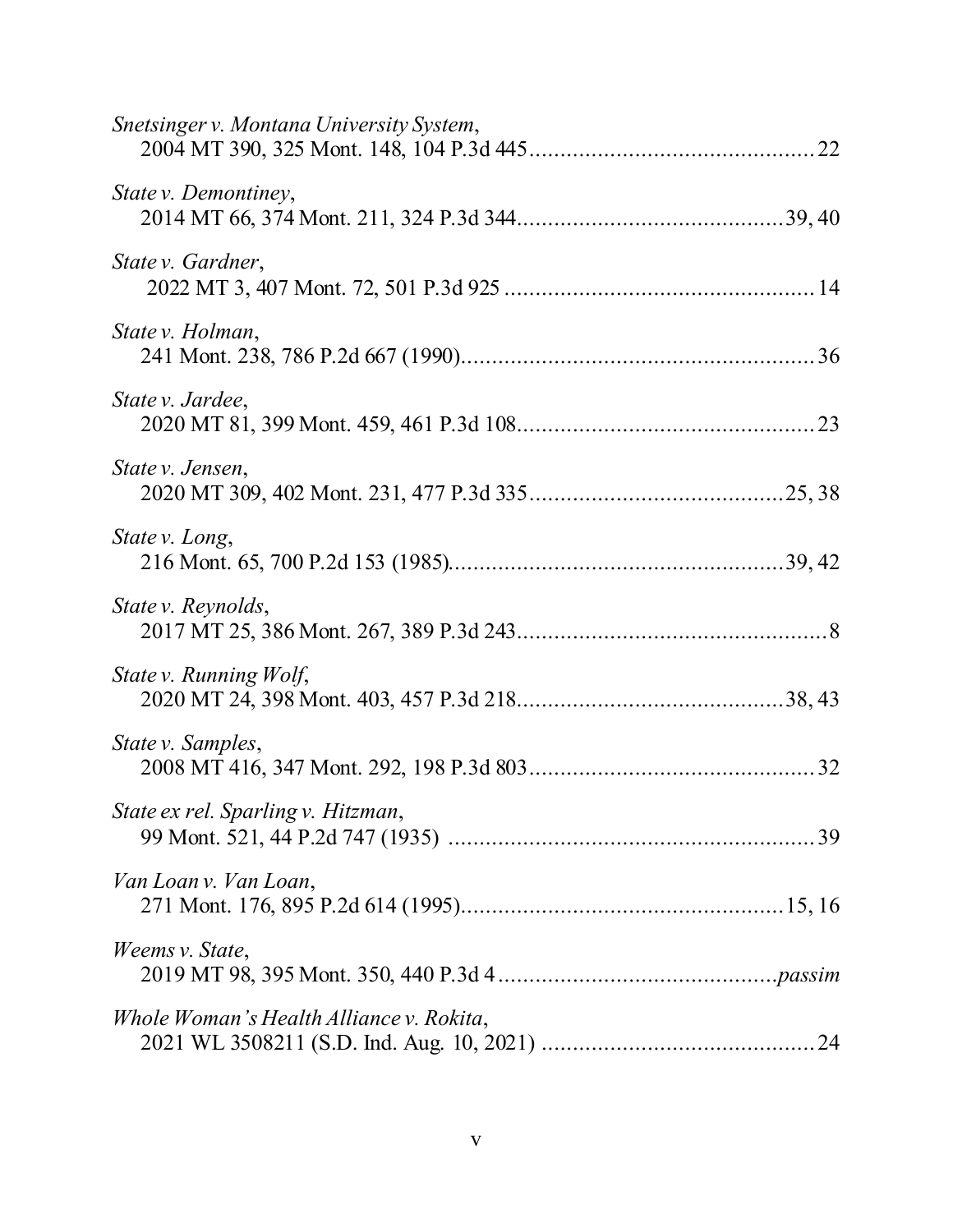| Wiser v. State,               |  |
|-------------------------------|--|
| Yockey v. Kearns Props., LLC, |  |
| <b>Statutes</b>               |  |

# Montana Code Annotated

# **Legislative Materials**

# **Other Authority**

| American Medical Association, Code of Medical Ethics Opinion § 4.2.7  25 |  |
|--------------------------------------------------------------------------|--|
|                                                                          |  |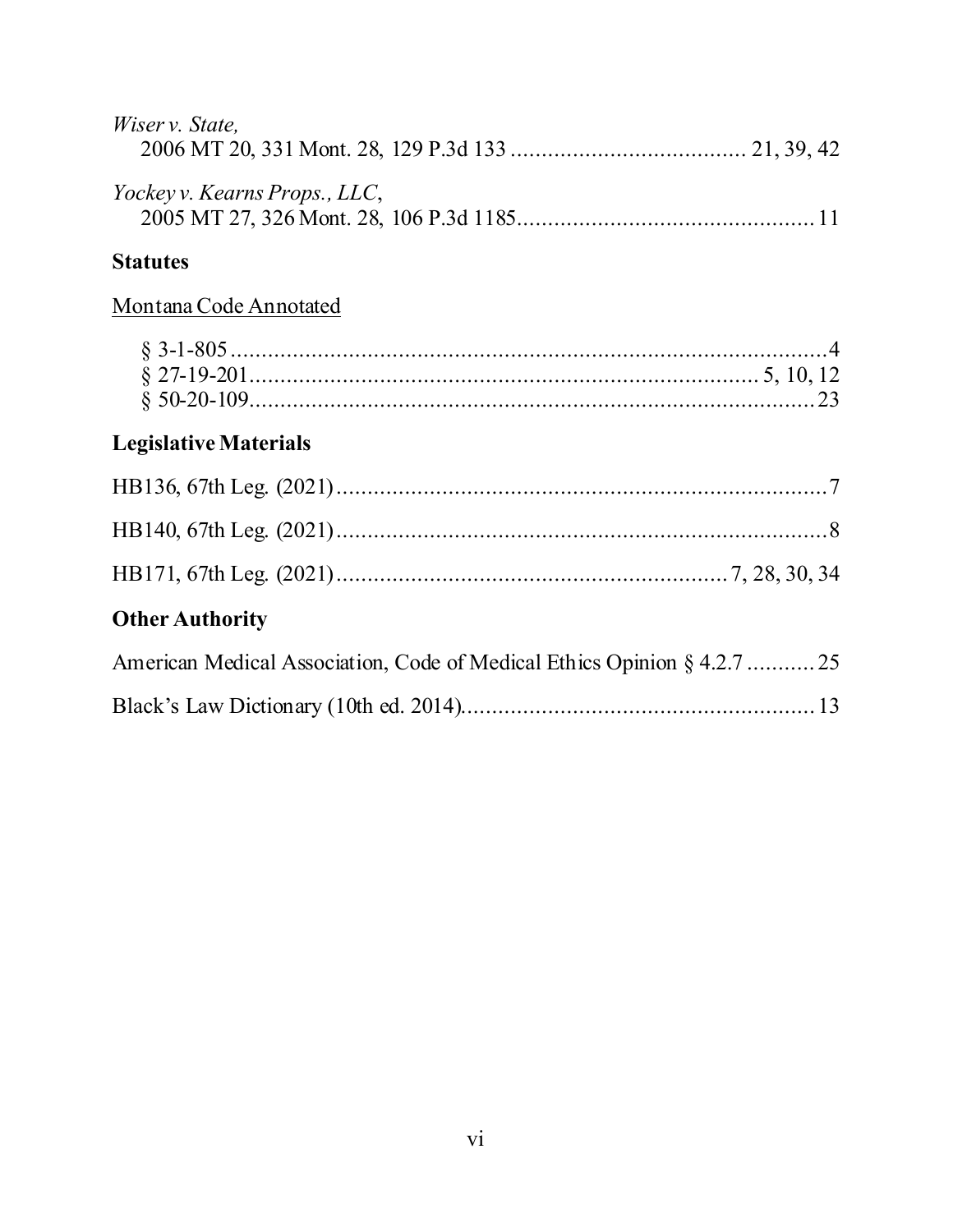#### **INTRODUCTION**

The district court preliminarily enjoined House Bills 136, 171, and 140 ("HB136," "HB171," and "HB140") for two independent reasons: (1) Plaintiffs-Appellees Planned Parenthood of Montana and Dr. Joey Banks (collectively, "Providers") established a prima facie case that each of the laws violates multiple provisions of the Montana Constitution, and (2) these laws, if they took effect, would irreparably harm Providers and their patients. Both were correct. As to Providers' prima facie case, the enjoined laws prohibit or otherwise restrict pre-viability abortions and thus directly contravene Montana's constitutional right to privacy and this Court's decision in *Armstrong v. State*, 1999 MT 261, 296 Mont. 361, 989 P.2d 364. The laws also violate numerous other fundamental rights protected by the Montana Constitution, from freedom of speech to equal protection to due process. As to injury, the challenged laws would infringe constitutional rights. They also would inflict irreparable "medical, emotional, and social harm" on patients seeking abortions, and force providers to "substantially alter their practice," or else risk substantial criminal and civil liability for treating patients. App.A033 (District Court decision).

Because the State cannot seriously dispute the district court's considered application of precedent or factual findings, it seeks to upend two settled features of Montana law.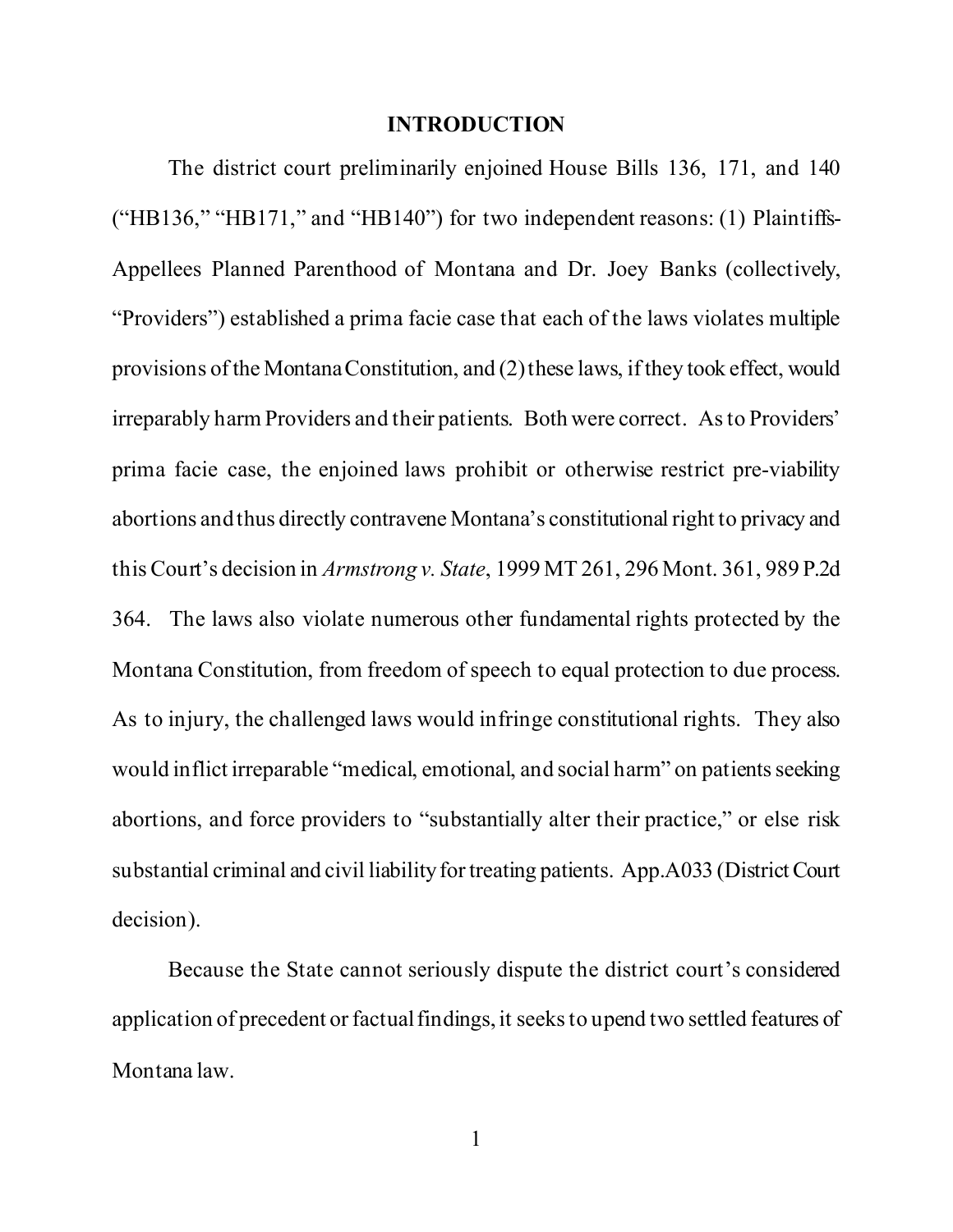First, the State asks this Court to import the federal standard for preliminary relief (likelihood of success on the merits) and discard the prima facie standard long applied by Montana courts, including this one in recent decisions. The Court should not rewrite the preliminary injunction statute as the State urges, not least because adopting a new standard would not change the outcome in this case—the harms here are so grievous, the constitutional transgressions so apparent, that Providers are entitled to preliminary relief even under the State's proposed alternative.

Second, the State asks this Court to overrule *Armstrong*. This appeal is not the proper vehicle for this argument, "[b]ecause a preliminary injunction does not decide the ultimate merits of a case." *Driscoll v. Stapleton*, 2020 MT 247, ¶ 16, 401 Mont. 405, 473 P.3d 386. More importantly, *Armstrong* was correct when it was decided more than two decades ago and remains correct today. The State has not justified departing from the "preferred course" of stare decisis. *City of Missoula v. Sadiku*, 2021 MT 295, ¶ 13, 406 Mont. 271, 498 P.3d 765.

When the State does grapple with the district court's opinion, it fails to demonstrate any manifest abuse of discretion that warrants overturning the preliminary injunction. The State's arguments about the weight of the evidence and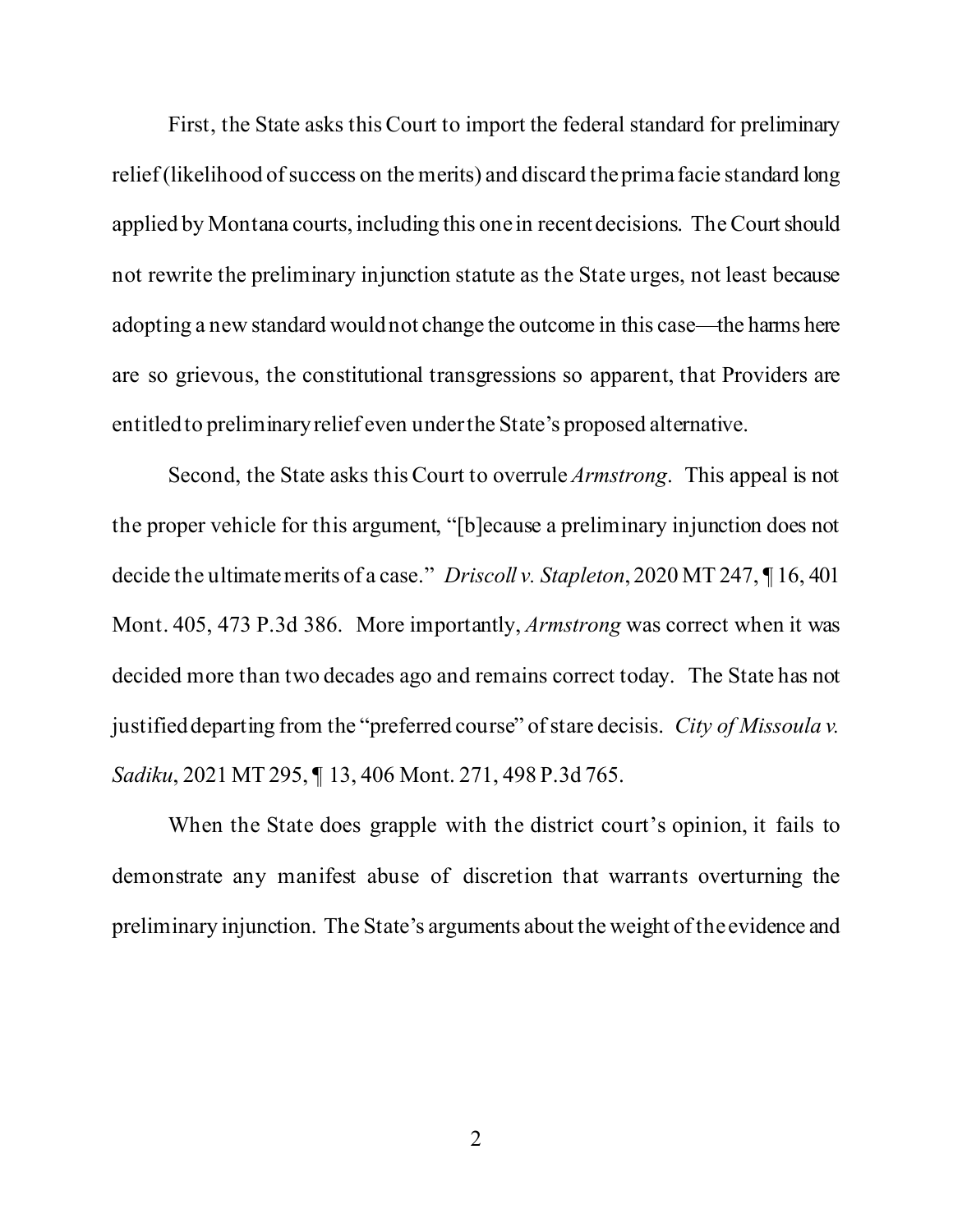its alleged interest in preventing women<sup>1</sup> and providers from exercising their constitutional rights are foreclosed by precedent and unsupported by the record. This Court should affirm and preserve the status quo until the district court can reach the merits.

### **STATEMENT OF THE ISSUES**

- A. Whether this Court should fundamentally reorder Montana's preliminary injunction standard in a case where Providers prevail under both the existing standard and the State's proposed new standard.
- B. Whether the district court manifestly abused its discretion in preliminarily enjoining three laws that would unconstitutionally infringe Montanans' fundamental rights, including the right to obtain pre-viability abortions.
- C. Whether, in an appeal from a preliminary injunction that did not rule on the merits, this Court should overrule *Armstrong*, which correctly held that Montanans have a right to obtain pre-viability abortions under the Montana Constitution.

## **STATEMENT OF THE CASE**

On August 16, 2021, Providers moved to preliminarily enjoin HB136, HB171,

and HB140, which were set to take effect on October 1, 2021. District Judge

Gregory R. Todd held a hearing on the motion on September 23, after which he

allowed the State to file 46 pages of additional rebuttal affidavits. *See* Supp.App.I82

<sup>&</sup>lt;sup>1</sup> Providers use "women" as shorthand for people who are or may become pregnant, but people of other gender identities, including transgender men and gender-diverse individuals, may also become pregnant, seek abortion services, and be harmed by the challenged laws.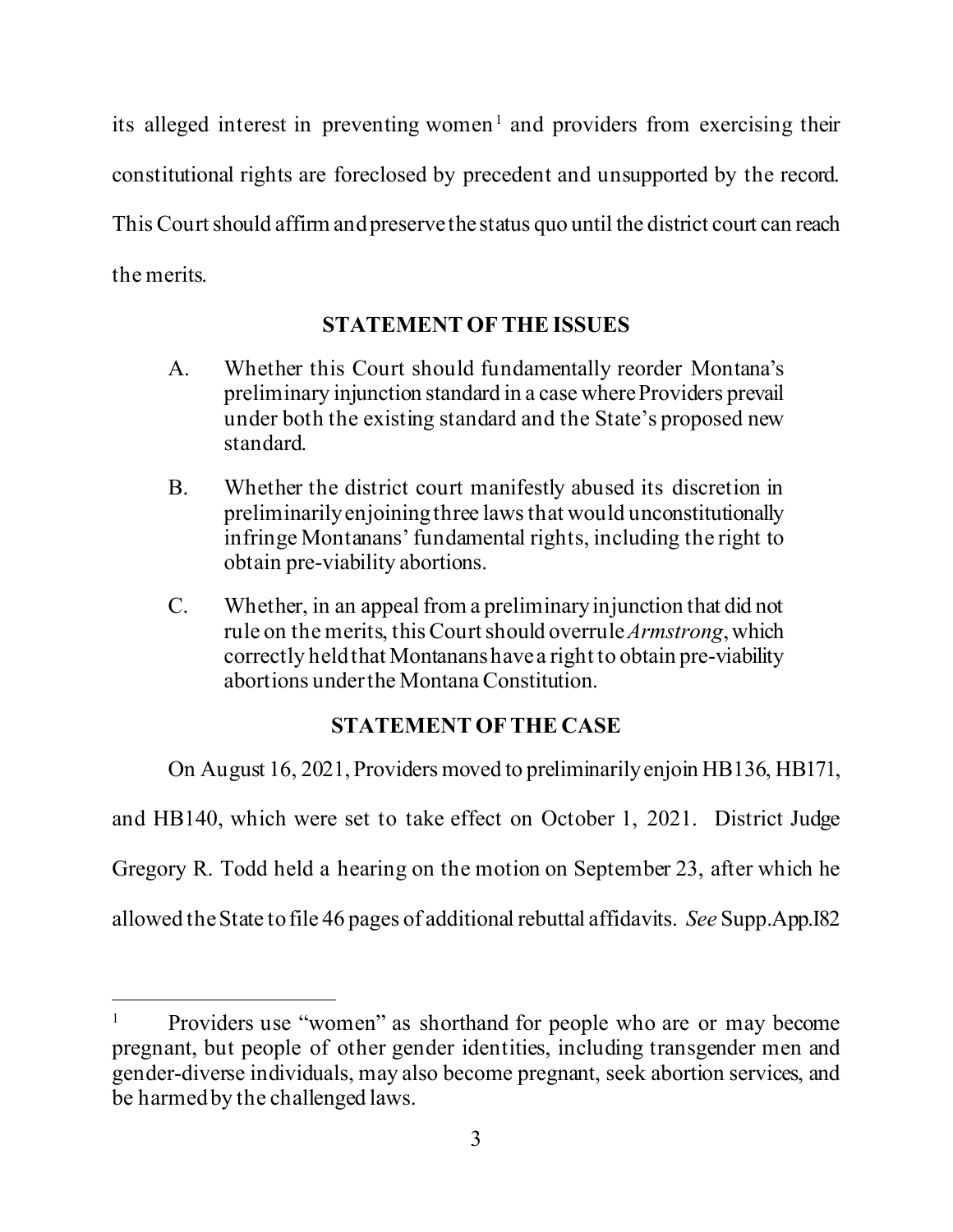(Full hearing transcript); Supp.Apps.J-K (State rebuttal declarations). Judge Todd informed the parties he would issue a decision after receiving the State's rebuttal affidavits and before October 1. Supp.App.I75, 82.

On the eve of the laws' effective date, the State moved to disqualify Judge Todd based on comments made at the hearing six days earlier. Because the State's motion prevented Judge Todd from taking further action in the case, *see* § 3-1-805, MCA, the State's actions threatened to preclude *any* judicial review prior to the laws taking effect. Providers accordingly filed a Petition with this Court seeking an emergency stay of the laws' enforcement until the request for preliminary relief could be resolved. Pet., No. OP 21-0494 (filed Sept. 30, 2021).

While the Petition was pending, Judge Todd disqualified himself and the case was assigned to District Judge Michael G. Moses. This Court then denied the Petition "[b]ecause the motion for preliminary injunction … [was] now before a judge in jurisdiction," and Providers could "seek the requested relief through ordinary processes in the pending case." Order, No. OP 21-0494 (Sept. 30, 2021). That same day, Judge Moses issued a temporary restraining order preventing the challenged laws from taking effect. Supp.App.L.

On October 7, after reviewing the hearing transcript, the parties' briefs, and the extensive affidavit and declaration testimony, the district court preliminarily enjoined the laws for two independent reasons. First, Providers made out a prima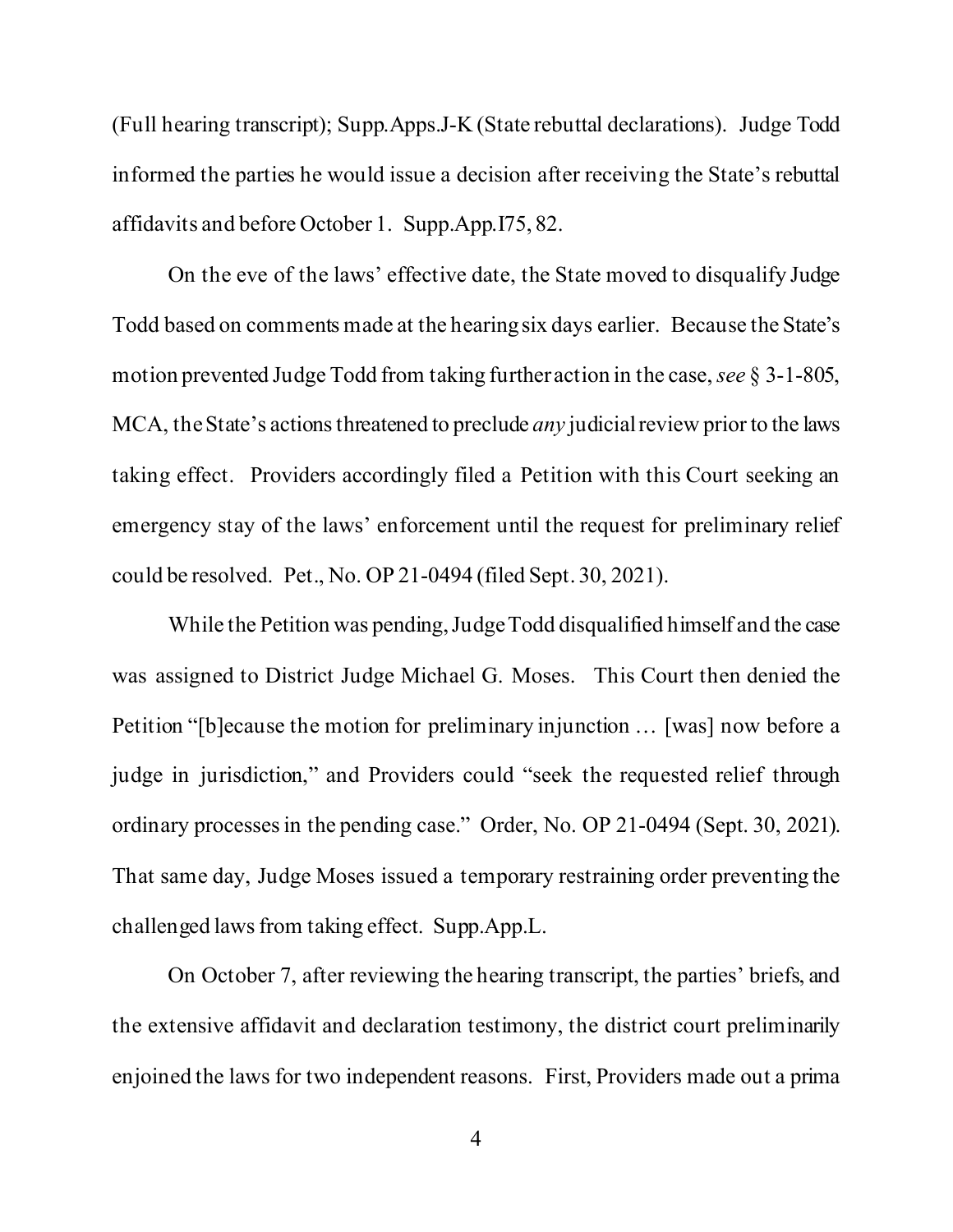facie case that the three challenged laws are unconstitutional, justifying relief under

 $\S 27-19-201(1)$ , MCA. As the court summarized:

HB 136 bans pre-viability abortions at 20 weeks, in direct contravention of *Armstrong*. HB 171 bans medication abortions provided via telehealth and imposes mandatory delays on women seeking an abortion, significantly reducing their access to that care. HB 140 compels government-approved speech that interferes with the doctorpatient relationship.

App. A033.<sup>2</sup> Second, Providers demonstrated that irreparable harm would result if the laws were not enjoined, more than meeting the requirements of  $\S 27$ -19-201(2), MCA. The district court concluded that not only would the deprivation of a constitutional right necessarily constitute irreparable injury (as this Court has long held), but Providers and their patients also would suffer additional, concrete, and direct harms absent relief. App.A032-034. In particular, patients would be unable to obtain "surgical abortions between 20 weeks LMP and viability," "medication abortions via telehealth or without a 24-hour mandatory delay," and either type of abortion "without being subjected to severe restrictions." *Id.* at 033. Further, Providers would have to "substantially alter their practice (and encounter the attendant medical, emotional, and social harm to themselves and their patients) or be subjected to serious legal repercussions." *Id.*

<sup>&</sup>lt;sup>2</sup> *See also, e.g., App.A022-023* ("HB 136 violates the Montana Constitution's guarantee of equal protection and due process"), 029-030 (HB171 violates Montana's free speech, equal protection, and due process clauses), 030-034 (HB140 violates rights to privacy, equal protection, and individual dignity).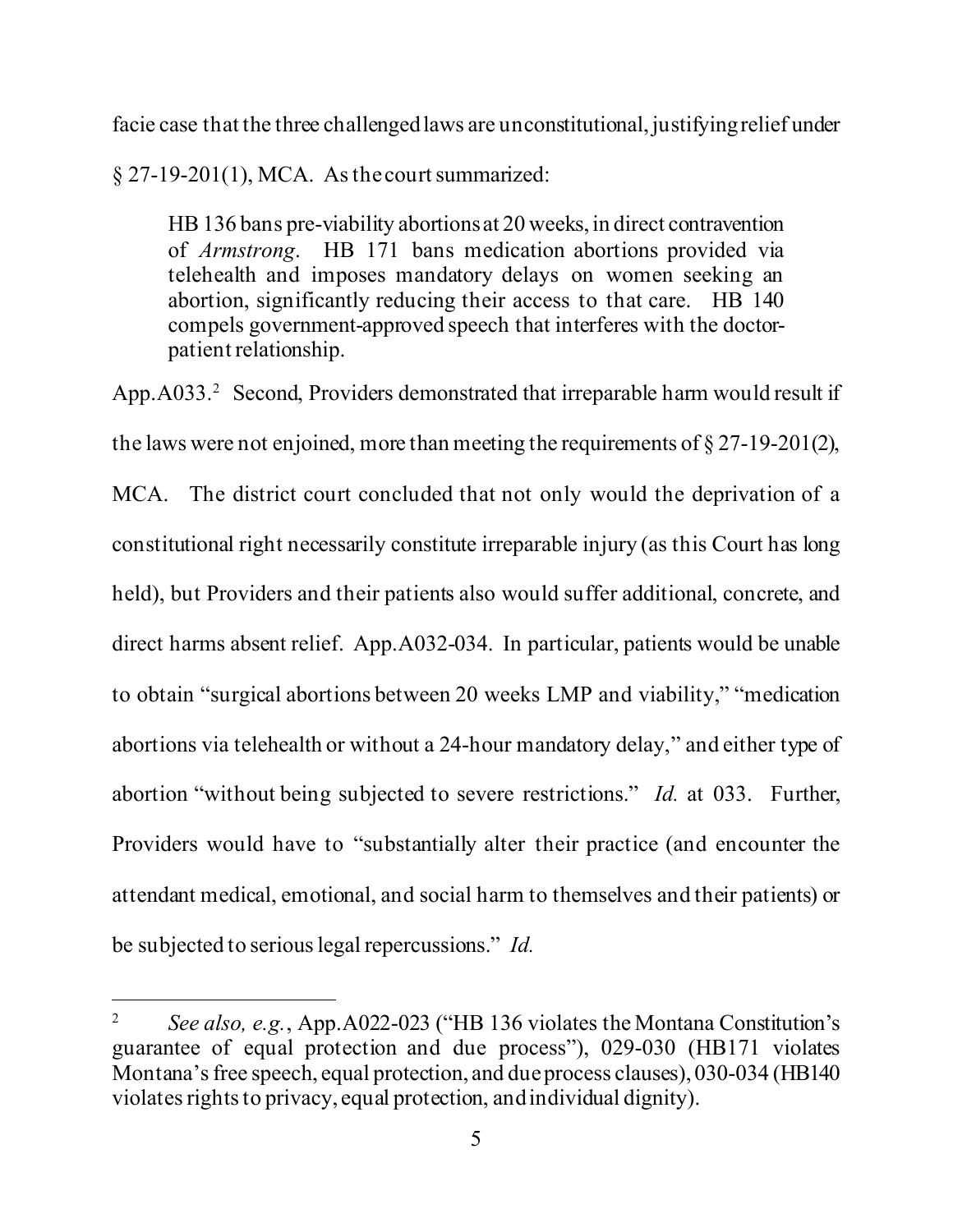#### **STATEMENT OF FACTS**

#### **A. Planned Parenthood of Montana and Dr. Joey Banks**

Planned Parenthood of Montana ("PPMT") is the largest provider of reproductive health care services in Montana. App.A003. Dr. Joey Banks is a contract physician at PPMT and the organization's former Chief Medical Officer. *Id.* at 004; App.J004 (Banks Aff.). PPMT provides procedural abortions and medication abortions ("MABs"). App.A003. Both procedural and medication abortions are common and safe. Supp.App.A9 (Complaint).

PPMT offers MABs to patients (1) in person at a health center; (2) through site-to-site telehealth, in which a patient at one PPMT health center connects through telehealth with a provider at another PPMT health center; or (3) through direct-topatient telehealth, in which a patient connects via teleconference with a provider from wherever she is located and then, if eligible, is mailed the required medications to a Montana address. App.A004-005. Telehealth MABs are an especially important form of reproductive health care in Montana because they reduce the travel and expense of an in-person visit, which can be prohibitive for some patients given Montana's size and rural nature. In FY 2021, PPMT provided 76 percent of its MABs through telehealth consultations. Supp.App.A14, 22.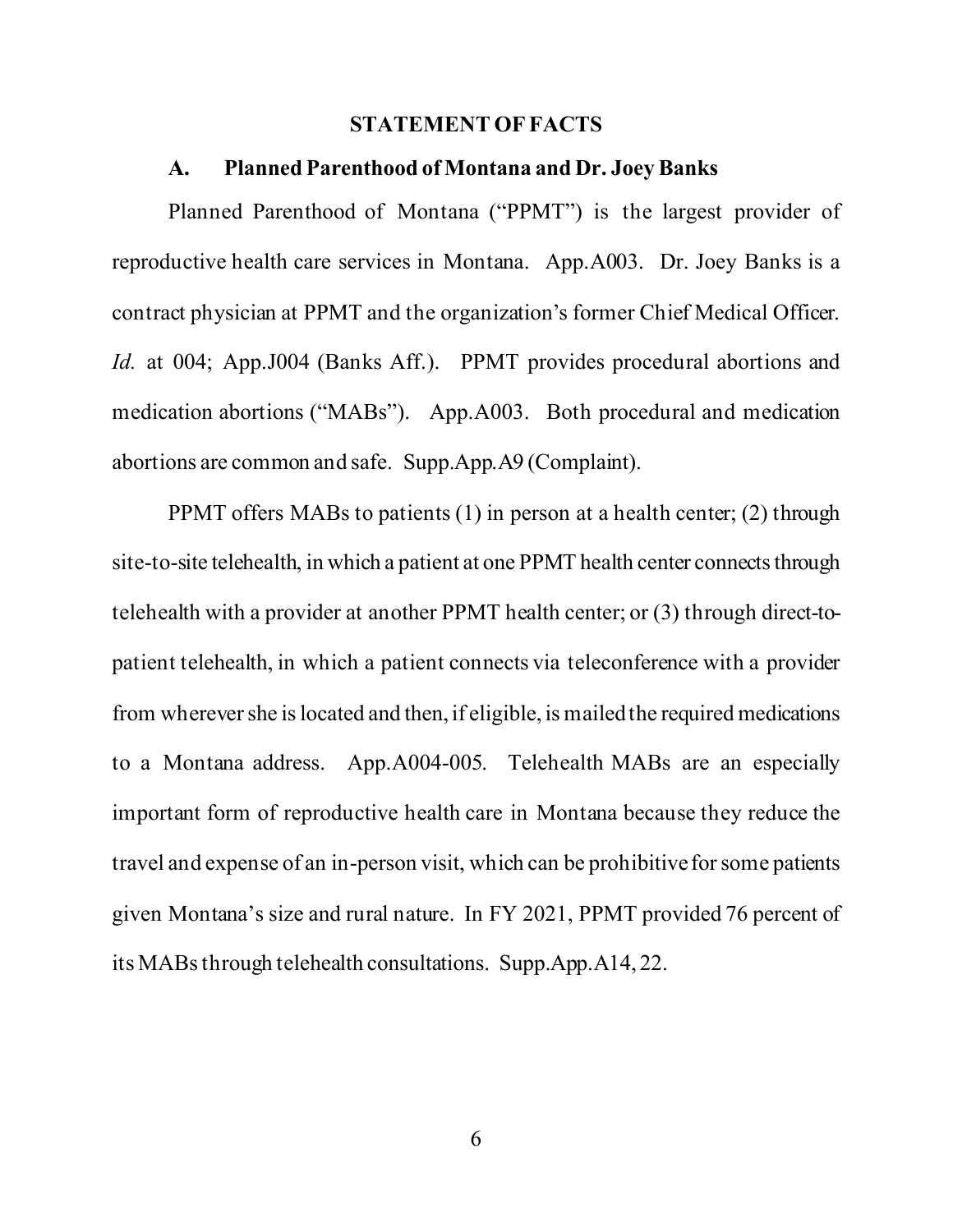#### **B. The Challenged Laws**

#### **1. HB136**

HB136 bans abortion beginning at 20 weeks from the first day of a patient's last menstrual period ("LMP"), which the State and its experts agree is before fetal viability. The law's exceptions are narrow and vague. Specifically, the law permits an abortion beginning at 20 weeks LMP only if it "is necessary to prevent a serious health risk to unborn child's mother" or there is a medical emergency. HB136 § 3. Violations carry extreme civil and criminal penalties. *Id.* § 4.

#### **2. HB171**

HB171 significantly restricts access to MAB, which is the most common method of first-trimester abortion at PPMT. It mandates multiple, unnecessary inperson visits with the same provider; compels providers to give patients inaccurate information that MABs can be "reversed"; imposes medically unnecessary reporting requirements designed to scare women from accessing abortion care and providers from referring for or providing that care; requires a 24-hour mandatory delay for patients seeking MABs by requiring patients to have an ultrasound, receive bloodwork, and sign a consent form 24 hours prior to receiving the MAB; and subjects providers to unnecessary and onerous qualification requirements. HB171 §§ 3, 5, 7-9. Critically, it bans telehealth MABs entirely. *Id*. § 4. HB171 exposes providers to up to 20 years' imprisonment—even for negligent violations of the law—and subjects them to harsh civil penalties. *See id*. §§ 11, 12.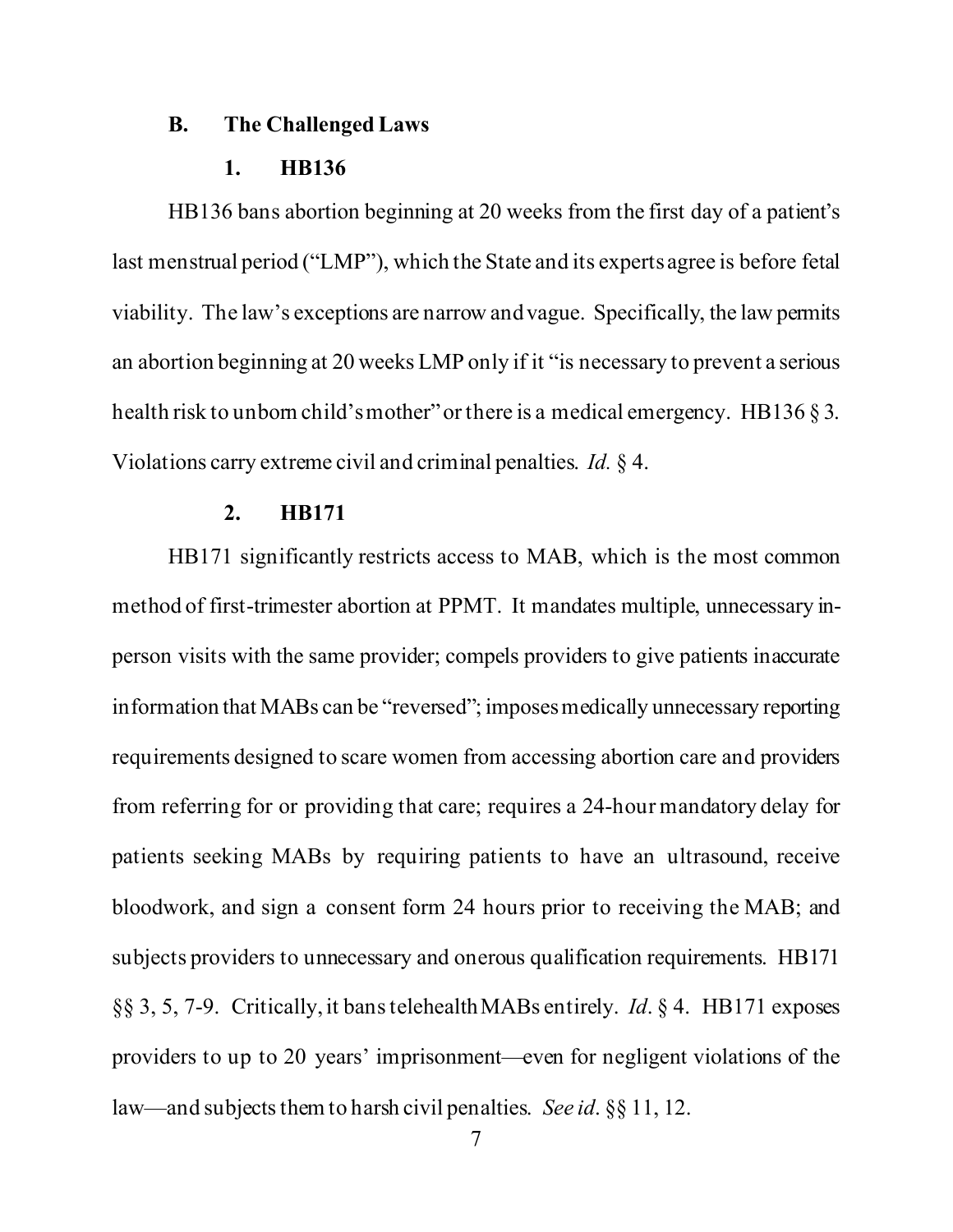#### **3. HB140**

HB140 requires a provider to ask a patient if she wants to view an "active ultrasound" and "ultrasound image," and listen to the "fetal heart tone." HB140  $§$  1(1). The patient must then sign a State certification form noting whether she chose to view or listen to fetal activity, regardless of that patient's circumstances or the provider's judgment as to whether the suite of ultrasound offers is in the patient's best interest. *Id*. § 1(3). Violations carry substantial civil penalties. *Id.* § 1(5).

#### **STANDARD OF REVIEW**

This Court reviews the grant of a preliminary injunction for "manifest abuse of discretion." *Weems v. State*, 2019 MT 98, ¶ 7, 395 Mont. 350, 440 P.3d 4. An abuse of discretion is "manifest" when it is "obvious, evident, or unmistakable." *Id.* Whether to grant injunctive relief "is a matter within the broad discretion of the district court based on applicable findings of fact and conclusions of law." *Id.*

The district court's factual findings are reviewed for clear error and should only be overturned "if they are not supported by substantial credible evidence, if the court misapprehended the effect of the evidence, or if a review of the record leaves this Court with the definite and firm conviction that a mistake has been made." *State v. Reynolds*, 2017 MT 25, ¶ 13, 386 Mont. 267, 389 P.3d 243. To the extent the ruling is based on legal conclusions, this Court "determine[s] whether the interpretation of the law is correct." *Weems*, ¶ 7.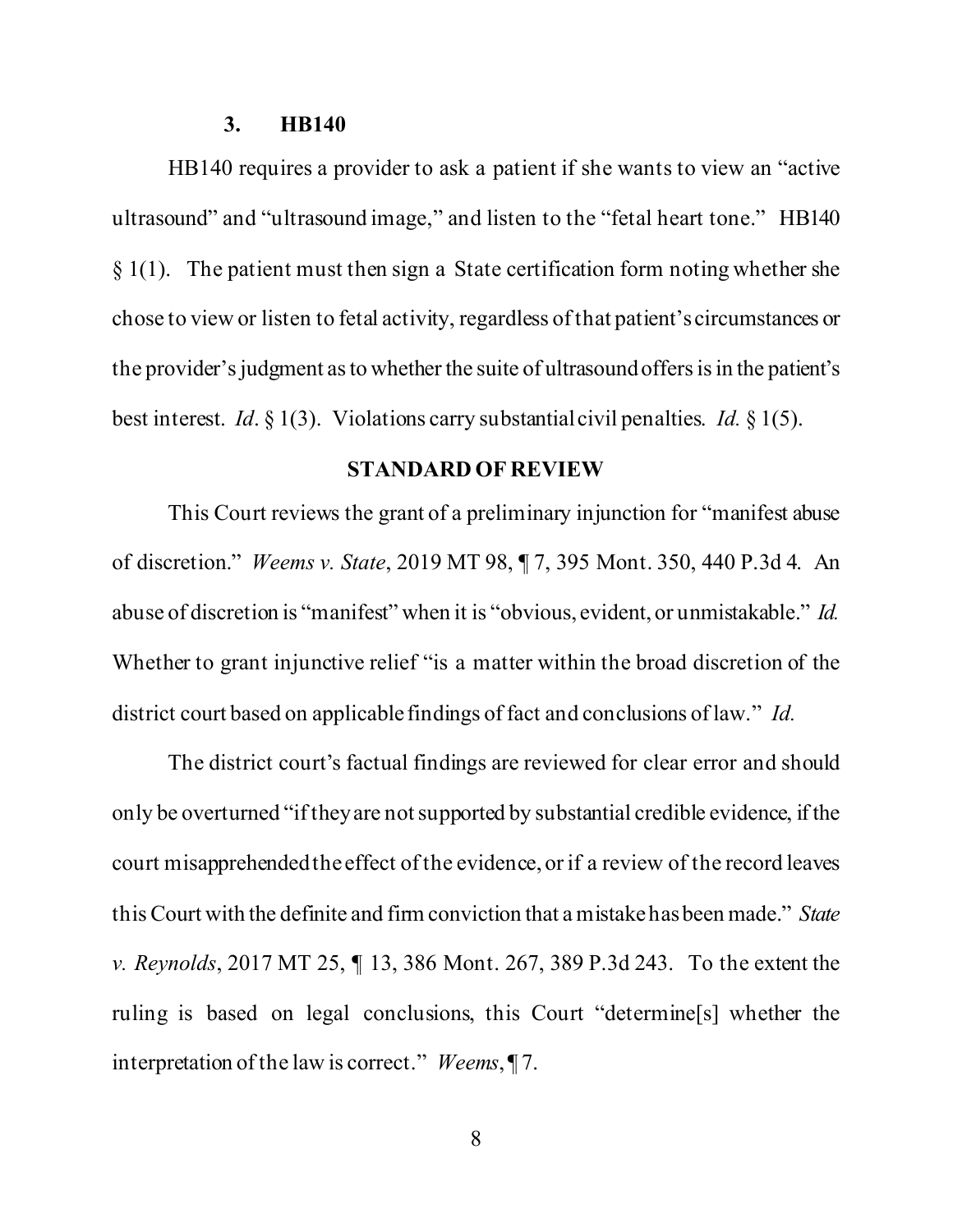#### **SUMMARY OF THE ARGUMENT**

The district court did not manifestly abuse its discretion in preliminarily enjoining HB136, HB171, and HB140. It properly concluded that the challenged laws violate the Montana Constitution because they infringe fundamental rights and would irreparably harm Providers and their patients if not enjoined. In so holding, the district court carefully scrutinized the factual record—including the State's rebuttal evidence—and concluded that Providers' evidence outweighed that presented by the State. Under the disjunctive test for preliminary relief, both conclusions are independent bases to affirm.

Unable to succeed under controlling precedent, the State asks this Court to discard decades of caselaw. First, the State seeks to rewrite Montana's longstanding statutory framework for preliminary relief so that it parrots the federal standard. That request is unsupported by the statutory text and this Court's precedent and, in any event, is irrelevant given that Providers prevail under both existing Montana law and the State's proposed alternative. Second, the State asks this Court to overrule *Armstrong*. This argument is improper in the context of an interlocutory appeal from a preliminary injunction that did not reach the merits. And there is no basis for it; *Armstrong* was correct when decided, and it remains correct today.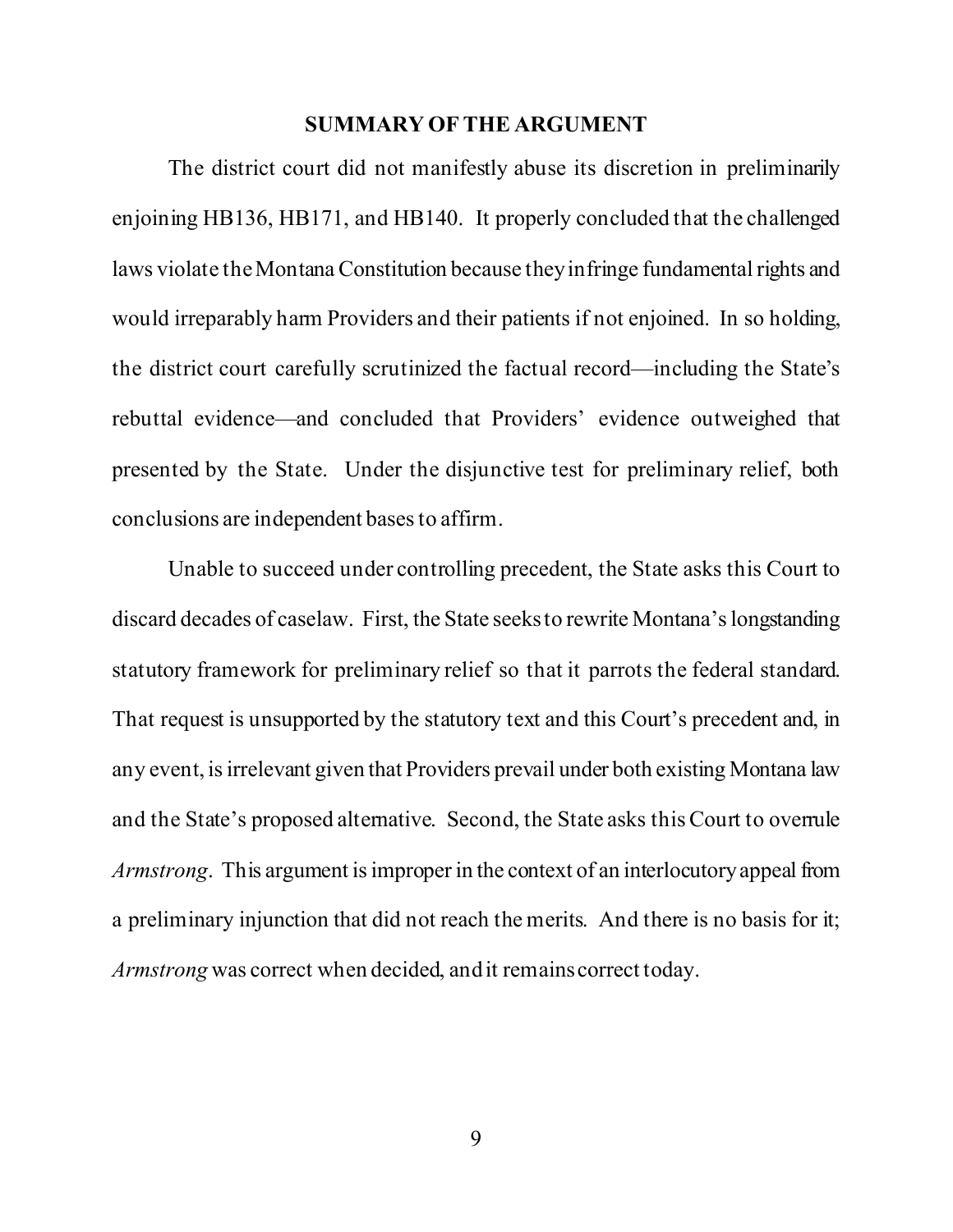#### **ARGUMENT**

#### **I. This Court Should Not Rewrite Montana's Preliminary Relief Standard**

### **A. The district court correctly applied settled Montana law**

Section 27-19-201, MCA, provides that a preliminary injunction may be granted when any one of five grounds is met. *Weems*, ¶ 17. Here, the district court found that Providers were entitled to injunctive relief under each of the first two statutory subsections, which permit relief when (1) "it appears that the applicant is entitled to the relief demanded," or (2) "it appears that the commission or continuance of some act during the litigation would produce great or irreparable injury." Section 27-19-201(1), (2), MCA.<sup>3</sup>

To meet these statutory preconditions, an applicant need only "establish a prima facie case, not entitlement to final judgment." *Weems*, ¶ 18. Prima facie means "at first sight" or "on first appearance but subject to further evidence or information." *Id.* This standard reflects that preliminary relief is meant to "preserve the status quo and minimize the harm to all parties pending final resolution on the merits." *Driscoll*, ¶ 14. Thus, it is not the job of "[]either the District Court []or this

<sup>&</sup>lt;sup>3</sup> The State says it "will focus on those" subsections not because they are the basis for the decision below, but because "*[m]ost plaintiffs* assert subsections (1) and (2) in constitutional challenges." State's Brief ("Br.") 7 (emphasis added). That the State expressly directs its argument to what "most plaintiffs" assert, as opposed to focusing on the specifics of this case, only reinforces that the State is seeking wholesale revision of settled law.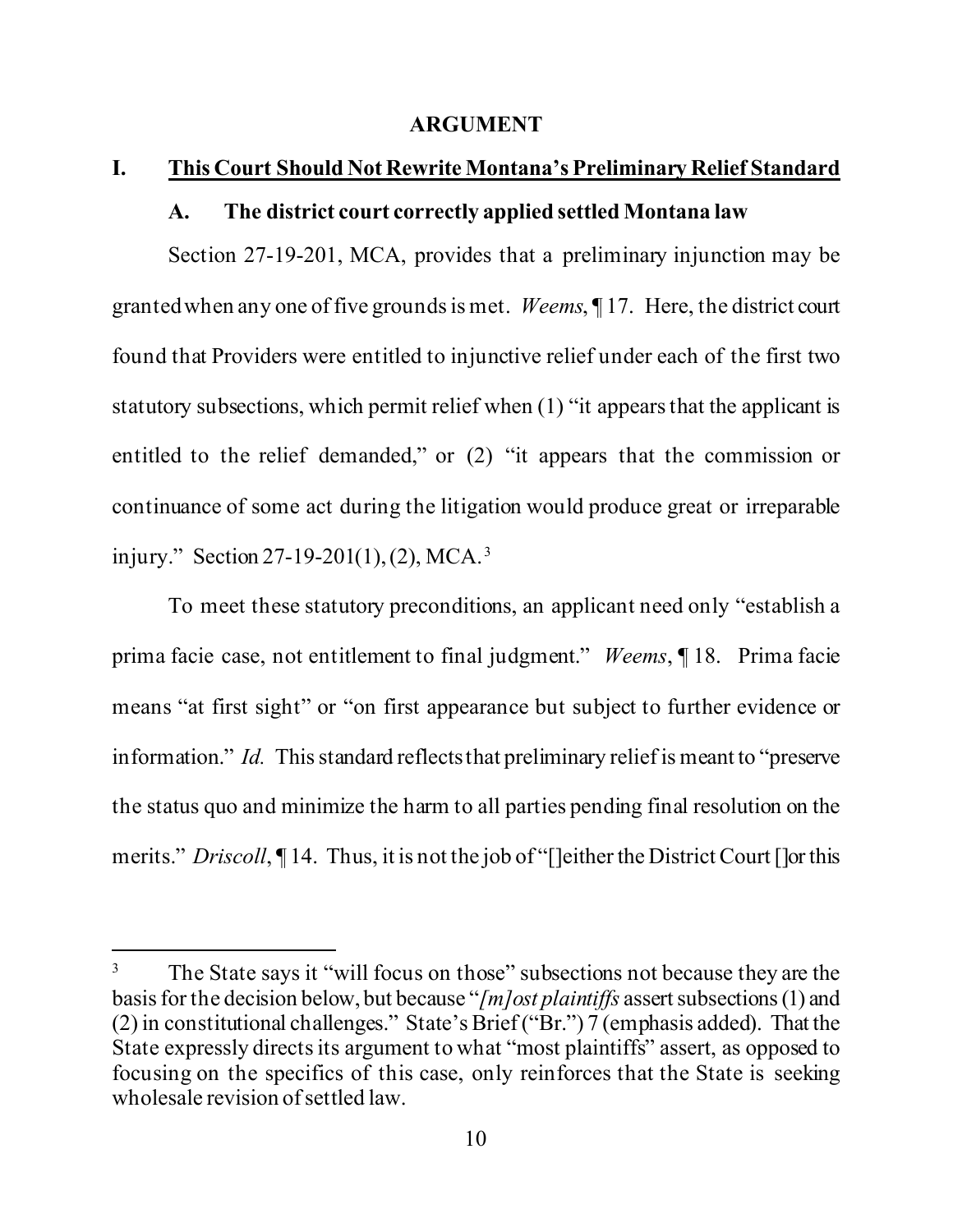Court [to] determine the underlying merits of the case giving rise to the preliminary injunction." *Id.* 12. Instead, "such an inquiry is reserved for a trial on the merits," *id.*, and "a court should not anticipate the ultimate determination of the issues involved" when contemplating a preliminary injunction, *Yockey v. Kearns Props., LLC*, 2005 MT 27, ¶ 18, 326 Mont. 28, 106 P.3d 1185.

### **B. The State's efforts to import the federal standard are irrelevant and unpersuasive**

Because Providers satisfied the existing "prima facie" standard, *see infra* at 16-38, the State asks this Court to instead impose the federal rule. It should not.

### **1. Application of the State's preferred standard would not affect this case**

The distinctions the State seeks to draw between the federal and Montana standards are irrelevant to this case because Providers prevail under both. As the district court correctly held, Providers established that the challenged laws are "likely" or "plainly" unconstitutional. App.A022 (HB136 "is likely" unconstitutional"); *id.* at 026 (HB171's ban on telehealth MABs "plainly infringes the right to privacy"); *see also id.* at 033 ("Plaintiffs have also established that the restrictions and regulations of the challenged laws inflict constitutional injuries on Plaintiffs and their patients."). These are not tentative conclusions hinging on the prima facie standard; the district court found Providers' constitutional claims to be well-supported by the facts and the injunction straightforwardly compelled by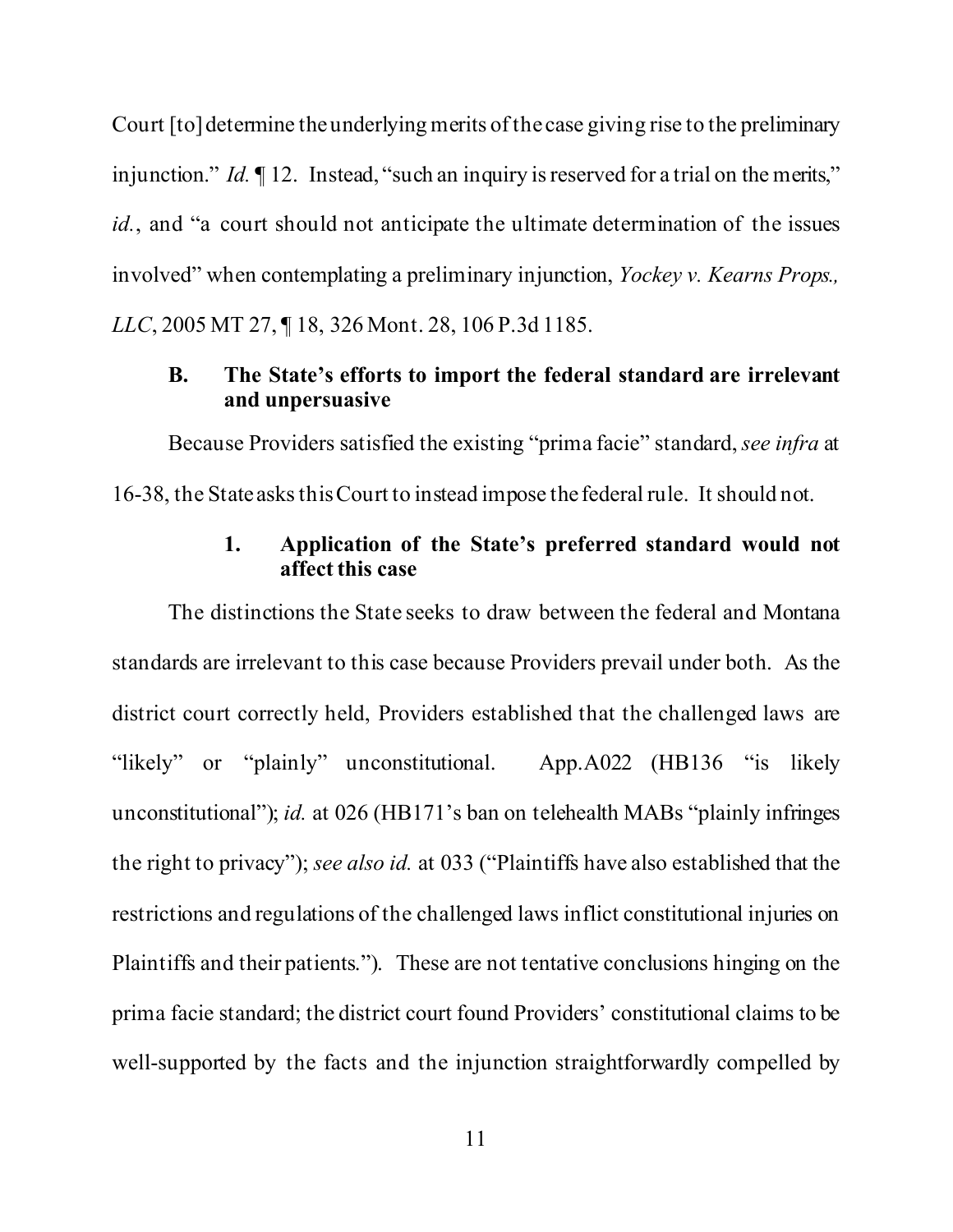precedent. The district court also found, after reviewing the evidence submitted, that Providers "*will* suffer concrete and irreparable harm absent preliminary relief." *Id.* at 032 (emphasis added). For good reason—the challenged laws directly violate binding precedent and cause constitutional harms that are necessarily irreparable.

Both aspects of the district court's ruling were thus based on more than a "prima facie" case, making this appeal a poor vehicle for reinventing Montana's preliminary injunction standard. And although the State does not address the other elements of its proposed federal standard, the public interest and equities always weigh in favor of protecting fundamental rights. *See, e.g.*, *Ariz. Dream Act Coal. v. Brewer*, 757 F.3d 1053, 1069 (9th Cir. 2014) ("[B]y establishing a likelihood that Defendants' policy violates the U.S. Constitution, Plaintiffs have also established that both the public interest and the balance of the equities favor a preliminary injunction.").

### **2. Subsection (1) does not require likelihood of success on the merits**

Regardless, this Court should not adopt the State's proposed standard. Montana courts have long applied the statutory framework outlined in § 27-19- 201(1), MCA. As this Court recently said, "[i]n considering whether to issue a preliminary injunction, neither the [d]istrict [c]ourt nor this Court will determine the underlying merits of the case … , as such an inquiry is reserved for a trial on the merits." *BAM Ventures, LLC v. Schifferman*, 2019 MT 67, ¶ 7, 395 Mont. 160, 437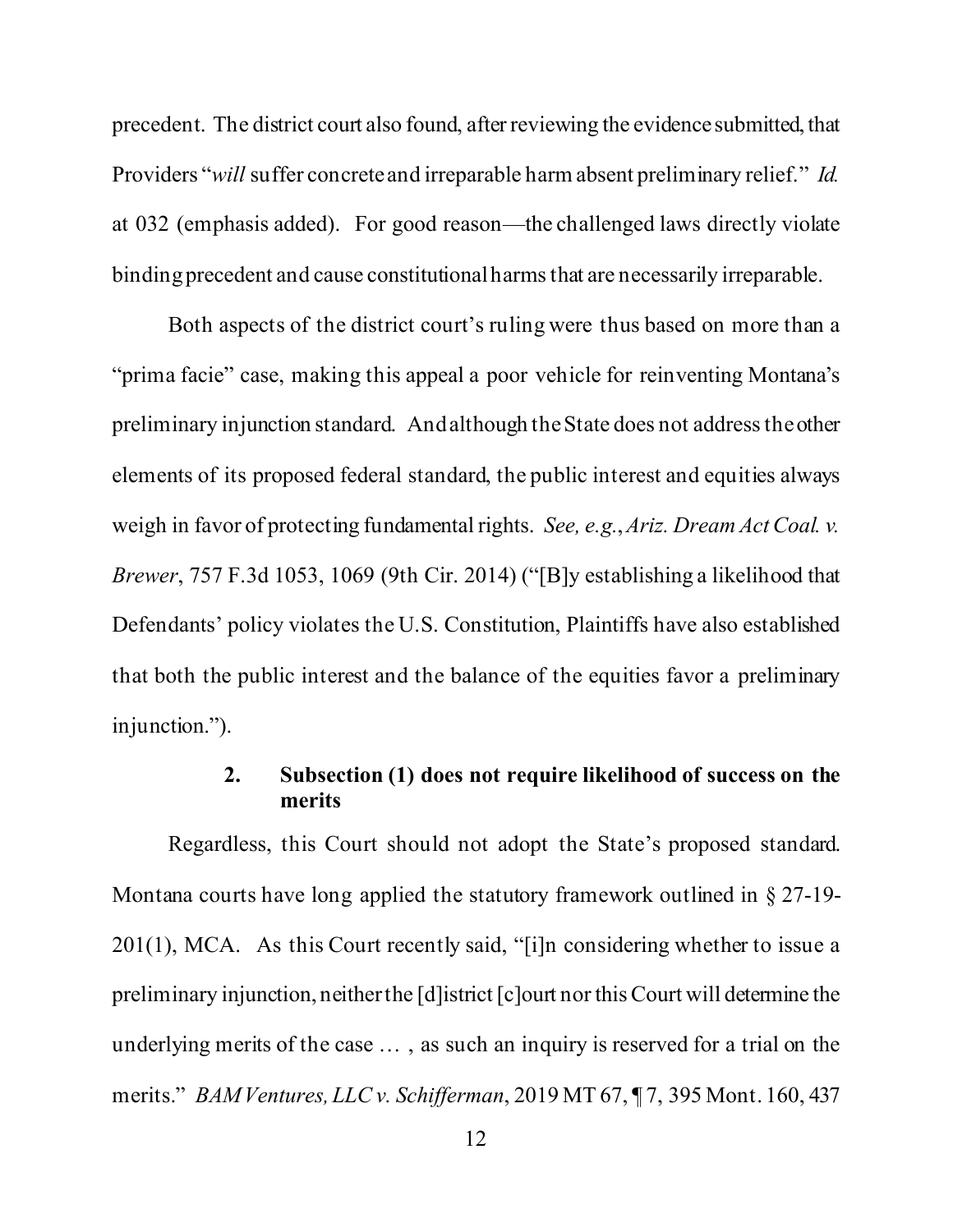P.3d 142. This approach does not "ignore the presumption of constitutionality," Br. 6; it recognizes that "[t]he moving party's burden to defeat the presumptive constitutionality of a statute [] arises in litigating the merits of the complaint" and "a plaintiff is not required to sustain that ultimate burden to obtain a preliminary injunction." *Weems*, ¶ 18 n.4; *see also Driscoll*, ¶ 16. "In the context of a constitutional challenge" in particular, "an applicant for preliminary injunction need not demonstrate that the statute is unconstitutional beyond a reasonable doubt, but 'must establish a prima facie case of a violation of its rights under' the constitution." *Weems*, ¶18 (citation omitted).<sup>4</sup>

The State's primary response is to claim the well-established "prima facie" standard contradicts the text of  $\S 27-19-201(1)$ , MCA, because that provision begins with the phrase "when it appears that the applicant is entitled to the relief demanded." In other words, the State reads "appears … entitled to" to require a likelihood of success. Br. 7-9. But this Court has already concluded that "appears ... entitled to" means showing "a prima facie case." *See, e.g.*, *BAM Ventures*, ¶ 18; *Driscoll*, ¶ 16; *Weems*, ¶ 18; *see also Prima Facie*, Black's Law Dictionary (10th ed. 2014) (defining "prima facie" as "on first appearance but subject to further evidence or

<sup>4</sup> *BAM Ventures* separately precludes the State's wholesale adoption of the federal standard by rejecting an irreparable injury requirement for subsection (1) claims. *See BAM Ventures*, ¶ 16 (injunction under subsection (1) requires only "the prevention of *some* degree of harm or injury" (emphasis added)).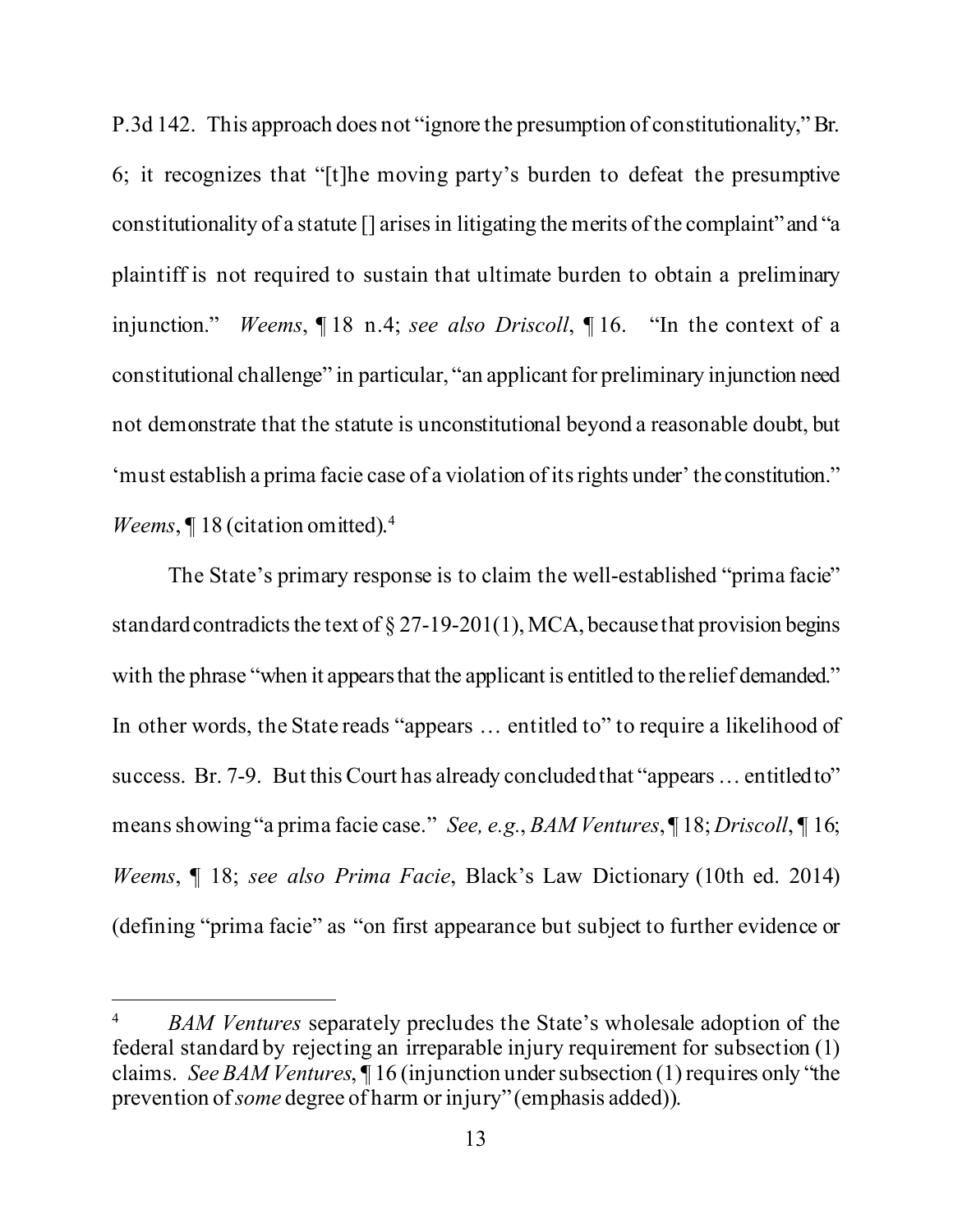information"). That decides the question and is why the State must ultimately ask this Court to overturn precedent. Br. 9 n.1. Moreover, the State's interpretation is inconsistent with the ordinary meaning of the statutory text; "appear" does not mean "*proven* likely to be." *See State v. Gardner*, 2022 MT 3, ¶ 15, 407 Mont. 72, 501 P.3d 925 ("When interpreting statutes, this Court looks to the plain meaning of the language used in the statute."). $5$ 

### **3. Subsection (2) does not require likelihood of success on the merits**

The State also asserts that courts must determine whether plaintiffs have shown a likelihood of success in order to address whether they have shown irreparable injury for § 27-19-201(2), MCA. Br. 10. In other words, the State believes that likelihood of success is necessary to prove irreparable harm. That position again ignores both the plain language of the statute (which nowhere requires "likelihood of success" for irreparable harm) and this Court's precedent (which says only a prima facie showing of injury is required). *See supra* at 13-14. It is also

 $5$  Two further points on subsection (1) warrant brief mention. First, contrary to the State's contention, the "prima facie" standard does not allow plaintiffs to obtain relief based on mere allegations. Br. 14-15. Indeed, thedistrict court's exhaustive analysis in this case bears that out—nothing about its 35-page decision rested on mere allegations. Second, the State asserts that the prima facie standard improperly collapses the requisites for TROs and preliminary injunctions. *Id.* at 8. Nowhere does it explain why or how. Moreover, such a result would not be unusual even under the federal standard. *See Davis v. Stapleton*, 480 F. Supp. 3d 1099, 1107 (D. Mont. 2020) ("Whether a plaintiff seeks a temporary restraining order or preliminary injunction, the standard is the same.").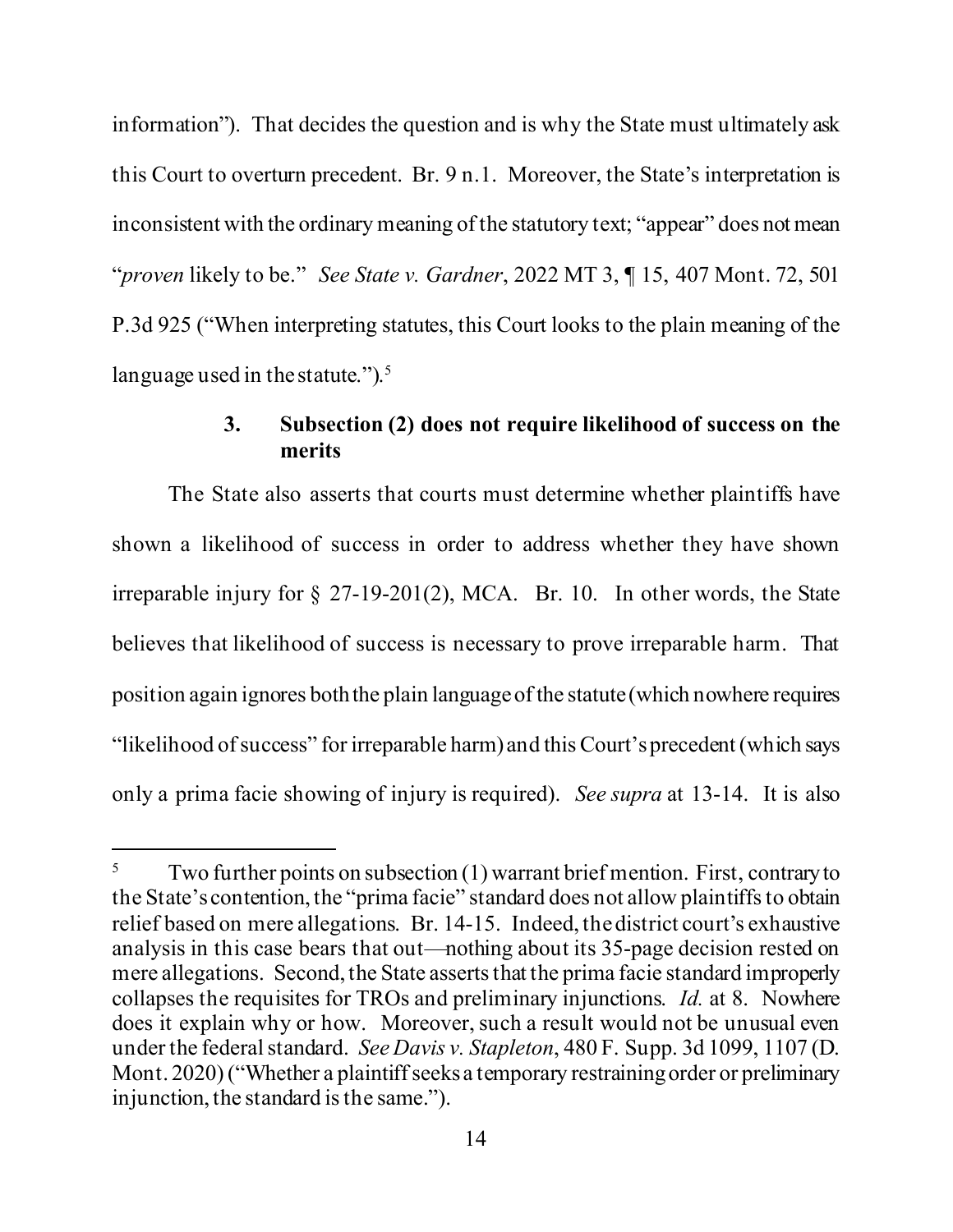irrelevant given that the district court found that Providers had more than made a prima facie showing of injury. *See supra* at 11-12.

In any event, the State's harm argument collapses under its own contortions. The State contends that the district court actually *did* consider whether Providers made a showing of success when addressing their injuries. Br. 9-10 (stating that the district court's subsection (2) analysis "sounds a lot like the court's subsection (1) analysis" and arguing that "the district court incorrectly blended the two standards"). If, under the State's theory, the district court was supposed to consider whether Providers' claims were viable in assessing their injury, and in fact did so, there are no grounds for reversal.

#### **4. The State's authority provides no support for its position**

Instead of acknowledging this Court's recent, consistent precedent confirming that Providers are required to establish only a prima facie case, the State relies on *Van Loan v. Van Loan* (1995), 271 Mont. 176, 895 P.2d 614. But as the district court explained, *Van Loan's* "likelihood of success" test is restricted to cases where the basis for the preliminary relief is non-compensable financial harm. *See*  App.A015. *Van Loan* itself said as much. 271 Mont. at 184-185, 895 P.2d at 619. And this Court recently reaffirmed that narrow scope, stating that *Van Loan* applies only where the "injunctive relief [] requested pertained to a monetary judgment that could be rendered ineffectual by [the other party's] actions." *A.C. v. Borkholder*,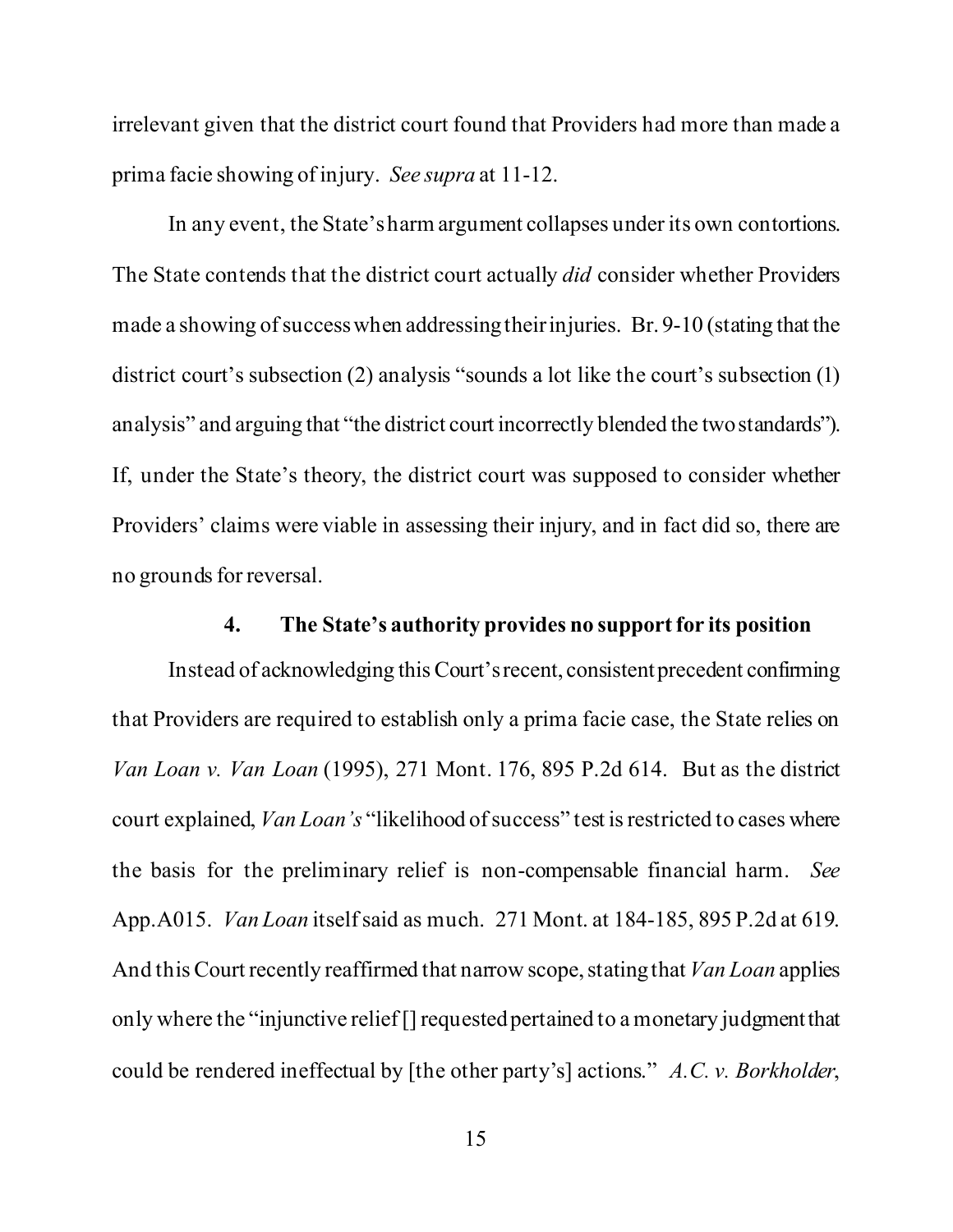2019 MT 222N, ¶ 19, 397 Mont. 554, 455 P.3d 449; *see also Caldwell v. Sabo*, 2013 MT 240, ¶ 31, 371 Mont. 328, 308 P.3d 81 (reiterating this analysis is to be "narrowly interpreted").

The State concedes (at 12) that this Court has never applied the *Van Loan* test to cases involving constitutional injuries. That makes sense: it is an "extraordinary" case where monetary damages will not adequately compensate the injured party, so injunctive relief is permissible only if the applicant can make out a four-part test that includes the likelihood of success on the merits. *Van Loan*, 271 Mont. at 182-183, 895 P.2d at 618. In other words, an applicant must meet a higher standard to overcome the presumption that there is no irreparable harm when a remedy at law *i.e.*, money damages—is available. Here, in contrast, constitutional rights are at issue—violations of which cannot ever be remedied through compensation.6

### **II. The District Court Did Not Manifestly Abuse Its Discretion**

Under any standard, the district court correctly determined that Providers are entitled to preliminary relief for two independent reasons: Providers more than established a prima facie case that (1) HB136, HB171, and HB140 violate the

<sup>6</sup> *M.H. v. Montana High School Association* (1996) does not warrant a different result. That case used the language of the federal standard as shorthand for the Montana requirement, but twice reiterated that "[a]n applicant for a preliminary injunction must … establish a *prima facie* case on the underlying claim." 280 Mont. 123, 129, 929 P.2d 239, 243 (emphasis added). And more importantly, later cases have made clear that the prima facie standard still governs. *See supra* at 10-11.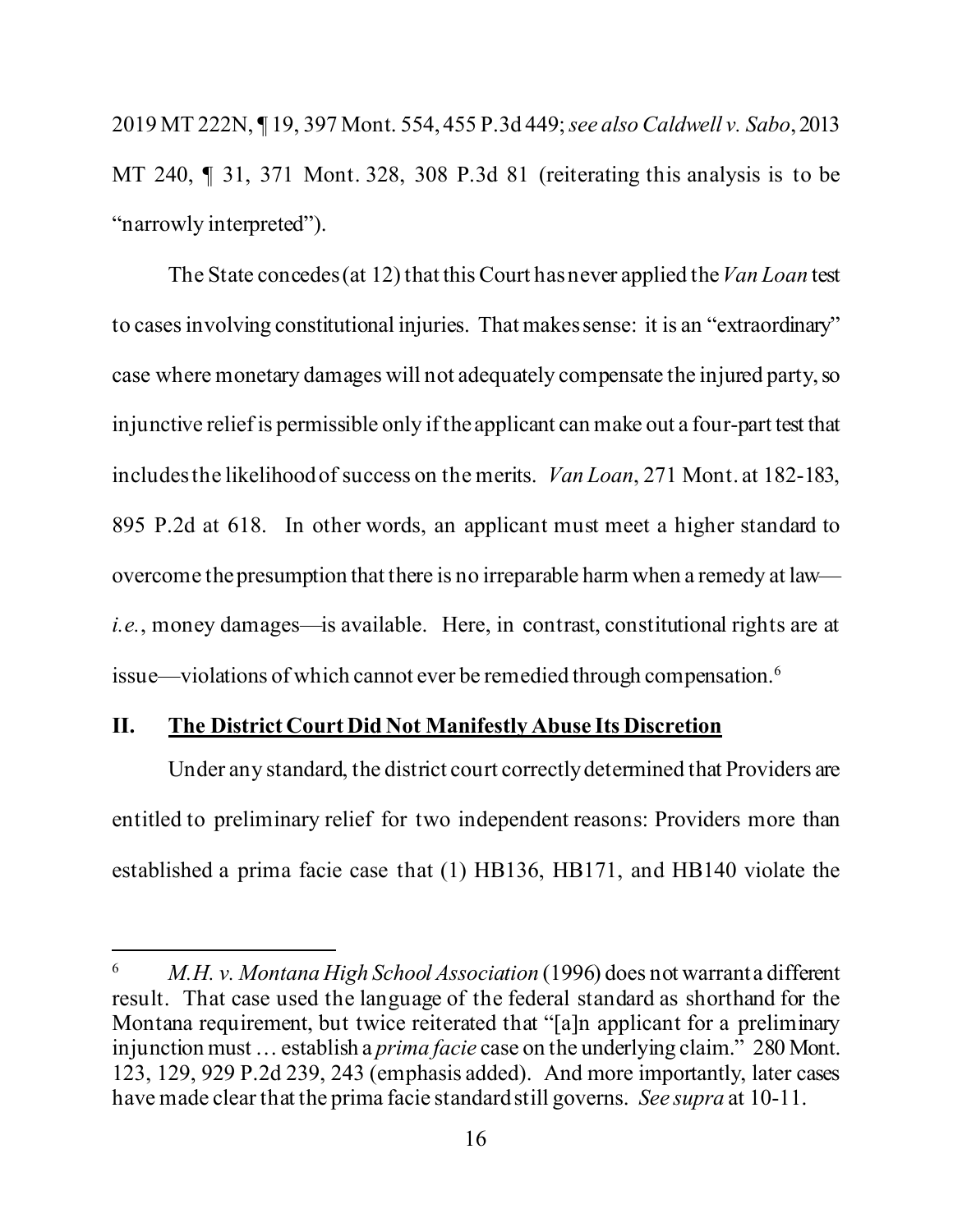Montana Constitution and (2) failing to enjoin the laws would irreparably harm Providers and their patients.

### **A. Providers made out more than a prima facie case of a constitutional violation**

#### **1. The district court properly held that strict scrutiny applies**

Sidestepping decades of caselaw holding that abortion restrictions are subject to strict scrutiny, the State contends that HB136, HB171, and HB140 are subject to rational basis review because they merely "affect" abortion access protected by the right to privacy. Br. 23-24. This argument rests on two false premises. First, these laws do far more than "affect" abortion access. They were explicitly intended to, and do, prevent women from obtaining constitutionally protected care. Similar restrictions, this Court has long held, trigger strict scrutiny. Second, the State ignores entirely that the challenged laws are subject to strict scrutiny for transgressing provisions of the Declaration of Rights unrelated to privacy. The latter defect alone suffices to reject the State's position.

### **a. The challenged laws infringe the right to privacy**

After a searching review of the record, the district court found that the challenged laws will outright ban certain pre-viability abortions, prevent women from obtaining common modalities of care, and otherwise significantly constrain access to abortion. This Court has applied strict scrutiny to similar restrictions on abortion because of their interference with the right to privacy. *See Armstrong*, ¶ 34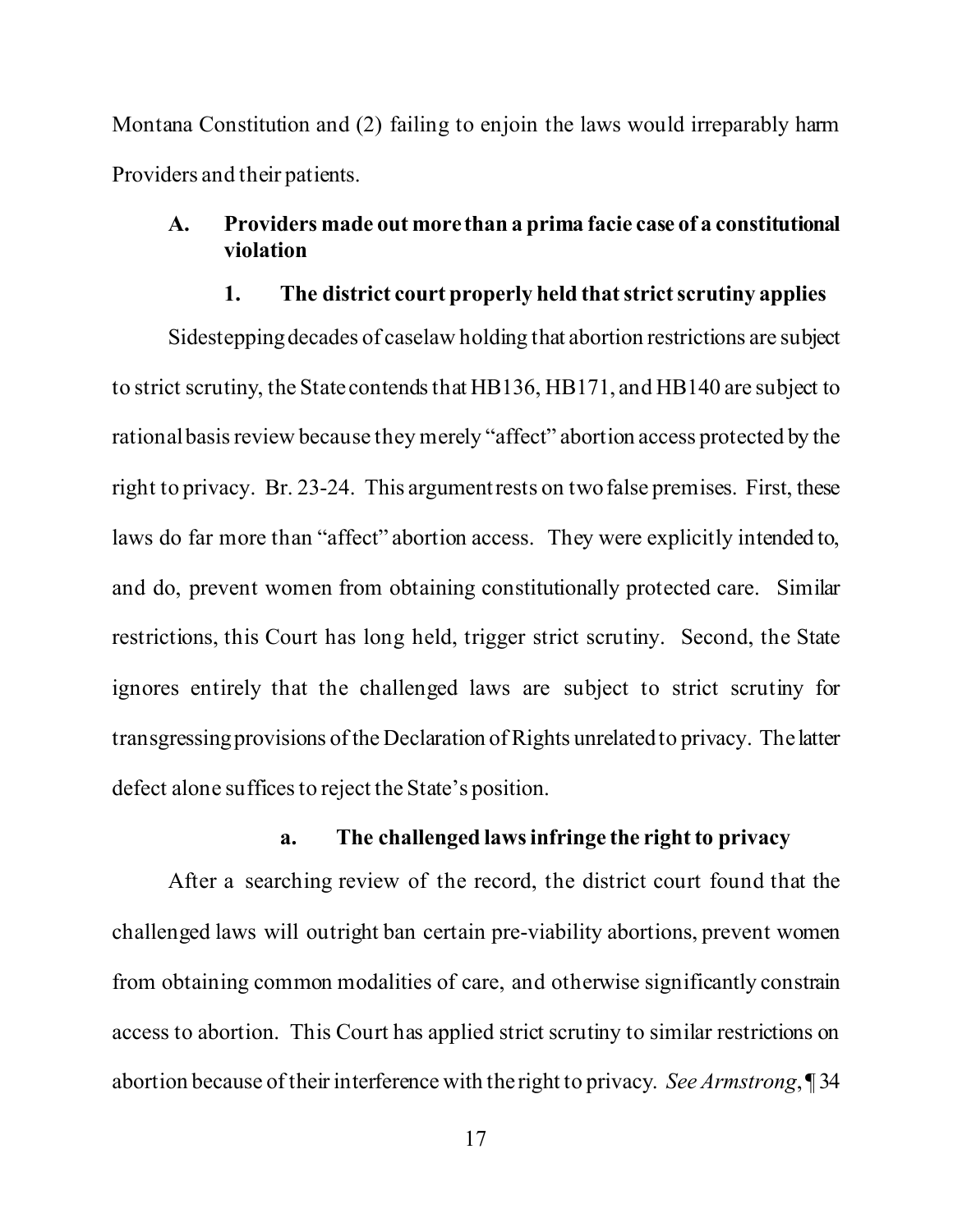(restriction on which providers can offer abortions); *cf. Weems*, ¶ 25 (provider qualification restricted availability of MABs). This case—which involves a multitude of onerous restrictions directly targeting particular forms of abortion care—thus presents no occasion to determine whether there exists some lower bound at which a burden on pre-viability abortion access does not warrant strict scrutiny. *See* Br. 27 (urging the Court adopt the federal standard). Whatever that line, these draconian provisions cross it.

HB136 bans abortion at 20 weeks LMP.<sup>7</sup> As the district court noted, *all* experts agreed viability could not be reached by 20 weeks LMP. App.A022; *see also, e.g.*, Br. 31 ("The State presented evidence that viability can occur as early as 21 weeks"); App.F003 (State expert attesting that the "edge of viability has moved to 22-23 weeks"). HB136 thus bans certain pre-viability abortions outright. *See*  App.A022. A complete ban, to state the obvious, does more than "affect" abortion access. HB136 must therefore be narrowly tailored to a compelling state interest.

HB171 significantly restricts Montanans' access to MABs, most notably by prohibiting the use of telehealth. *E.g.*, App.A026. The telehealth ban alone would have substantial repercussions for reproductive health care in Montana; 76 percent

Specifically, HB136 bans abortion at the point fetuses can perceive pain, which the statute incorrectly defines as occurring at (and not "after," Br. 29) 20 weeks LMP.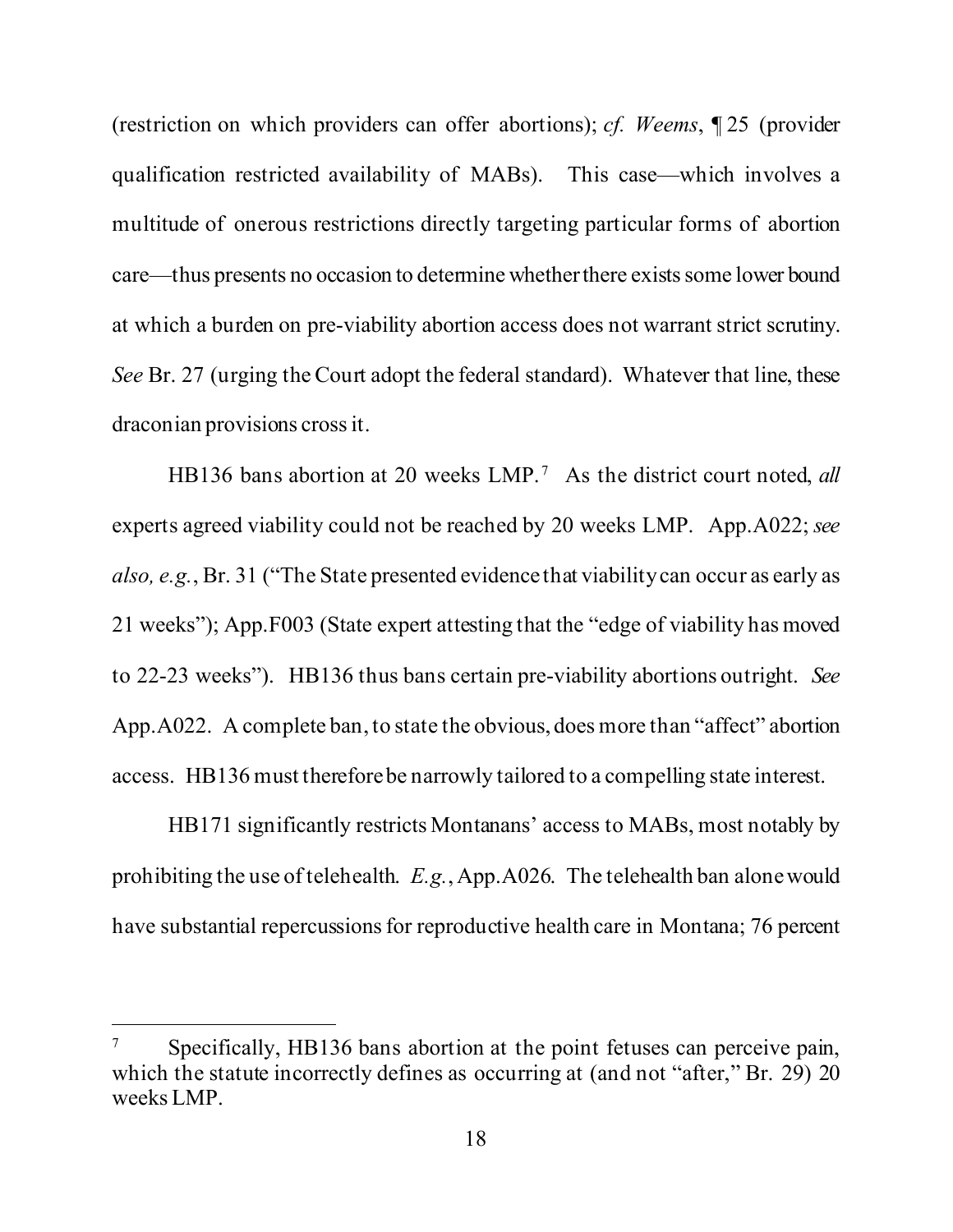of the MABs that PPMT provided in FY2021 utilized telehealth. App.K004-005 (Stahl Aff.). Telehealth MABs improve access to early care, particularly in underserved communities (such as rural areas) or among low-income or mobilitylimited patients who otherwise find it difficult to travel. *See* App.H013 (McNicholas Aff.). And because MABs are provided up to 11 weeks LMP and are indisputably pre-viability, "the ban on using telehealth for medication abortion plainly infringes the right to privacy." App.A026. HB171 is subject to strict scrutiny.

HB140 interferes with the patient-provider relationship by forcing providers to give care in accordance with the State's edicts—not providers' own professional medical judgments. App.A017, 031. Moreover, by asking patients to sign a Statedeveloped certification form indicating whether they chose to view or listen to fetal activity, HB140 plainly stigmatizes patients and discourages women from obtaining pre-viability abortions—"a constitutionally protected right." App.A031. Strict scrutiny again applies.

The State's contrary arguments find support in neither caselaw nor logic. The State claims that "it is well established in privacy challenges that courts must first determine whether a law impermissibly intrudes upon a protected right before determining the proper level of scrutiny." Br. 25. But whether an intrusion is "impermissible" necessarily turns on the level of scrutiny applied. In disputing that commonsense proposition, the State confuses the ultimate question *under* strict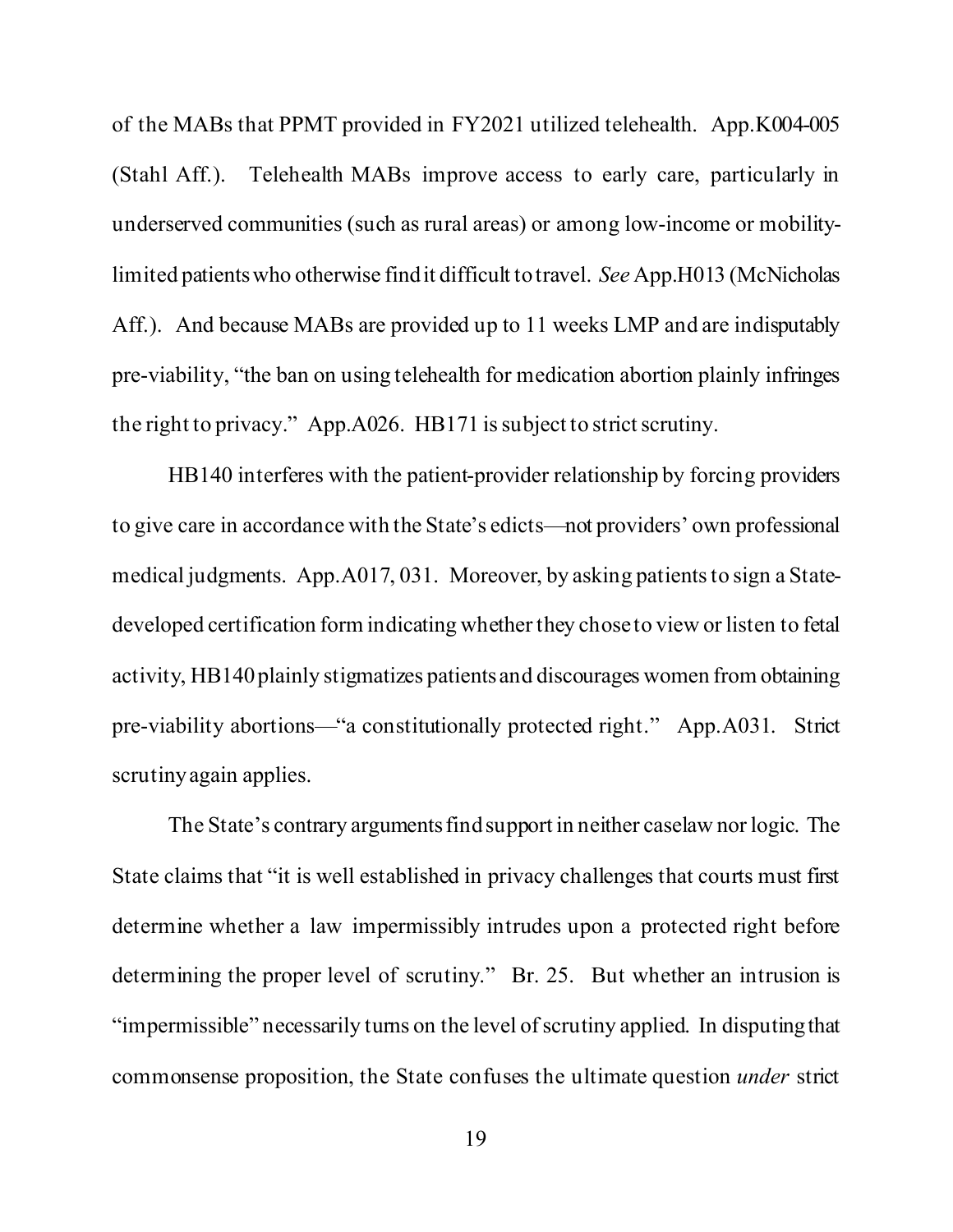scrutiny—whether an infringement is narrowly tailored and justified by a compelling interest—with the initial determination *whether* to apply strict scrutiny.

The cases the State characterizes as conflating these analytical steps do nothing of the sort. In *Hastetter v. Behan* (1982), the constitutional claim failed because the plaintiff could not establish that the right to privacy protected the conduct at issue. 196 Mont. 280, 282-283, 639 P.2d 510, 511-513. In *Gryczan v. State* (1997), the Court first considered whether the plaintiffs' conduct was protected by the right to privacy. 283 Mont. 433, 449, 942 P.2d 112, 122. After concluding it was, the Court asked whether the challenged act restricted that right. 283 Mont. at 451, 942 P.2d at 123. Because it did, strict scrutiny applied. 283 Mont. at 449, 942 P.2d at 122. That is exactly the approach the district court took here; the only difference is that this Court has *already* held that pre-viability abortions are protected by the right to privacy, and infringements on that right must survive strict scrutiny. *See Weems*, ¶ 19 (*Armstrong* "leaves no doubt that" the right to privacy protects the right to obtain pre-viability abortions). *Armstrong* already did much of the analysis the State suggests was lacking, and the district court completed it by concluding the challenged laws infringe on access to constitutionally protected care.

Nor do *Wiser v. State* or *Montana Cannabis Indus. Ass'n v. State* ("*MCIA*") call into question the applicable level of scrutiny. Br. 21-22, 24-25. *Wiser* held that rational basis review applied to the regulation at issue because a fundamental right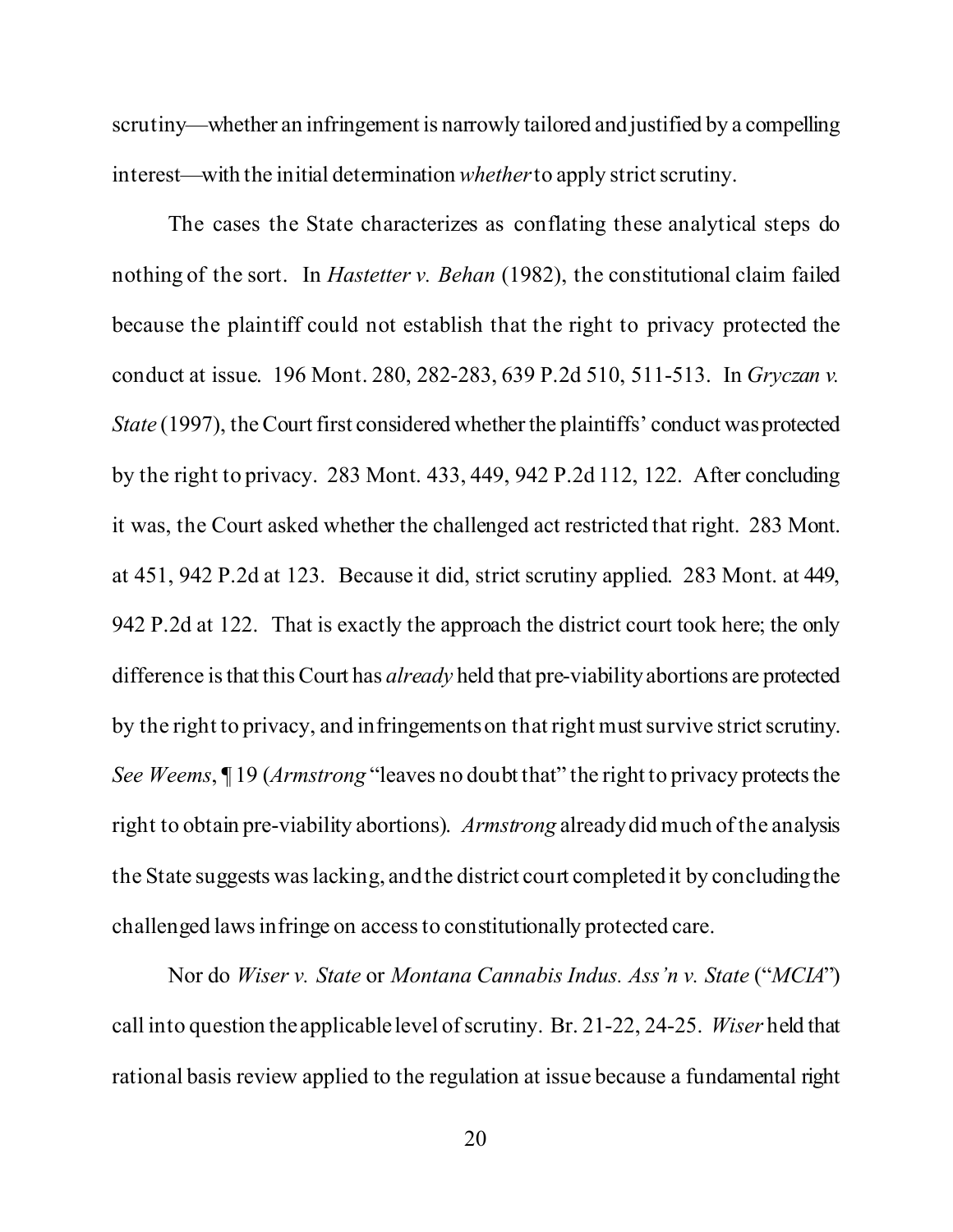was *not* involved, 2006 MT 20, ¶ 19, 331 Mont. 28, 129 P.3d 133 ("[W]hen the rights affected are not fundamental, we do not utilize strict scrutiny review."), which the district court recognized distinguishes this case, App.A021. And the Court in *MCIA* reiterated *Armstrong*'s holding that the "right to obtain a particular *lawful*  medical procedure"—there, as here, a pre-viability abortion—is fundamental. 2012 MT 201, ¶ 27, 366 Mont. 224, 286 P.3d 1161.

At bottom, the State's refrain that Providers seek a "categorical rule [that] would set abortion apart as a subject matter the State may never regulate" is hyperbolic and misleading. Br. 27. As with laws limiting any other fundamental right, regulations restricting access to pre-viability abortions must comply with the Montana Constitution.

### **b. The challenged laws infringe additional fundamental rights**

The State contests the application of strict scrutiny only with respect to the right to privacy, but—as the district court correctly held—the challenged laws are independently subject to such review because they transgress other fundamental rights. *See, e.g.*, App.A022-023 ("Plaintiffs also establish a prima facie case that HB136 violates the Montana Constitution's guarantee of equal protection"), 029- 030 (holding that Providers established a prima facie case that HB171 infringes on abortion providers' right to free speech), 031 ("Plaintiffs also make out a prima facie case that HB140 violates the right to equal protection and individual dignity.").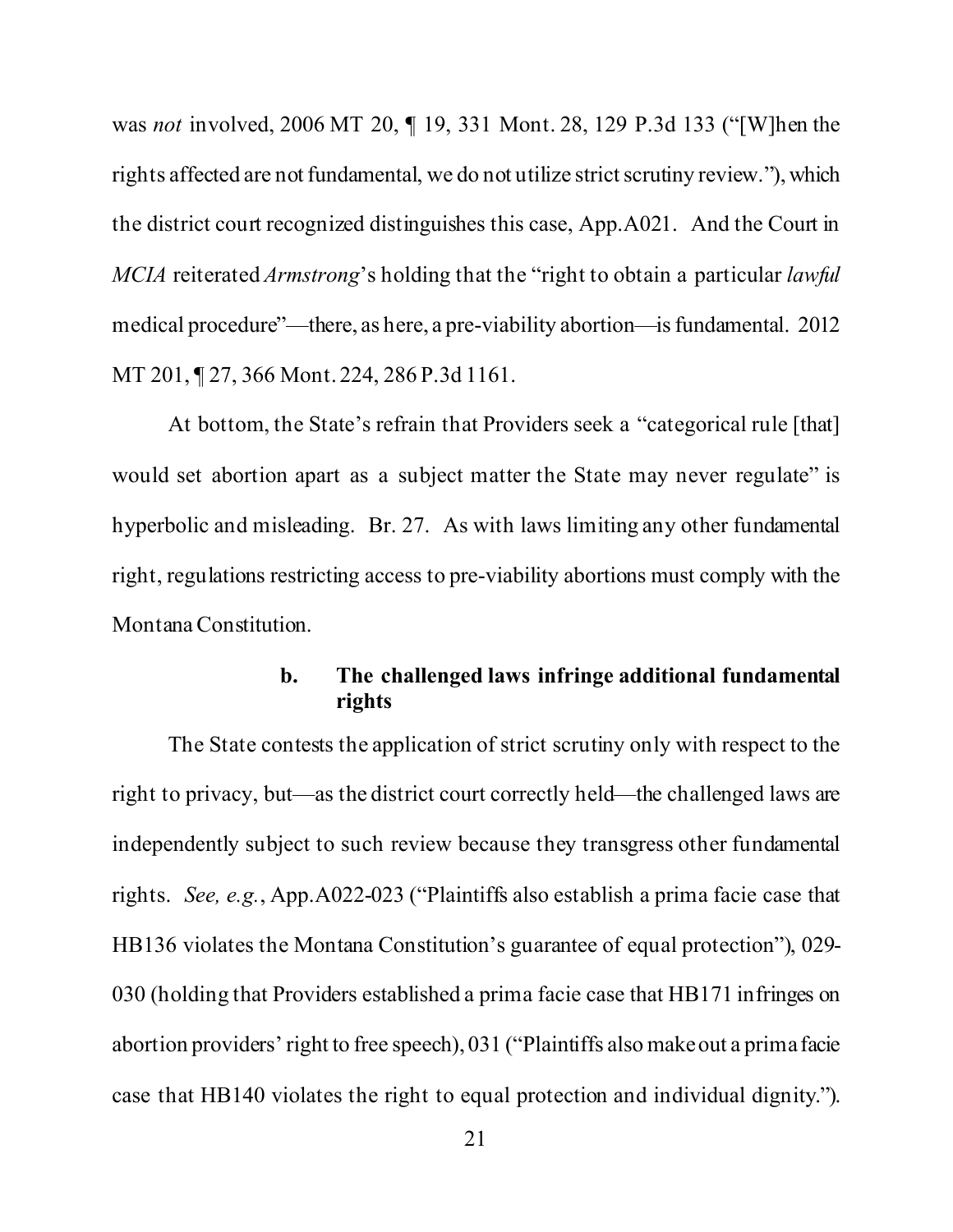Laws that infringe on these provisions are also subject to strict scrutiny. *See, e.g.*, *Snetsinger v. Mont. Univ. Sys.*, 2004 MT 390, ¶ 17, 325 Mont. 148, 104 P.3d 445. The State entirely ignores these aspects of the decision below, which provide an independent basis to affirm.

### **2. The district court correctly held that the challenged laws fail strict scrutiny**

The district court concluded that these laws severely restrict access to previability abortions, infringing the right to privacy (among others). The State must therefore demonstrate that the laws are narrowly tailored to serve a compelling interest—meaning they must be necessary "to preserve the safety, health and welfare of a particular class of patients or the general public from a medicallyacknowledged, bona fide health risk." *Armstrong*, ¶ 59. "Subject to this narrow qualification, however, the legislature has neither a legitimate presence nor voice in the patient/health care provider relationship superior to the patient's right of personal autonomy which protects that relationship from infringement by the state." *Id.*

The State cannot meet this burden. The challenged laws "ban[]" and "significantly reduc[e]" access to pre-viability abortions, App.A033, and this Court has already held that the State lacks a compelling interest in such interference with the right to privacy, *Armstrong*, ¶ 49. That analysis suffices to affirm the district court's order. But even if this Court were to consider the State's purported justifications for the laws, they are unavailing.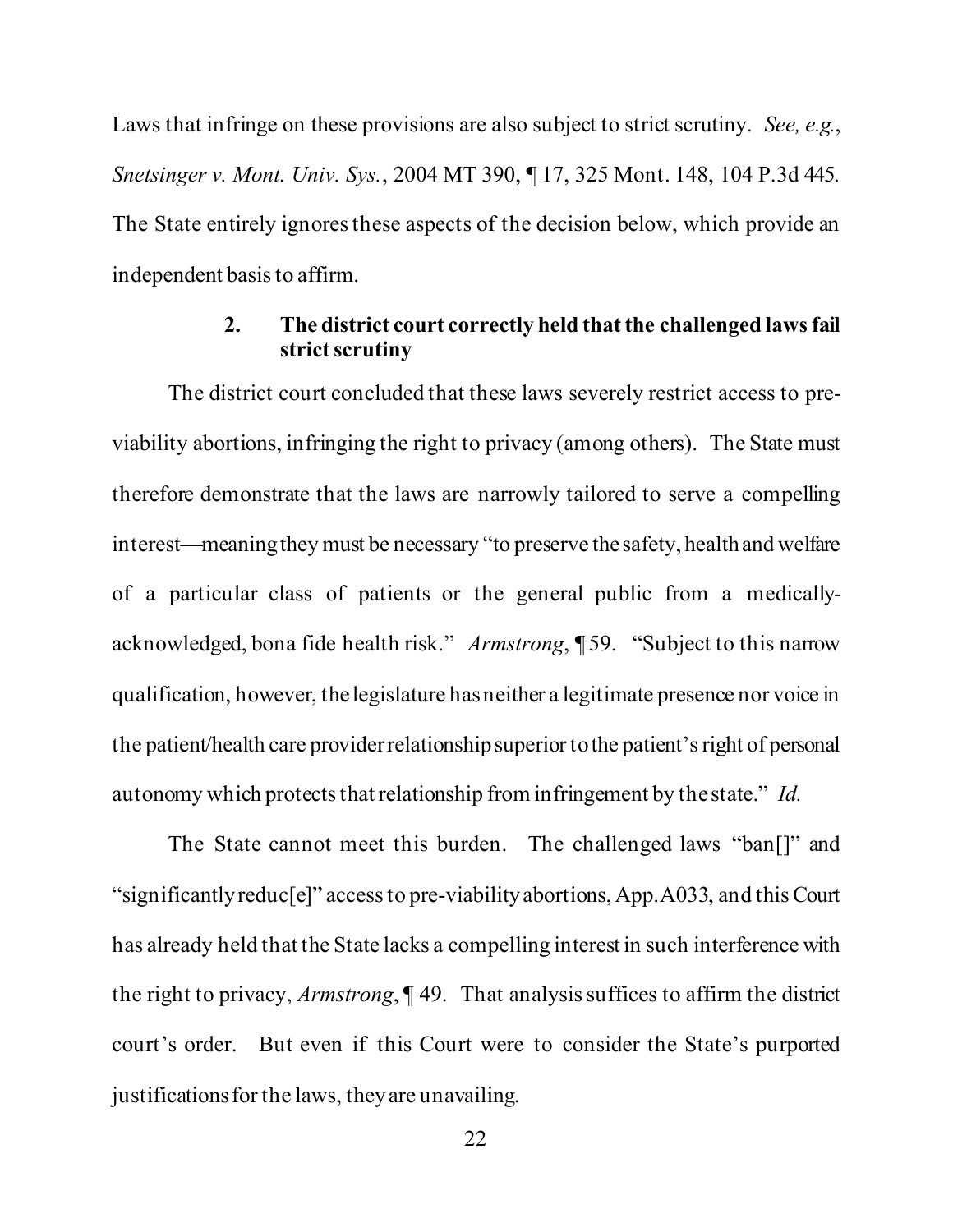#### **a. HB136 fails strict scrutiny**

#### **i. HB136 violates the right to privacy**

Because HB136 prohibits abortions starting at 20 weeks LMP—which the State concedes is before viability (at 31)—*Armstrong* controls, and the law fails strict scrutiny. *See Armstrong*, ¶ 49 (no "compelling interest or constitutional justification" in banning pre-viability abortion). Indeed, the State's own lawyers warned legislators of HB136's constitutional infirmity. *See* Supp.App.A96 (HB136 Legal Review Note) (HB136 "raises potential conformity issues with the requirements of the ... Montana Constitution.").8

The State attempts to evade *Armstrong* by repeating an argument it made in a footnote before the district court: HB136 *might* protect *some* viable fetuses because gestational age could be mistakenly underestimated. *See* Br. 32-33; Supp.App.B19 (Prelim. Inj. Opp'n); Supp.App.E11-12 (Prelim. Inj. Reply). But there is no dispute that HB136 would ban pre-viability abortions where gestational age has been accurately determined, as it is in the majority of cases. Indeed, because Montana already prohibits post-viability abortions, *see* § 50-20-109(1)(b), MCA, HB136 must be intended to reach pre-viability abortions for it to have any effect, *see State v. Jardee*, 2020 MT 81, ¶ 8, 399 Mont. 459, 461 P.3d 108 ("[I]n construing a statute,

<sup>8</sup> The lawyers gave a similar warning about HB171. *See* Supp.App.A98-99 (HB171 Legal Review Note).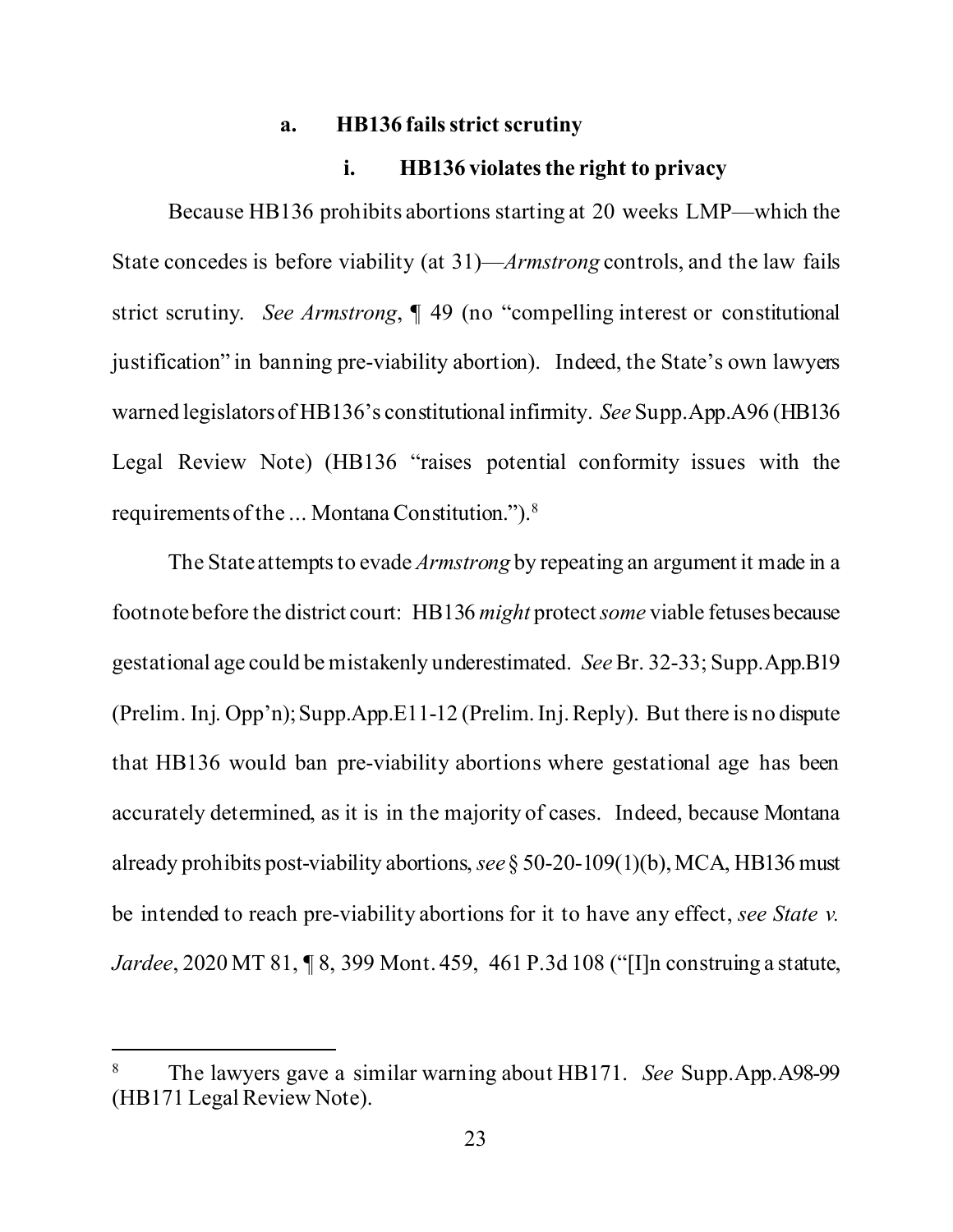this Court presumes that the legislature intended to make some change in existing law by passing it."). And even if there were some doubt about the reach of HB136 (and there is not), the district court weighed the evidence and properly concluded that HB136 would prohibit certain pre-viability abortions. *See* App.A022. That does not constitute a manifest abuse of discretion.

The State's purported justifications for HB136 are irrelevant in light of *Armstrong*'s conclusion that the State does not have a compelling interest in banning pre-viability abortions. *See supra* at 22. But even if the Court were to consider the reasons the State put forward, they are not necessary "to preserve the safety, health and welfare of a particular class of patients or the general public from a medicallyacknowledged, bona fide health risk." *Armstrong*, ¶ 59. While the State attempts to justify the 20-week ban based on the need to avoid "fetal pain," the consensus in the medical community is that a fetus cannot experience pain before at least 24 weeks LMP. *See* Supp.App.F3, 5-8 (Ralston Rebuttal Aff.); *see also Whole Woman's Health All. v. Rokita*, 2021 WL 3508211, at \*36, \*63-64 (S.D. Ind. Aug. 10, 2021) (rejecting testimony to the contrary as reflecting a "fringe view"), *appeal docketed*, No. 21-2480 (7th Cir. Aug. 12, 2021); *EMW Women's Surg. Ctr. v. Meier*, 373 F. Supp. 3d 807, 823 (W.D. Ky. 2019) (same), *aff'd*, 960 F.3d 785 (6th Cir. 2020). Nor is the 20-week ban necessary to protect "women from dangerous late-term abortions." Br. 30. Abortion is very safe at all points in pregnancy and is safer than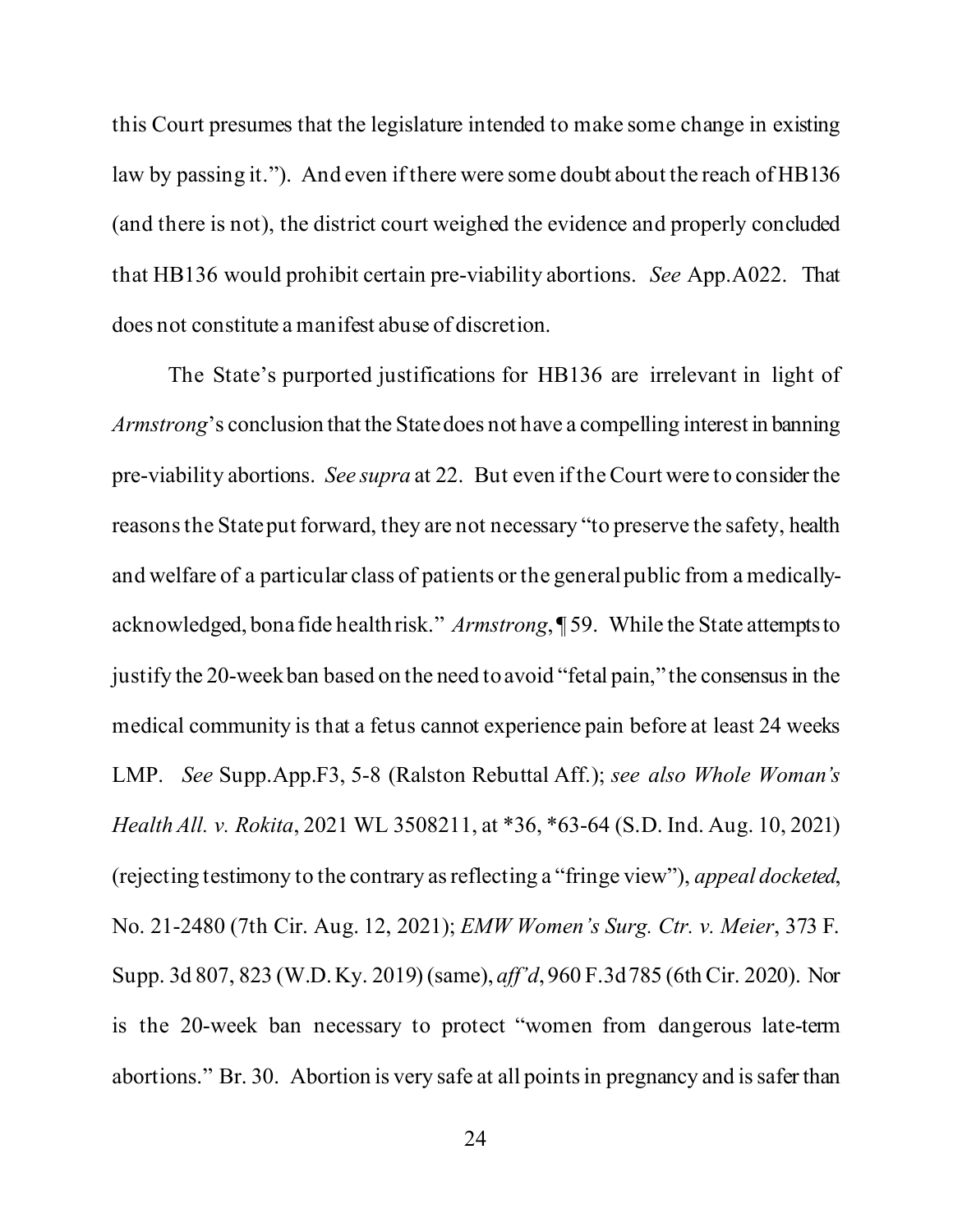childbirth. App.H007. Because HB136 is thus not rooted in "bona fide" medical evidence, it is not narrowly tailored to any compelling state interest.9

### **ii. HB136 violates equal protection**

The district court also correctly held that Providers made a prima facie case that HB136 violates Montana's equal protection guarantee, which "provides for even more individual protection than the comparable" federal right. *Cottrill v. Cottrill Sodding Serv.* (1987), 229 Mont. 40, 42, 744 P.2d 895, 897; *see* App.A022. Because HB136 distinguishes between women seeking medical care based on their decision to exercise a fundamental right, it is subject to (and fails) strict scrutiny for the same reasons it violates the right to privacy. *See supra* at 23-25; *see also* App.A022. The State did not engage with these arguments below, *see* App.A022, so forfeits its right to do so on appeal, *see State v. Jensen*, 2020 MT 309, ¶ 19, 402 Mont. 231, 477 P.3d 335. <sup>10</sup>

<sup>&</sup>lt;sup>9</sup> The State also argues that the 20-week ban is necessary to maintain "the ethical integrity of the medical profession." Br. 30. This argument is meritless. According to American Medical Association Code of Medical Ethics Opinion § 4.2.7, "[t]he Principles of Medical Ethics of the AMA do not prohibit a physician from performing an abortion in accordance with good medical practice and under circumstances that do not violate the law."

<sup>&</sup>lt;sup>10</sup> Regardless, the State's brief argument on this score is baseless. The State suggests that because HB136 might protect some viable fetuses, the fundamental right to pre-viability abortion is not implicated and "HB 136 can't violate equal protection." Br. 33 n.7. But the question whether a fundamental right is implicated affects the level of scrutiny that should be applied, not whether an equal protection claim can be brought.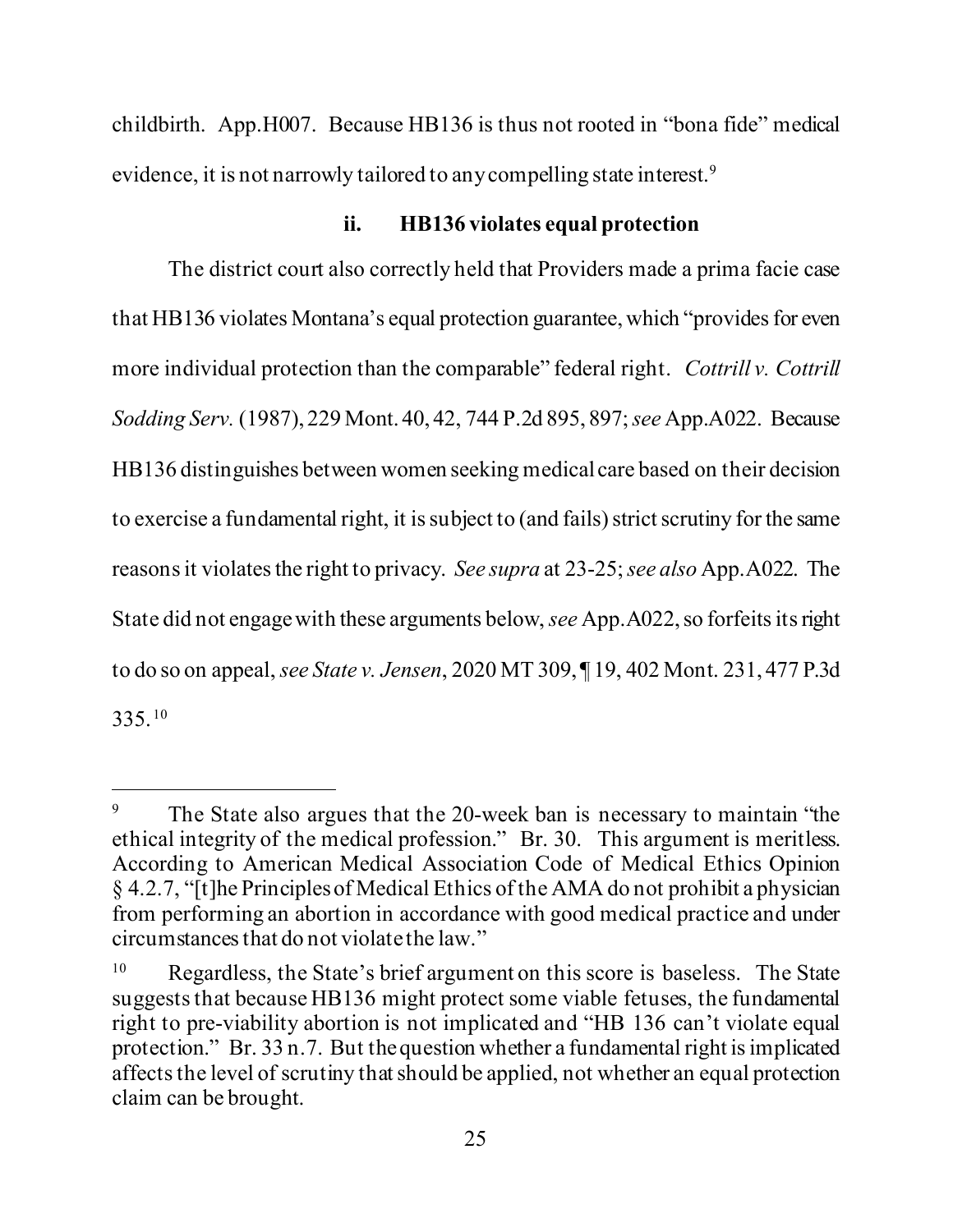#### **b. HB171 fails strict scrutiny**

#### **i. HB171 violates the right to privacy**

The district court carefully analyzed the restrictions HB171 imposes on MABs (including a complete ban on telehealth, a mandatory 24-hour delay, and an extra trip requirement). The court then considered the evidence the State presented to justify those restrictions and found it lacking. On appeal, the State disputes that factual finding, and claims its evidence shows that HB171's provisions "are sensible medical regulations" consistent with the right to privacy. Br. 37. But it has identified no clear error in the district court's assessment of the record.

First, Providers demonstrated that the mandatory 24-hour delay and extra trip that HB171 imposes fail strict scrutiny. As below, the State contends that these provisions are necessary to ensure women give "informed consent." Br. 38-39. The district court properly rejected this argument after weighing the State's evidence of medical justification against Providers' evidence of their already-robust informed consent protocols. App.A009-011, 027-028. Because the State could not show that a delay was narrowly tailored to prevent "a medically-acknowledged, bona fide health risk," it violates the Montana Constitution. *Armstrong* ¶ 59; *see also Planned Parenthood of Missoula v. State*, 1999 Mont. Dist. LEXIS 1117, at \*22 (1st Jud. Dist., Mar. 12, 1999) (concluding the same 20 years ago). The State's identification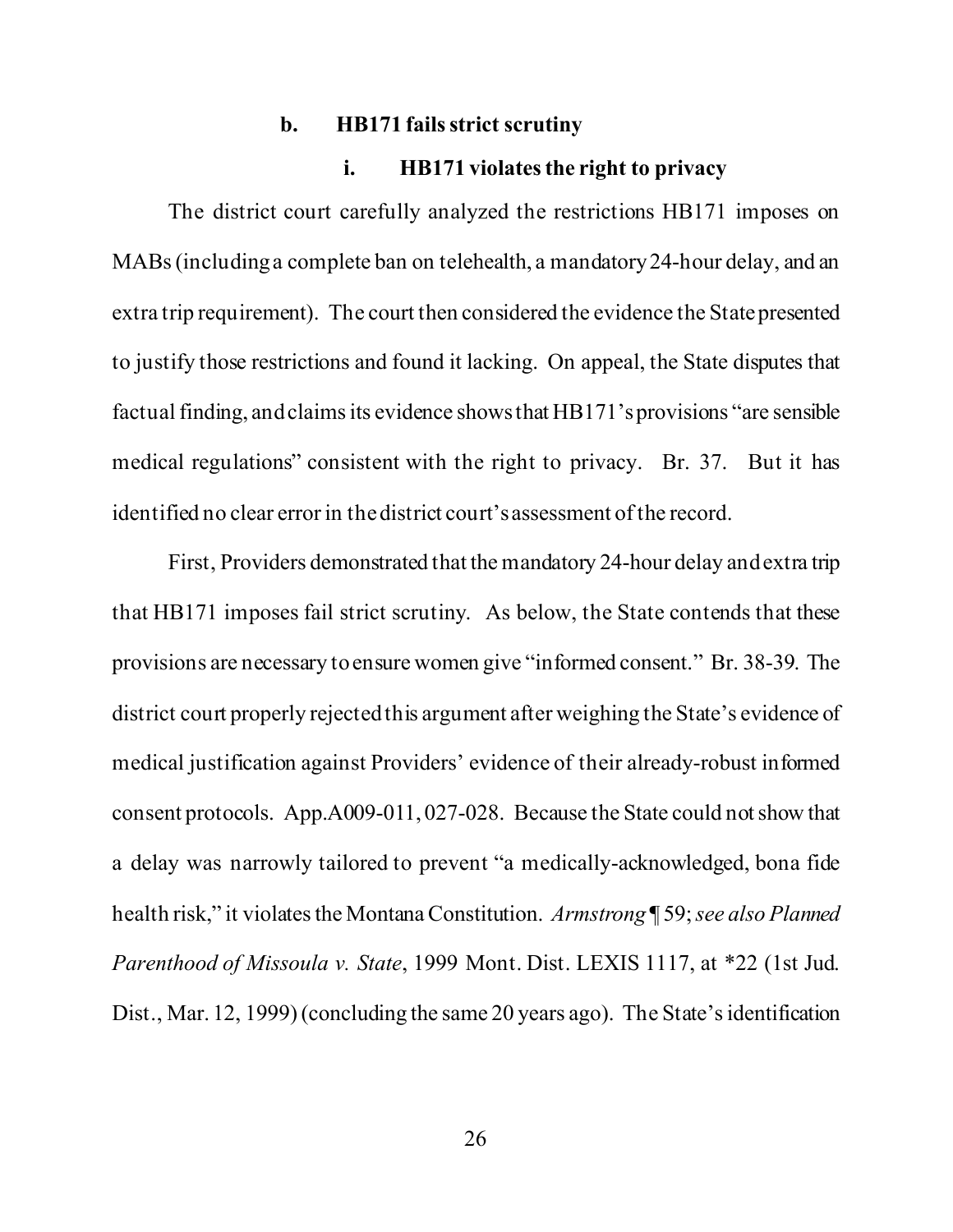of other constitutions that it claims permit such delays says nothing about the protections applicable here. Br. 38-39.11

Other aspects of HB171 further undermine the State's argument that HB171 promotes informed consent. First, Section  $7(5)(f)$ , (h), and (j)(v) mandate that providers give their patients medically inaccurate information about "reversing" MABs. Numerous courts and trusted medical authorities like the American College of Obstetricians and Gynecologists have concluded that there is no evidence that MABs are reversible. *See* App.J011-012; *see also, e.g.*, *Am. Med. Ass'n v. Stenehjem*, 412 F. Supp. 3d 1134, 1150 (D.N.D. 2019) ("[T]he 'abortion reversal' protocol is devoid of scientific support, misleading, and untrue."). As the district court observed, "[t]he State's own expert describes the experimental nature of this 'abortion reversal treatment.'" App.A029. Forcing providers to tell their patients false information *undermines* the informed consent process by confusing the critical

<sup>&</sup>lt;sup>11</sup> The State notes (at 39) that it has imposed a mandatory delay on minors seeking an abortion, but fails to mention that this law is the subject of ongoing litigation. At any rate, regulation of minors' abortion access, justified by the State as protecting minors from their own immaturity, has no bearing on whether *adult*  women should experience a medically unjustifiable delay when seeking to exercise their fundamental rights. The State's argument to the contrary only underscores the retrograde, paternalistic underpinnings of HB171.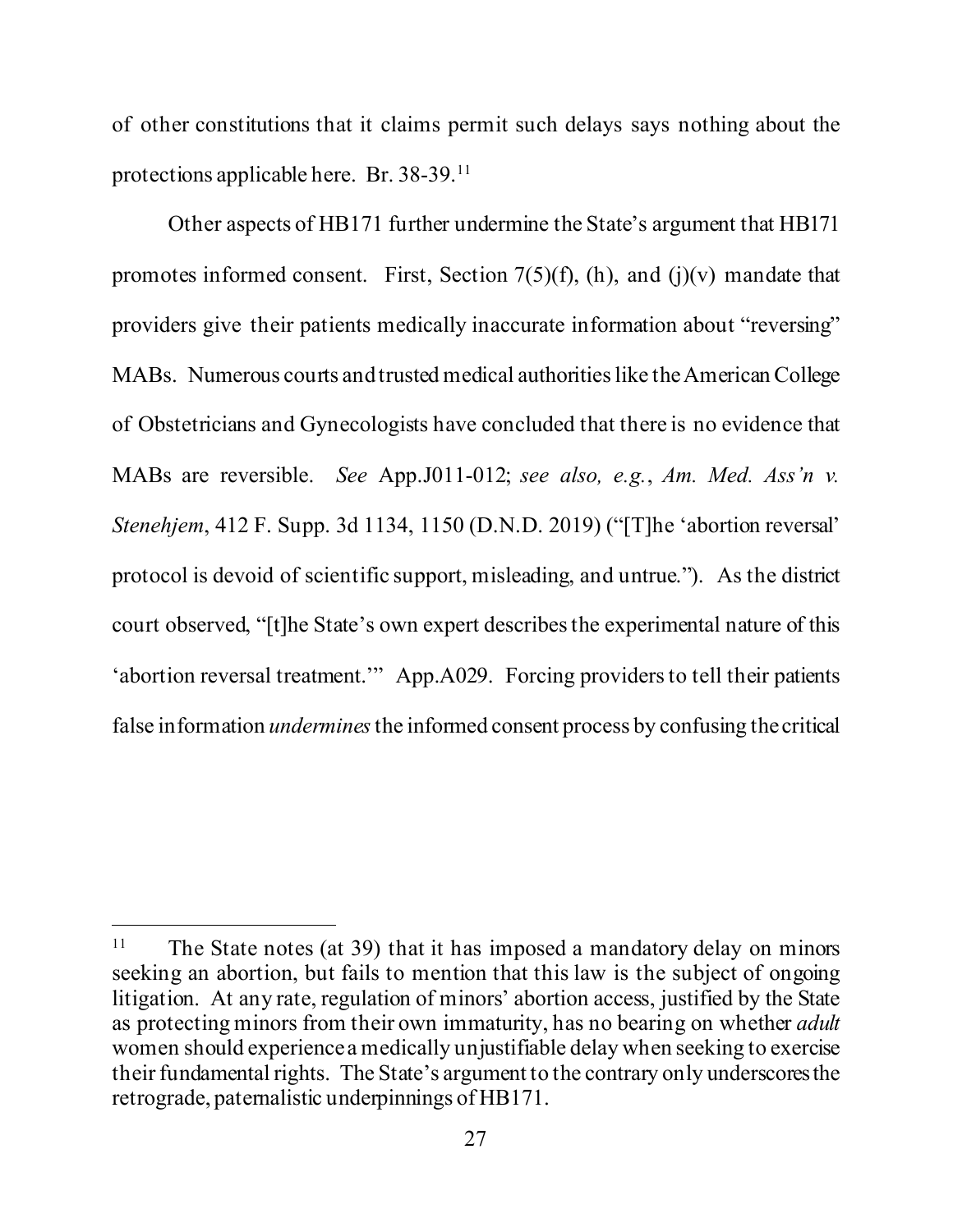message that patients should only start an MAB when they are firm in their decision.<sup>12</sup>

Second, the State argues that a compelling state interest justifies HB171's physician credentialing requirements, but it again identifies no clear error in the district court's contrary assessment of the facts. HB171 does not further any interest in abortions being performed by qualified medical professionals. Rather, it imposes medically unnecessary credentialing requirements that are so stringent they effectively bar qualified clinicians from providing MABs without justification. PPMT providers are trained in the risks associated with MAB and to recognize symptoms, in person or through telehealth, that require additional care. *See* Supp.App.A39; App.J015. But HB171 defines "complications" so broadly, and to include conditions so unrelated to MAB (ranging, for example, from anxiety to sleep disorders to death, *see* HB171 § 3(5)), that no PPMT provider (and likely no provider anywhere) could handle them all. *See* App.K009; App.H021. It is equally difficult to imagine a contract with another practitioner that could cover the potential universe of "complications," let alone a practitioner willing to enter into such an agreement. *See* App.K009; App.J015-016. Indeed, it is "common sense and standard practice

<sup>&</sup>lt;sup>12</sup> The record also demonstrates that Providers obtain patients' informed consent. *See* App.J012; Supp.App.H2 (Banks Reply Aff.).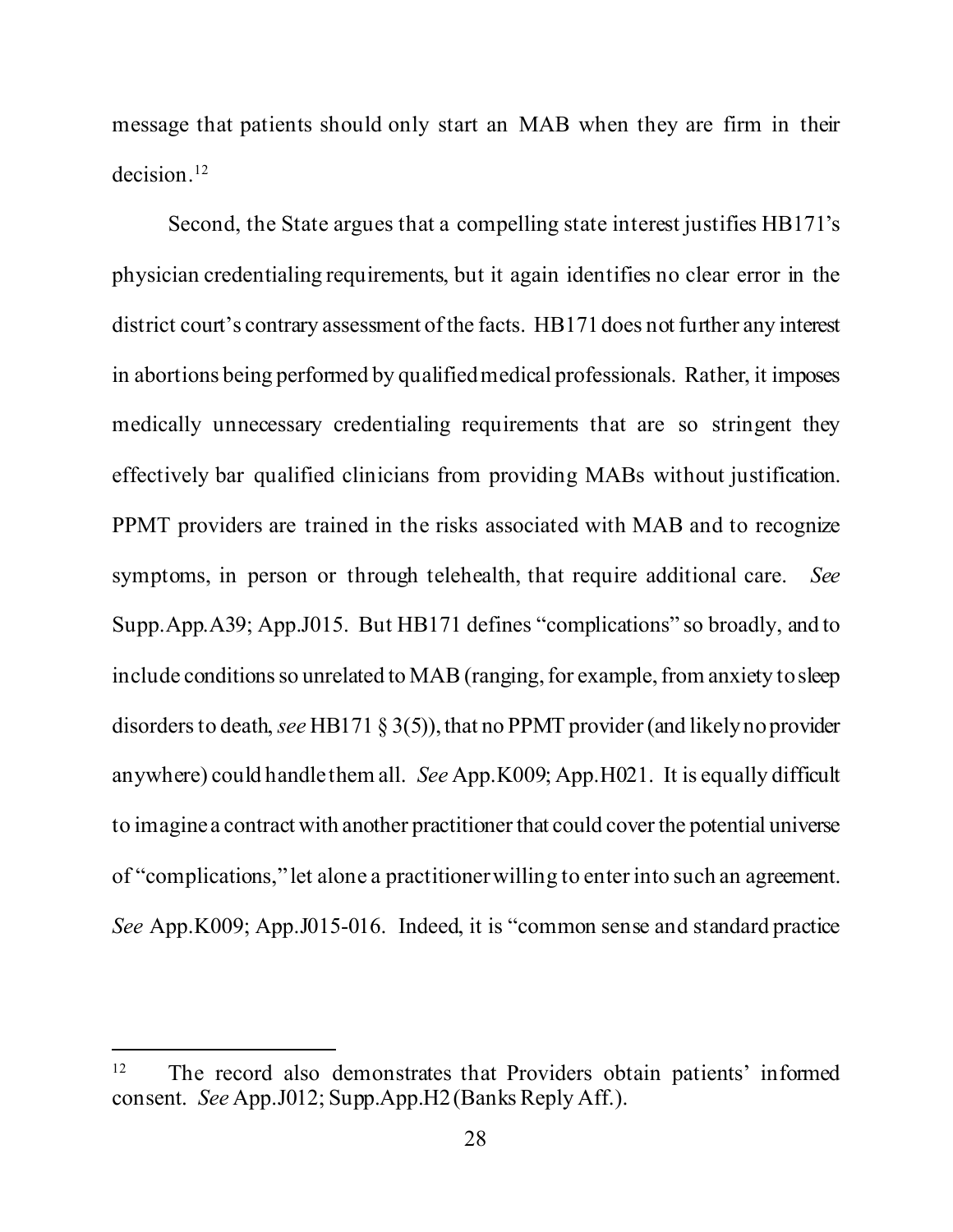to direct patients to specialists or emergency care if patients develop a health condition that the original treating provider cannot treat." App.J015.13

Third, the district court properly concluded that HB171's physical exam requirements and telehealth ban do not "promote[] the health and safety of women," as the State claims. Br. 40-41. After considering the State's arguments about MABs' potential risks, the court credited Providers' evidence that the risks "are similar in magnitude to [those] of taking commonly prescribed and over-the-counter medications such as antibiotics and NSAIDs such as ibuprofen," App.A027, and noted that "telehealth enables [Providers] to provide healthcare for Montanans in remote areas," *id.* The State's vague profession that it is "promot [ing] the health and safety of women" does not satisfy *Armstrong*'s requirement that it demonstrate a "narrowly defined instance[]" of a "medically-acknowledged, bonafide health risk" justifying state intervention into the private provider-patient relationship. *Armstrong*, ¶ 59.

Finally, the State claims that the district court improperly "credited [Providers'] unsupported speculation" that Section 9's medically inappropriate

<sup>&</sup>lt;sup>13</sup> The State claims this broad definition of "complications" "applies only to Section 7(5)(e)'s required consent form." Br. 41. Section 3 of HB171, however, states that the law's definitions apply in "sections 1 through 14." The district court correctly applied this broad, ambiguous definition of "complications" to the credentialing requirements in Section 5(2).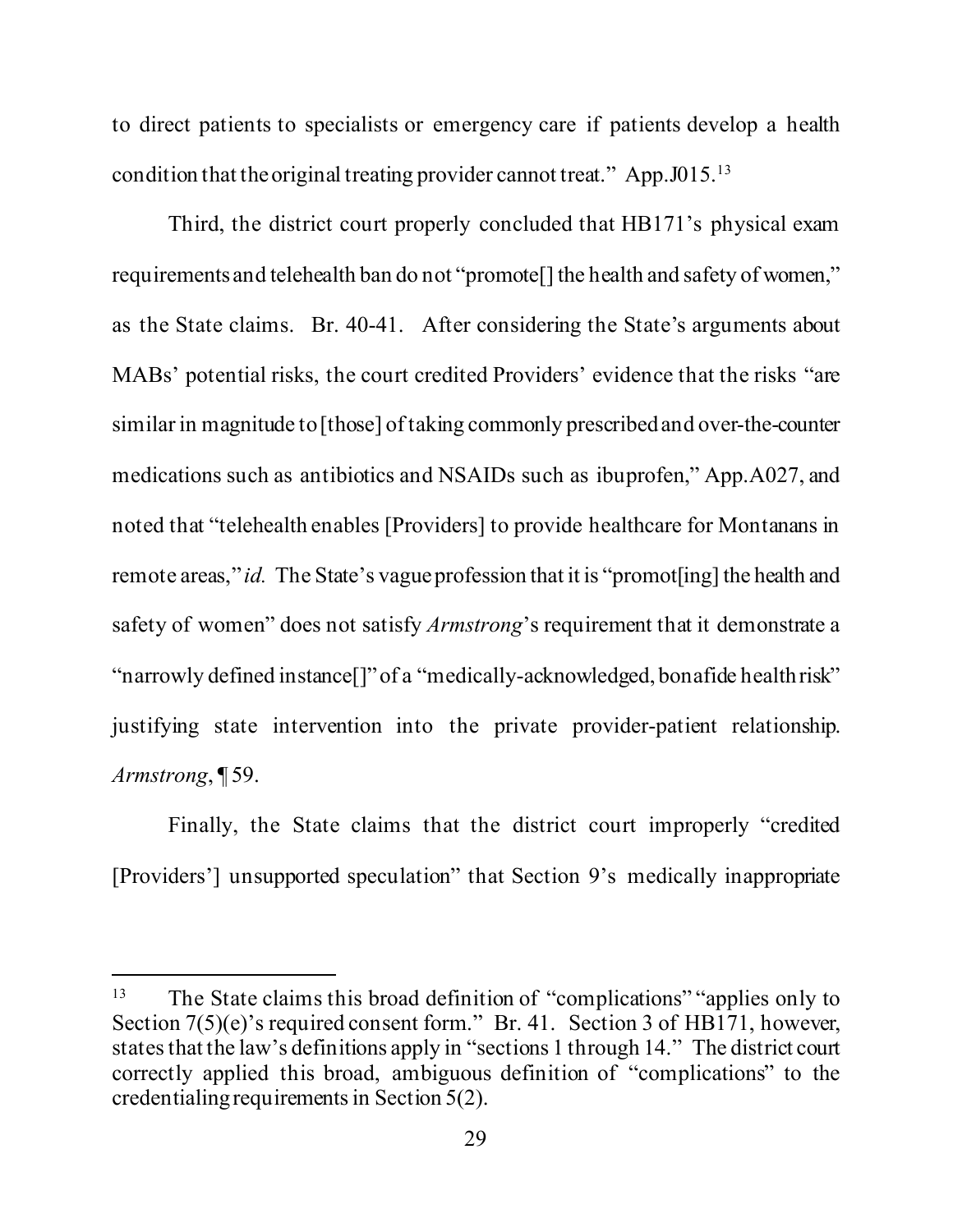reporting could chill patients' willingness to obtain and providers' willingness to provide pre-viability abortions. Br. 45. But Providers submitted competent evidence substantiating those fears, *see* App.J017, and the State offered nothing in response. That failing is unsurprising—that the law says information shall not be *used* to identify women means nothing when the law itself requires potentially identifying information be deemed public records. *See* HB171 § 9(8).

#### **ii. HB171 violates the right to free speech**

The district court properly enjoined HB171 for another reason—Providers made a prima facie showing that it unconstitutionally compels providers' speech. "It is axiomatic that the government may not regulate speech based on its substantive content or the message it conveys." *Denke v. Shoemaker*, 2008 MT 418, ¶ 47, 347 Mont. 322, 198 P.3d 284. Yet, the information mandated by Section 7(5) regarding MAB "reversals" directs providers to make false representations to patients. *See supra* at 27. The law thus forces providers to ignore their ethical obligation to provide accurate medical information tailored to assist the patient's decisionmaking and instead endorse a government-specified source advocating an unproven treatment, regardless whether the providers believe that information is accurate, appropriate, or conducive to informed consent.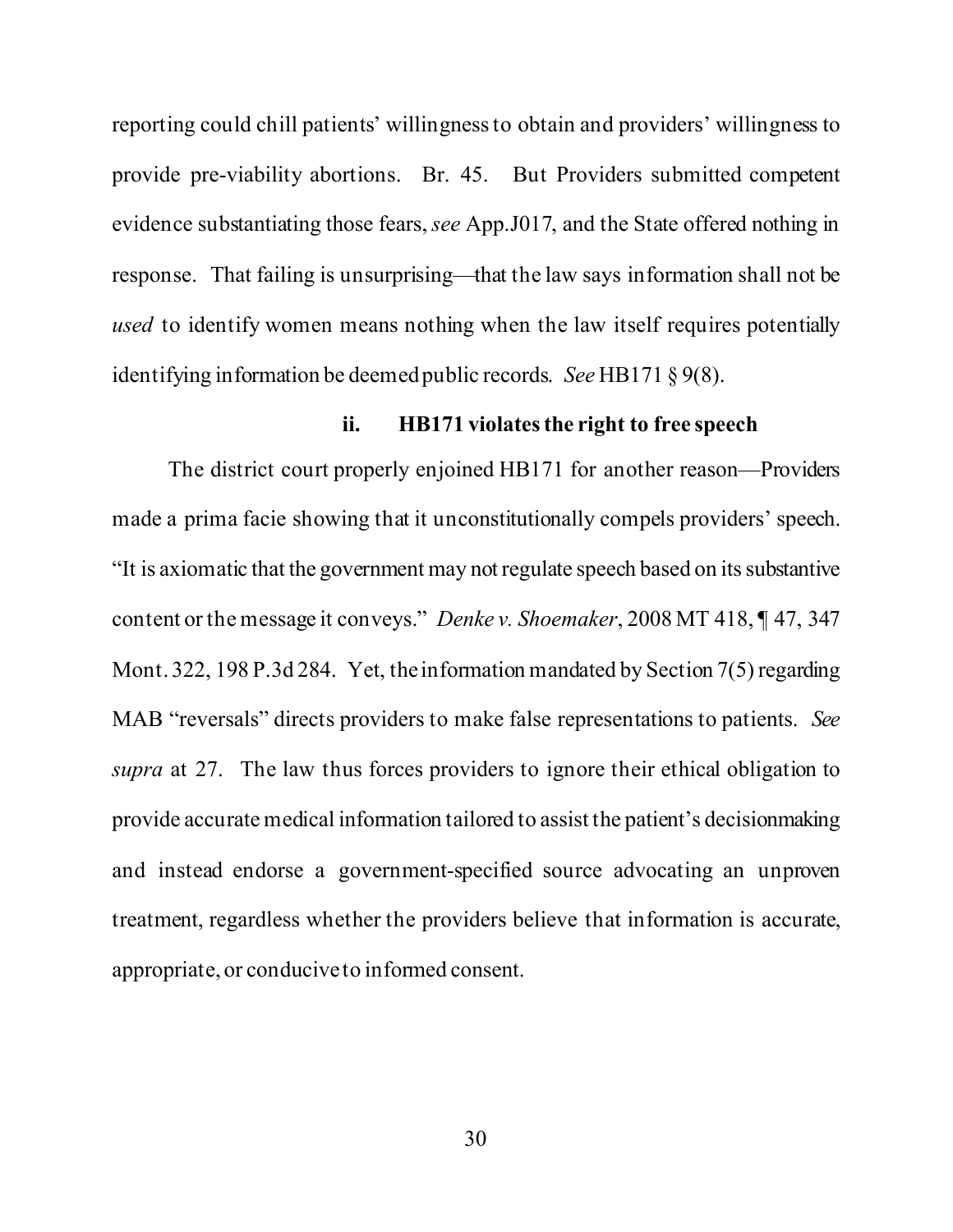#### **c. HB140 fails strict scrutiny**

The district court properly enjoined HB140, which stigmatizes and discourages women from exercising fundamental rights, thereby violating the rights to privacy, equal protection, individual dignity, and free speech. App.A031. The State's argument on appeal again reduces to a dispute about the facts. Yet far from being a "basic informed consent law," Br. 47, the district court correctly concluded that HB140 overrides providers' judgment, interferes with the patient-provider relationship, stigmatizes abortion, and mandates speech with no medical purpose.

The fundamental defect in HB140 is that it precludes providers from making decisions according to their best medical judgment. There is no medical reason to override providers' considered views about whether they should ask patients if they want to view an active ultrasound and ultrasound image of the fetus and listen to the "fetal heart tone." As Providers established, these requirements—combined with the demand that women sign a State form indicating whether they chose to view or listen to fetal activity—are "medically unnecessary," will "stigmatize abortion," and "could make women feel pressured to view or listen to fetal activity, which may not be in the patient's best interest, or discourage them from having an abortion" altogether. *See* App.J018. HB140 thus "usurp[s]" sensitive health care decisions, undermines the "personal trust in the education, training, experience, advice, and professional integrity of the health care provider [a patient] has chosen," and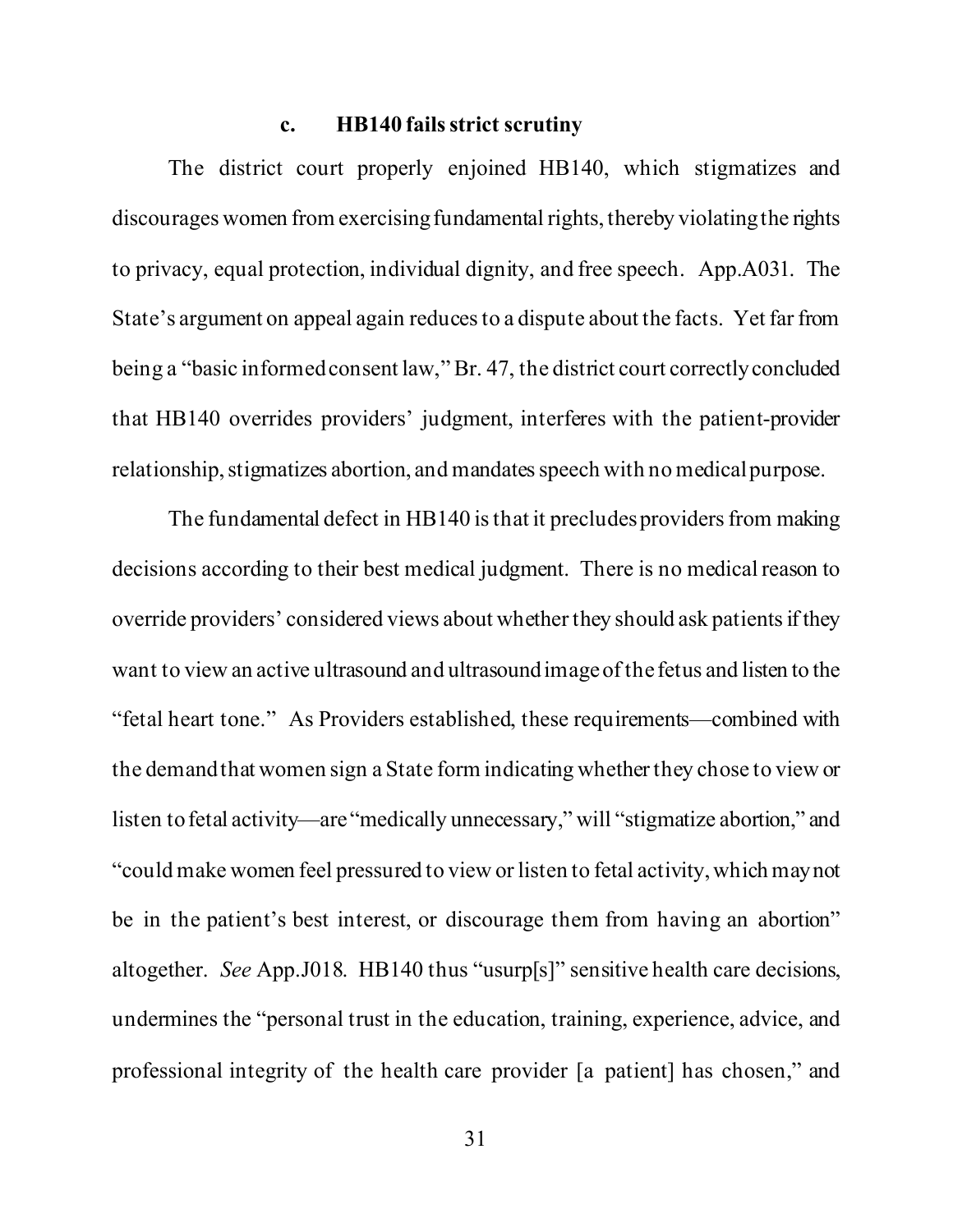interferes with the medical "partnership" at the core of the privacy right. *Armstrong*, ¶ 58. <sup>14</sup>

Patients, moreover, already make "informed decisions" based on their own deliberative process and PPMT's extensive patient education and informed consent process. *See* App.J012. The provision of medically unnecessary information undermines informed consent. And the State's argument only clarifies that, regardless of HB140's infringement on the right to privacy, the mandated "offer" constitutes "government-approved speech that interferes with the doctor-patient relationship" in violation of Providers' right to free speech. App.A033; *Denke*, ¶ 47.

### **3. HB136 and HB171 are unconstitutionally vague**

The district court correctly concluded that HB136 fails to give sufficient notice of the conduct it makes a felony. *See* App.A023. The due process clause in the Montana Constitution "requires a criminal statute to define an offense with sufficient definiteness that ordinary people can understand what conduct is prohibited," and "in a manner that does not encourage arbitrary and discriminatory enforcement." *State v. Samples*, 2008 MT 416, ¶ 16, 347 Mont. 292, 198 P.3d 803 (internal citations omitted). HB136 fails on both scores by leaving the determination

<sup>&</sup>lt;sup>14</sup> For the same reasons, HB140 infringes the rights to equal protection and individual dignity by targeting patients who seek to exercise their fundamental right to procreative autonomy, and then depriving those women of the honest medical advice of their providers.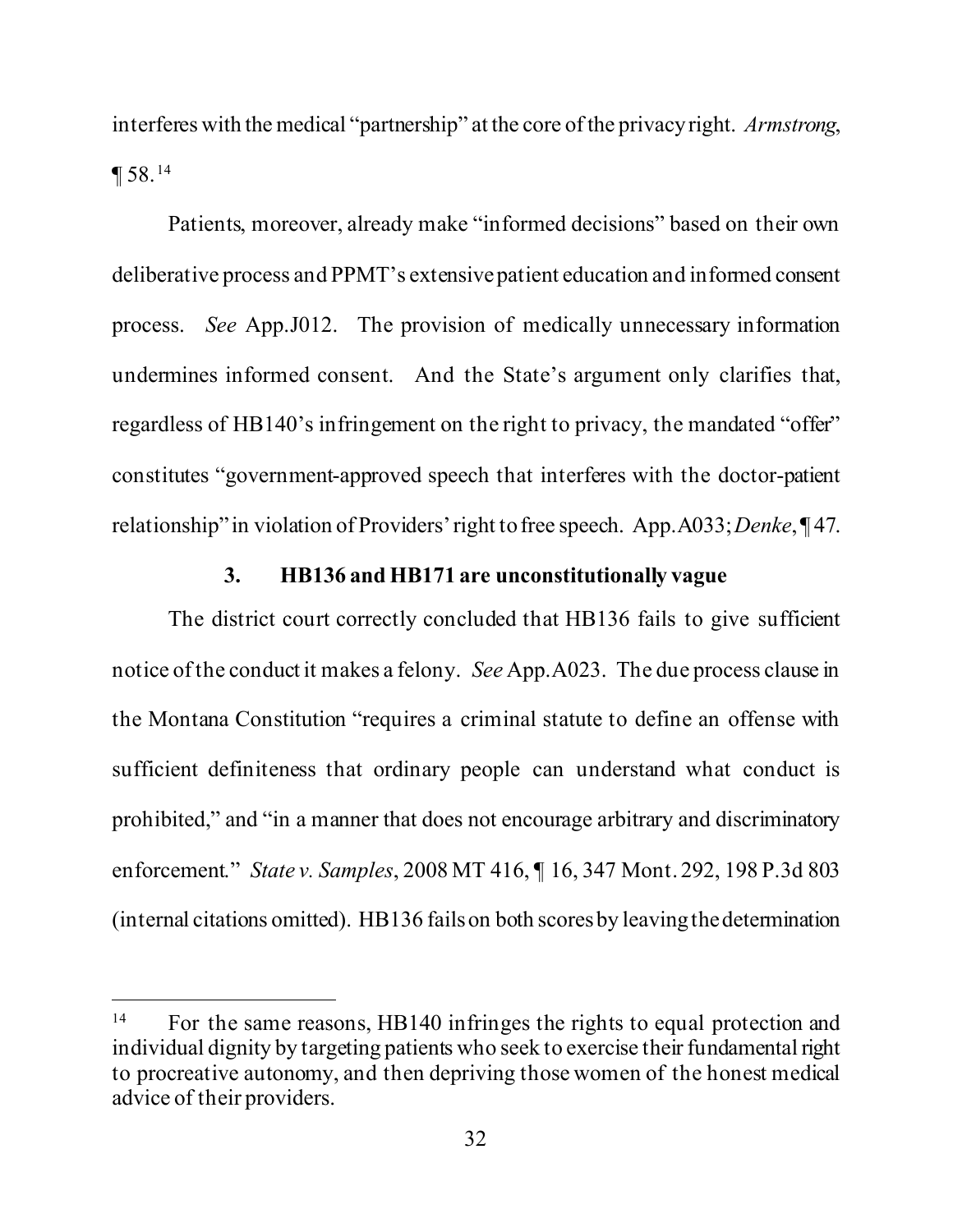of whether an abortion falls within the health exception as a "question of judgment," despite the fact that whether a situation "so complicates the mother's medical condition that it necessitates the abortion" is ambiguous, subjective, and subject to different (yet reasonable) opinions. *Compare* Br. 37 (asserting the exception is understood by "Montana doctors"), *with* App.J007 (contrary affidavit of a Montana doctor). 15 Because HB136 thus requires healthcare providers "to speculate as to whether [their] contemplated course of action may be subject to criminal penalties," it must be enjoined. *City of Billings v. Albert*, 2009 MT 63, ¶ 16, 349 Mont. 400, 203 P.3d 828.

In response, "the State cites inapposite federal law." App.A023. *Casey*  resolved a substantive due process challenge and said nothing about vagueness. *See generally Planned Parenthood of Se. Pa. v. Casey*, 505 U.S. 833 (1992). And the only other case the State points to is *Gonzales v. Carhart*, 550 U.S. 124, 158 (2007), which it cites for the proposition that certain abortion restrictions "without health exceptions" have been upheld against vagueness challenges, Br. 36. But *Gonzales*  did not foreclose vagueness challenges to abortion restrictions. *See, e.g.*, *Memphis Ctr. for Reprod. Health v. Slatery*, 2021 WL 4127691, at \*17 (6th Cir. Sept. 10,

<sup>&</sup>lt;sup>15</sup> The district court did not, as the State contends, rest its vagueness holding on disagreement amongst the parties about the meaning of the exceptions. *See* Br. 36- 37. It simply noted that the parties' differing interpretations "bolster[ed] Plaintiffs' prima facie case." App.A030.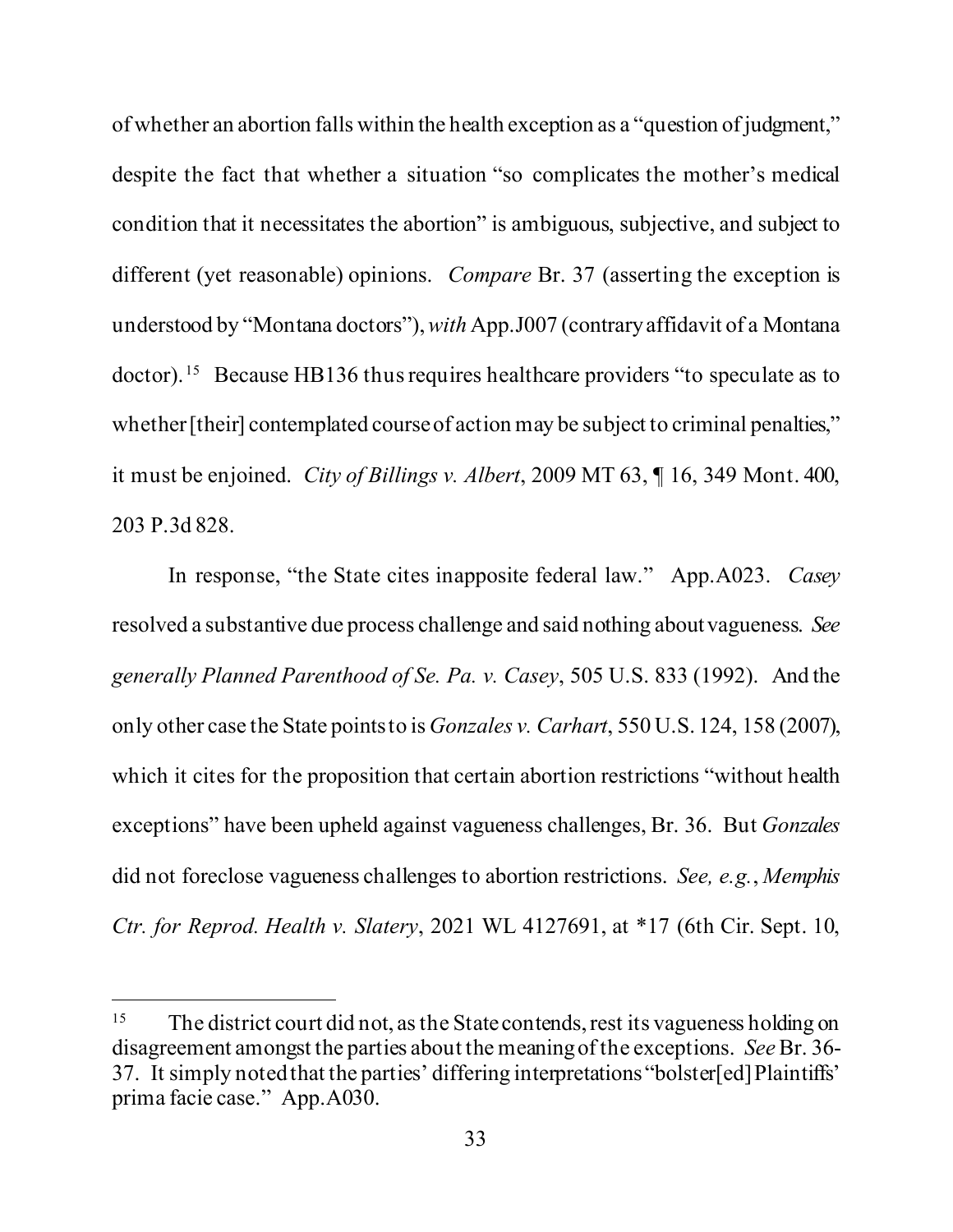2021), *reh'g en banc granted*, 18 F.4th 550 (6th Cir. 2021); *Hopkins v. Jegley*, 510 F. Supp. 3d 638, 739 (E.D. Ark. 2021), *appeal docketed*, No. 21-1068 (8th Cir. Jan. 11, 2021). And it certainly says nothing about the actual issue on appeal—whether *these* exceptions are unconstitutionally vague.

The district court also correctly held that HB171 is void for vagueness. Section 5(2), for example, requires that an MAB provider "be credentialed and competent to handle complications management" or contract with other practitioners who can handle "complications." But Section 3(5) defines "complications" so broadly that a provider would lack fair notice of when she would be subject to criminal liability, and does not define at all what it means to "be credentialed and competent to handle" this category of matters. Section 5(3) further requires providers to make "all reasonable efforts" to ensure that a patient returns for a follow-up appointment, but does not explain what that means (a point which the State has never addressed).

The plain text of the law belies the State's claim (at 46-47) that Providers themselves introduce the ambiguity through an overly restrictive reading of HB171. *See* HB171 § 5 (requiring the provider who dispenses the abortion medication to conduct an in-person exam); *id.* §§ 7(5), 9 (indicating that an ultrasound must be performed). The district court thus did not err in finding "that HB 171 fails the requirement that 'ordinary people can understand what conduct is prohibited,'" and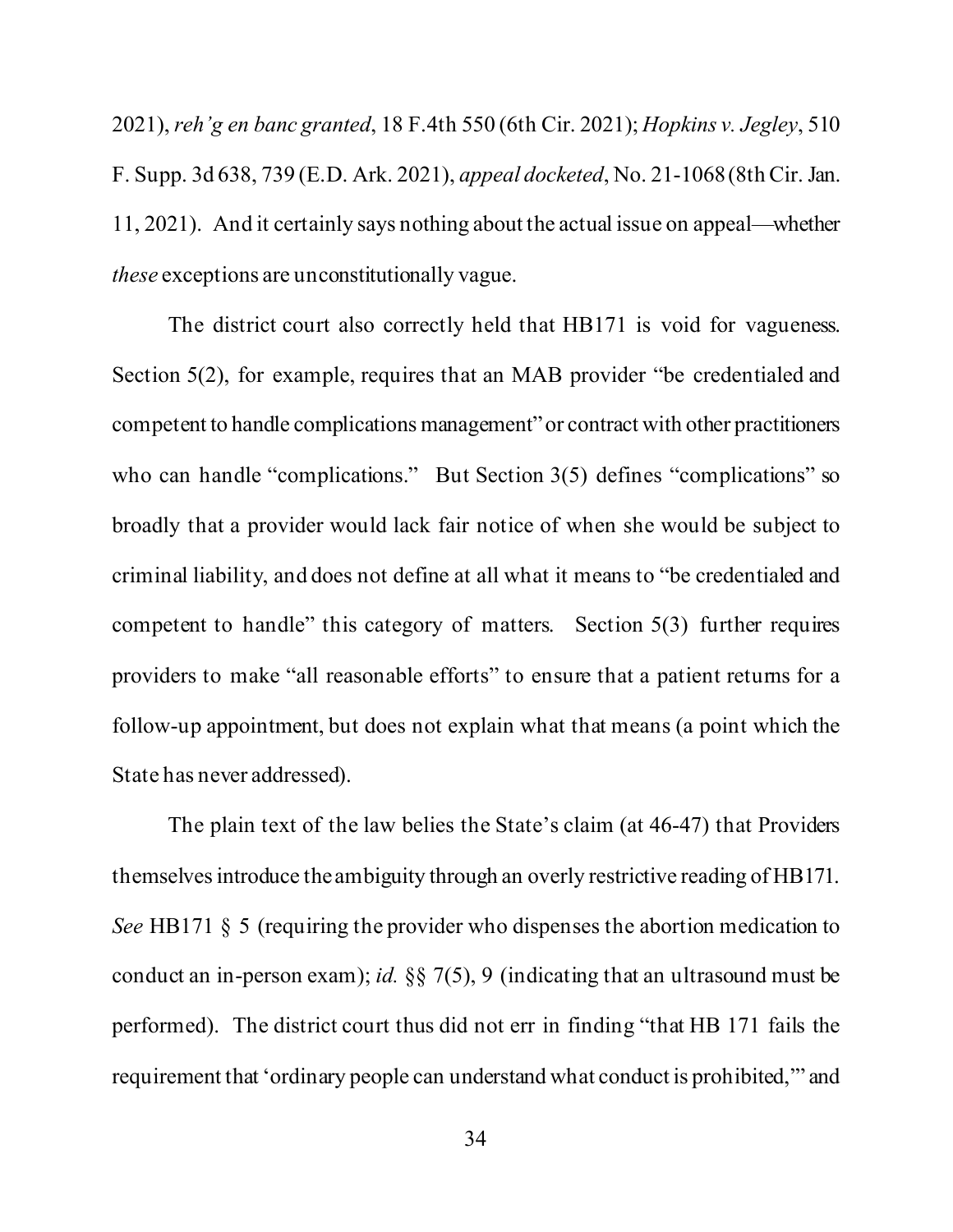concluding that that "[t]he fact that the State's interpretation of what is required of providers under the law differs so significantly from Plaintiffs' understanding itself bolsters Plaintiffs' prima facie case." App.A030.

#### **4. The district court considered the State's evidence**

The State next contends that the district court inadequately considered its evidence. Br. 28. Not so. The district court scrutinized both parties' evidentiary submissions, which were extensive. *See* Apps.D-H, J-K; Supp.Apps.C-D, F-H, J-K. As to HB136, for example, the court recognized that "there is disagreement among the State's and Plaintiffs' experts as to when viability is," but noted the consensus that the 20-week ban was pre-viability and thus "likely unconstitutional." App.A022. For HB171, the district court accurately noted that "[t]he State's experts do not dispute that medication abortions are pre-viability," and thus HB171 must be justified by a compelling state interest. *Id.* at 026. The district court also found that Providers had offered sufficient evidence regarding the safety of telehealth and the lack of necessity for ultrasounds to rebut the State's proffered justifications. *See id.* at 027. Later, the court again demonstrated that it was scrutinizing both parties' evidence when it noted that "[t]he State's own expert describes the experimental nature of" so-called "abortion reversal treatment." *Id.* at 029. The district court thus properly "analyze[d] and explain[ed] which evidence is more persuasive." Br. 28.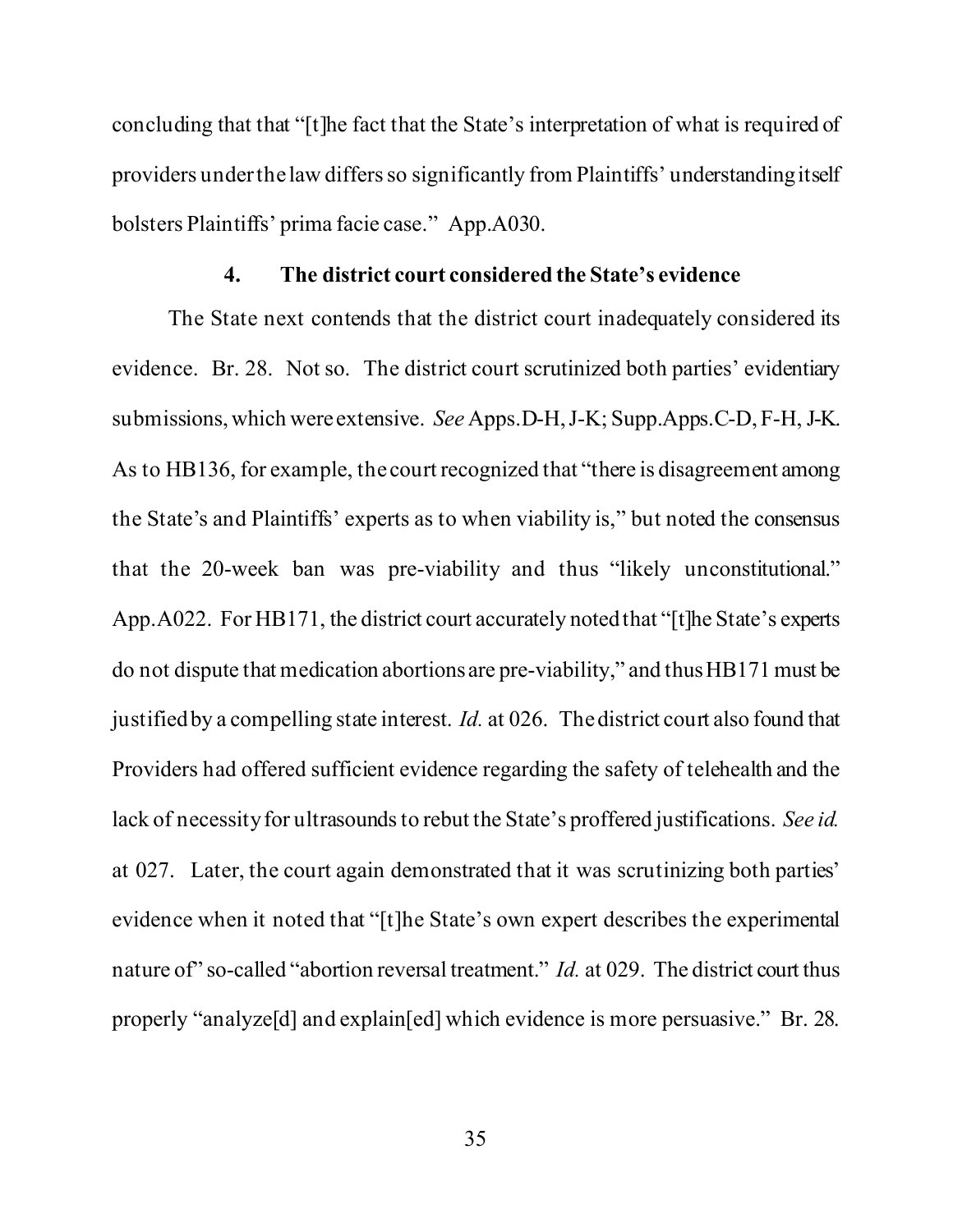This Court should "give great deference to [those] findings of fact" and affirm. *Cole v. St. James Healthcare*, 2008 MT 453, ¶ 22, 348 Mont. 68, 199 P.3d 810. 16

*Porter v. K & S Partnership* (1981), 192 Mont. 175, 627 P.2d 836, does nothing to disturb that conclusion. *Porter*found a manifest abuse of discretion based on the district court's complete failure to account for one party's submissions and multiple erroneous evidentiary rulings. 192 Mont. at 180-84, 627 P.2d at 839. Here, in contrast, the district court permitted the State to offer all the evidence it wished, then considered the entire record. App.A002 (noting the submission of "rebuttal affidavits" and the court's review of "the affidavit testimony submitted by the parties"). Indeed, the State cannot even identify what the district court "fail[ed] to properly consider" about the evidence. Br. 29.

<sup>&</sup>lt;sup>16</sup> The fact that Providers' experts have some connection to other Planned Parenthood affiliates does not undercut their credentials—indeed, their knowledge of abortion is what makes them competent to opine on the subject. In any event, the district court was well within its authority to weigh the parties' testimony and find one more credible. *See State v. Holman* (1990), 241 Mont. 238, 241, 786 P.2d 667, 669 ("Evaluation of expert testimony lies 'within the province of the trier of fact.'").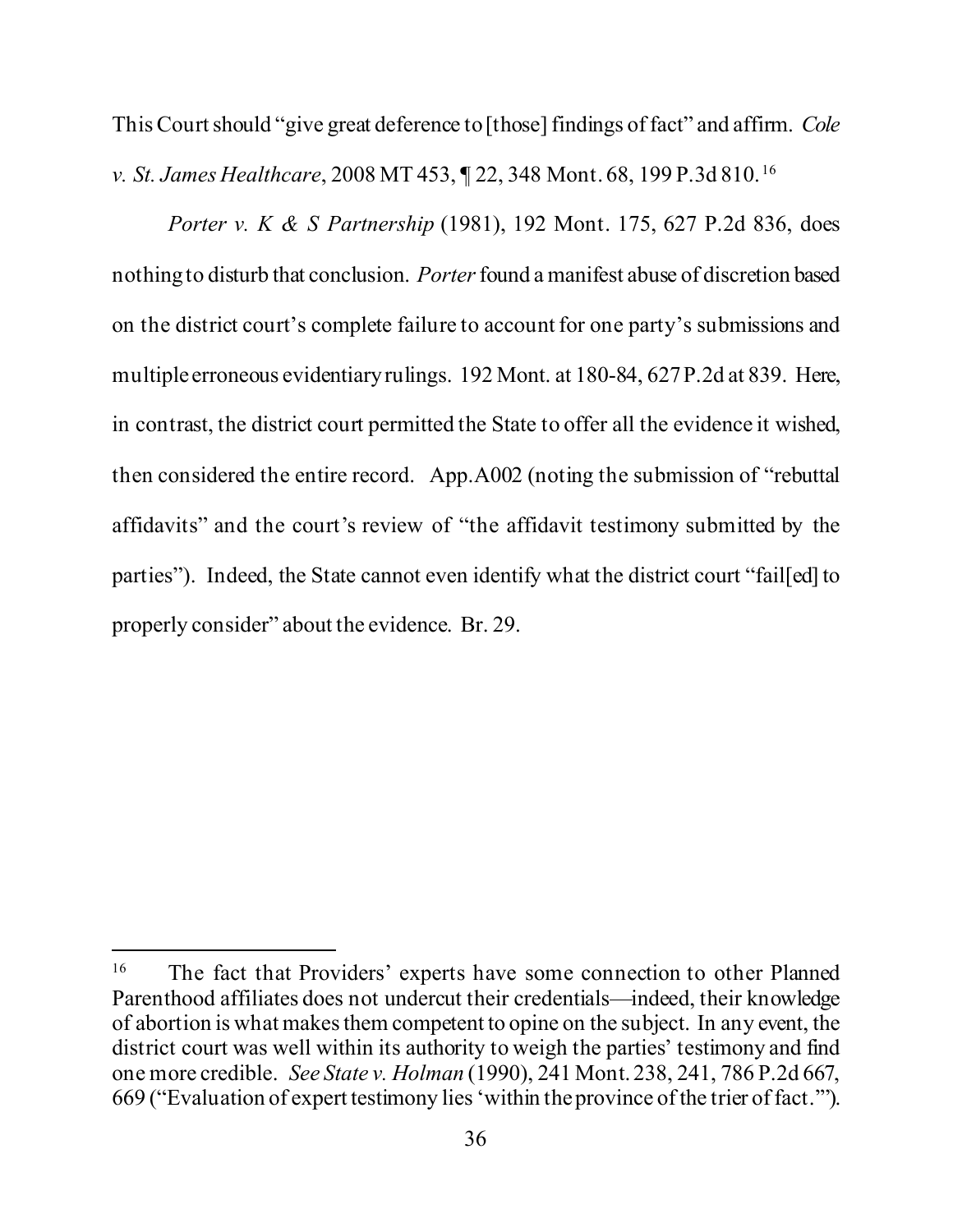#### **B. Providers demonstrated irreparable harm**

The State does not challenge the court's conclusion that Providers made out a prima facie case of irreparable harm. *See* Br. 10-11. 17 That holding was correct. "Montana law is clear that the loss of a constitutional right 'constitutes irreparable harm for the purpose of determining whether a preliminary injunction should be issued.'" App.A032 (quoting *MCIA*, ¶ 15). Because Providers "established that the restrictions and regulations of the challenged laws inflict constitutional injuries on Plaintiffs and their patients," "[t]hese injuries support the issuance of a preliminary injunction to preserve the status quo during the litigation ... without any additional showing of likely success on the merits." App.A033-034.

Even setting those constitutional injuries aside, Providers and their patients would suffer concrete harm through limits on their ability to provide or access health care. Namely, patients would be unable to obtain presently lawful medical procedures, including "surgical abortions between 20 weeks LMP and viability," "medication abortions via telehealth or without a 24-hour mandatory delay," and either type of abortion "without being subjected to severe restrictions." App.A033. These restrictions would impose "medical, emotional, and social harm" on patients,

<sup>&</sup>lt;sup>17</sup> The closest the State comes to challenging Providers' actual evidence of injury is a stray aside that "driving at least one to two hours each way to obtain an abortion is not a constitutional injury." Br. 42. But the district court correctly weighed the evidence to conclude that HB171 "significantly reduc[ed]" Montanans' "access to" pre-viability abortions. App.A033.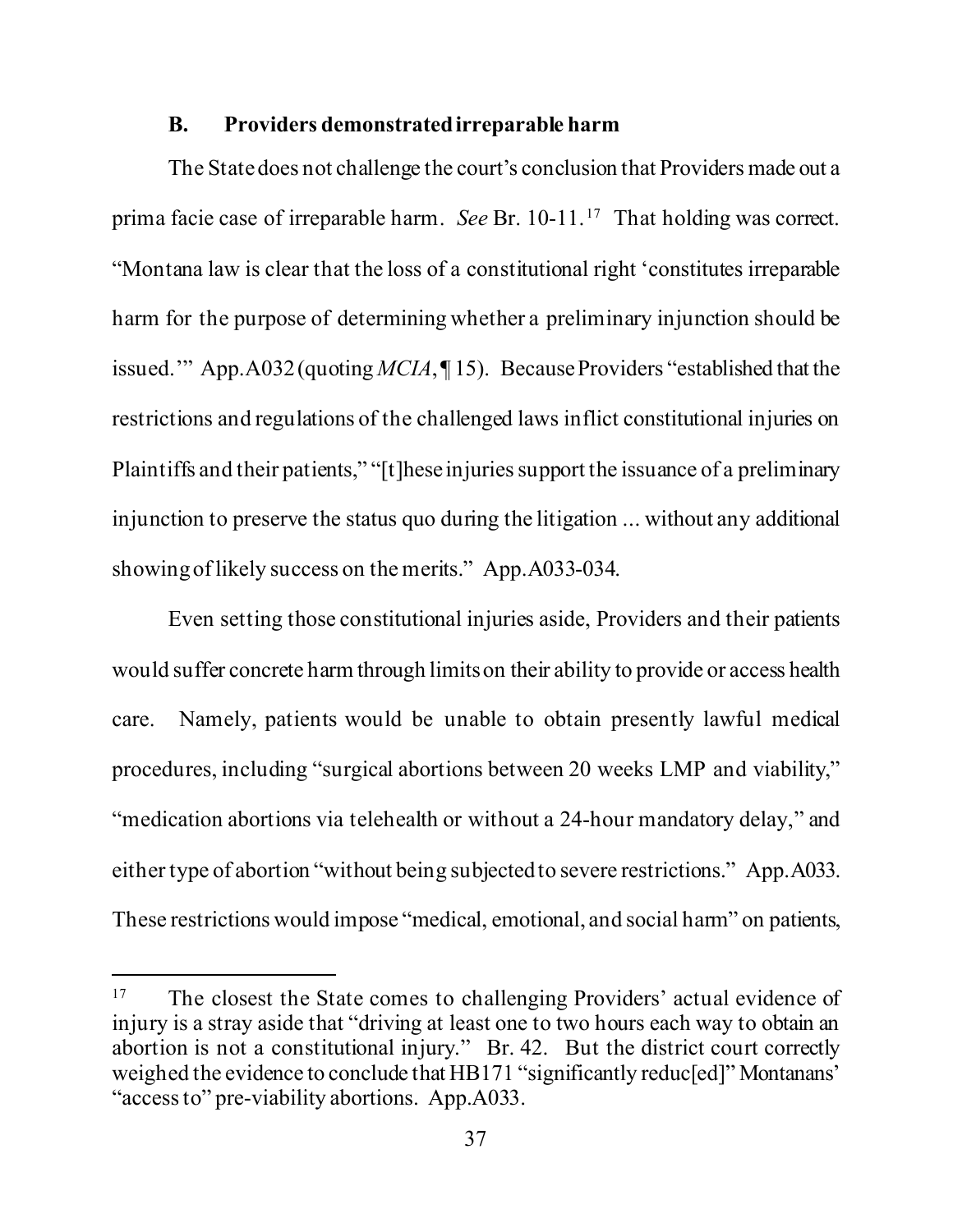as well as forcing Providers to fundamentally alter their practices or face criminal and other serious repercussions. *Id.* These too are irreparable harms justifying preliminary relief.

### **III. The Court Should Not Overrule** *Armstrong* **On An Appeal From A Preliminary Injunction**

The State's attempt to overturn *Armstrong* is improper in the context of an interlocutory appeal of a preliminary injunction because "[t]he court does not determine the underlying merits of the case in resolving a request for preliminary injunction." *Weems*, ¶ 18. That caution holds especially true in this case because the district court separately enjoined each of the laws on grounds other than *Armstrong*. As such, the State's arguments about the correctness of that decision do not provide grounds to reverse.18

If this Court were to consider *Armstrong*'s continuing validity, it should reaffirm it (as the Court recently did in *Weems*). "Stare decisis is a fundamental doctrine that reflects this Court's concerns for stability, predictability, and equal treatment." *State v. Running Wolf*, 2020 MT 24, ¶ 21, 398 Mont. 403, 457 P.3d 218. Although stare decisis does not require that the Court follow a "manifestly wrong decision," abiding by past decisions is this Court's "preferred course." *Sadiku*, ¶ 13.

<sup>18</sup> The State also did not argue below that *Armstrong* should be overruled, instead accepting that decision as controlling authority. *See, e.g.*, Supp.App.B12; Supp.App.I31. The Court generally does not consider arguments brought for the first time on appeal, and it should make no exception here. *See Jensen*, ¶ 19.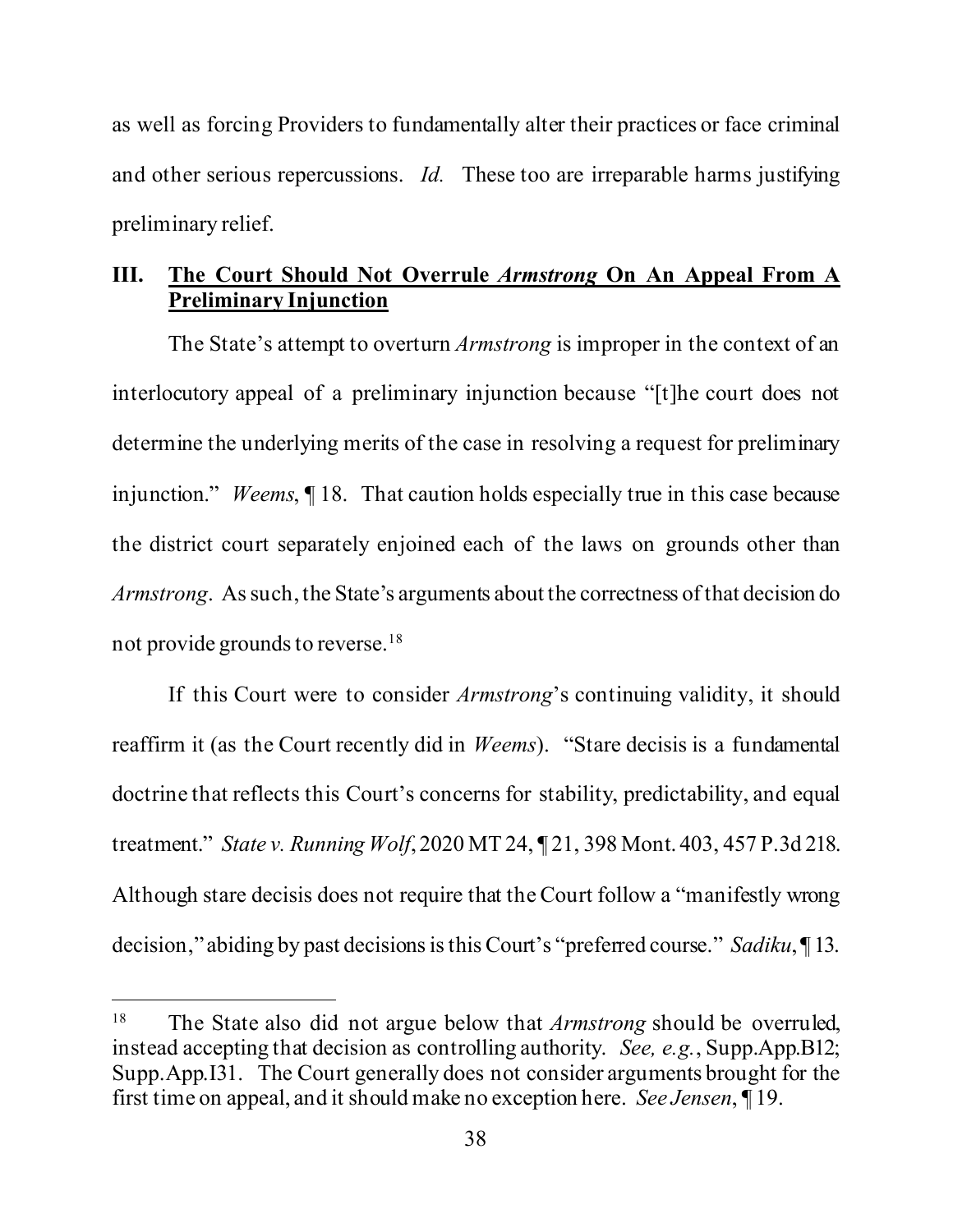Applying those principles to decisions involving the right to privacy, this Court has considered, *inter alia*, the length of time an established right or law has been in place, *State v. Demontiney*, 2014 MT 66, ¶ 17, 374 Mont. 211, 324 P.3d 344 ("declin[ing] to overrule a decision that ha[d] been in effect for over twenty years"); whether the reasoning in the challenged decision is "still … persuasive," *see id.*; and reliance interests, *see State v. Long* (1985), 216 Mont. 65, 72-73, 700 P.2d 153, 158 ("[P]rinciples of law should be positively and definitively settled in order that courts, lawyers, and, above all, citizens may have some assurance that important legal principles involving their highest interests shall not be changed from day to day." (quoting *State ex rel. Sparling v. Hitzman* (1935), 99 Mont. 521, 525, 44 P.2d 747, 749)) (Weber, J., concurring). Those factors all counsel in favor of upholding *Armstrong*.

First, this Court has reaffirmed *Armstrong*on numerous occasions since it was decided more than 20 years ago, including as recently as 2019. *See, e.g.*, *Weems*, ¶ 19 ("*Armstrong* leaves no doubt that early-term abortion is a 'lawful medical procedure.'"); *MCIA*, ¶ 28 ("[T]his Court [has] recognized that prohibiting a woman from obtaining an abortion violates her personal autonomy, and therefore, her right to privacy."); *Wiser*, ¶ 15 ("The right to privacy is a fundamental right guaranteed by the Montana Constitution."). As in *Demontiney*, the Court should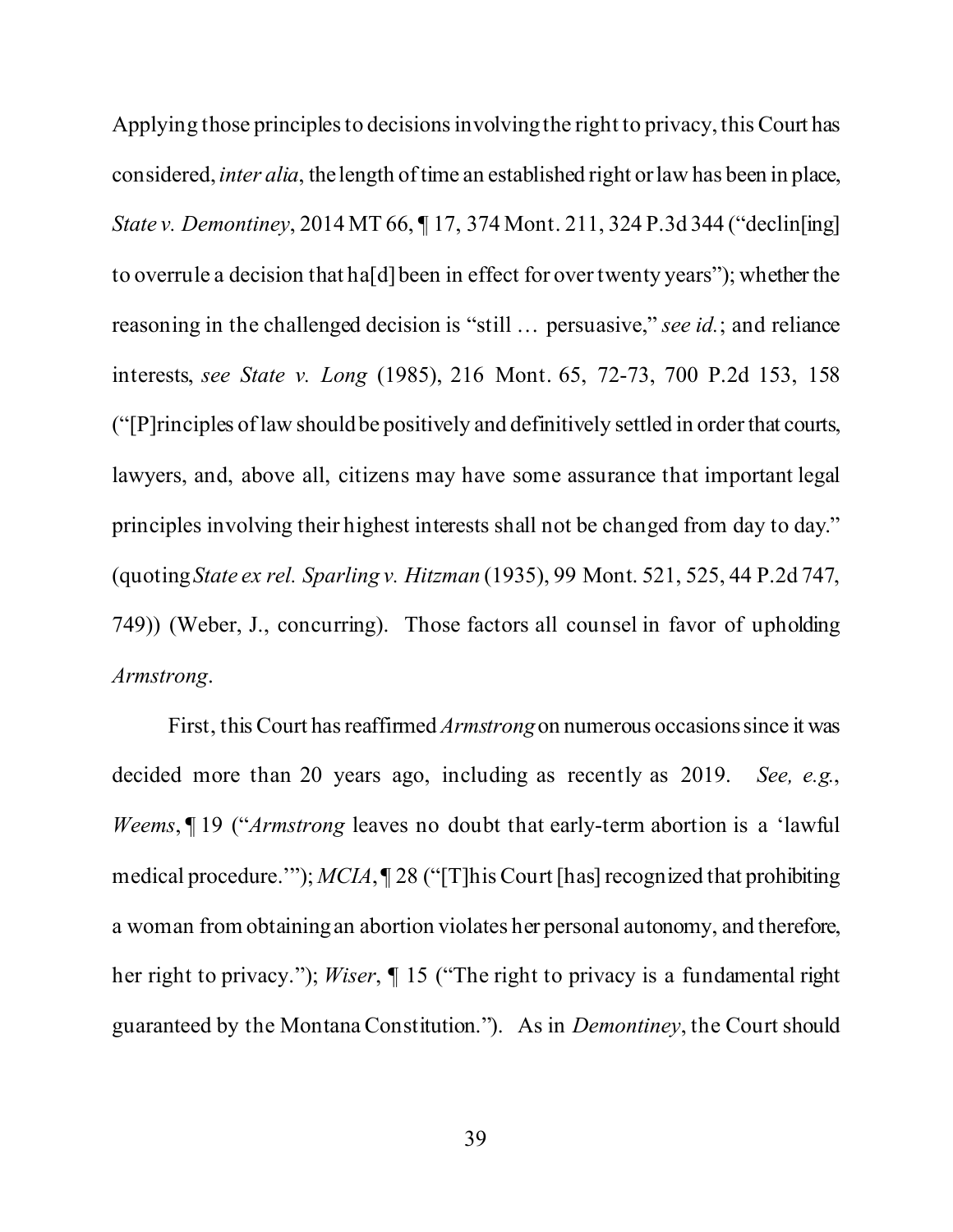"decline to overrule a decision that has been in effect"—and repeatedly upheld— "for over twenty years."  $2014 \text{ MT } 66$ ,  $\P$ 17.

Second, *Armstrong* was correct in holding that Montana's right to privacy includes a right to pre-viability abortions. The "unmistakable intent" of the Constitutional Convention was to "explicitly protect[] citizens from legislation and governmental practices that interfere with the autonomy of each individual to make decisions in matters generally considered private." *Armstrong*, ¶ 48. As the Convention delegates explained in justifying the need for an express right to privacy in Section 10 of the Bill of Rights:

[W]e all recognize that the state must come into our private lives at some point; but what [Section 10] says is, don't come into our private lives unless you have a good reason for being there. We feel that this, as a mandate to our government, would cause a complete reexamination and guarantee our individual citizens of Montana this very important right—the right to be let alone; and this has been called the most important right of them all.

App.C042. Given "the delegates' overriding concern that government not be allowed to interfere in matters generally considered private, and given the delegates' specific determination to adopt a broad and undefined right of individual privacy grounded in Montana's historical tradition of protecting personal autonomy and dignity," *Armstrong* was on firm ground in finding that a woman's right to obtain a pre-viability abortion is protected by the right of privacy. *Armstrong*, ¶ 45.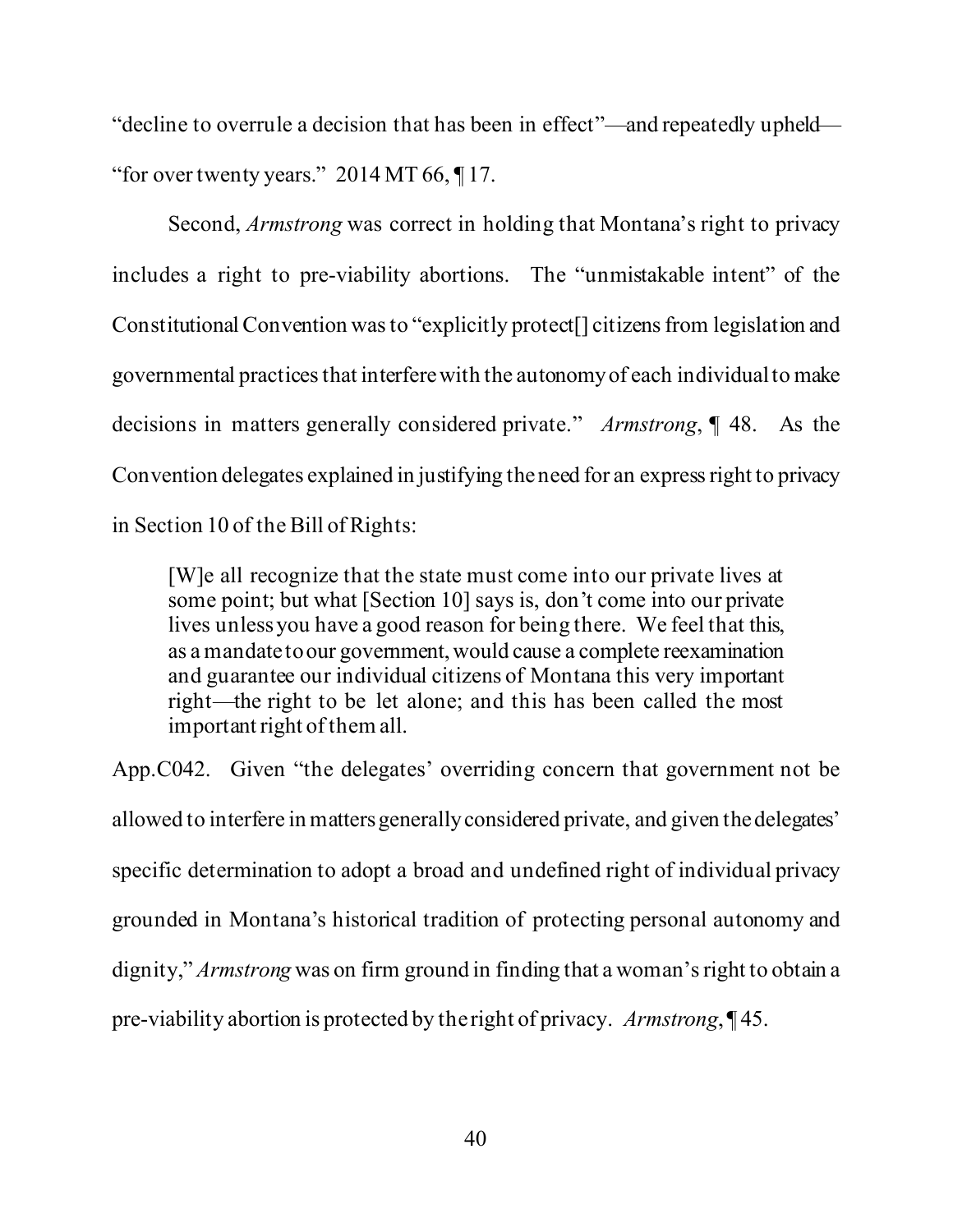This Court has already rejected the State's response that "the framers intentionally excluded abortion from the Constitution and left to the Legislature the prerogative to permit, prohibit, or regulate it." Br. 17; *see Armstrong*, ¶¶ 43-44. The Court should reaffirm its previous, correct conclusion about the import of those debates. The State also suggests that Delegate Dahood's statement that abortion "is a legislative matter insofar as we are concerned" precludes constitutional protection. Br. 19. That statement, however, concerned whether to extend inalienable rights from persons "born" to persons "conceived" in Section 3, not the right of privacy at issue in Section 10. App.C001. Moreover, that proposal was overwhelmingly defeated by a vote of 71 to 15. *Id.* at 002. Such non-enactment history is notoriously disreputable. *Cf., e.g.*, *Matter of W.J.H.* (1987), 226 Mont. 479, 484, 736 P.2d 484, 487 ("[T]he defeat of a relevant amendment is of uncertain value in interpreting legislation which was passed"); *P.R. Dep't of Consumer Affs. v. Isla Petroleum Corp.*, 485 U.S. 495, 501 (1988) ("[U]nenacted approvals, beliefs, and desires are not laws"). Although "the State can speculate" based on the statements of a single delegate "that this reflects an unwillingness to protect this type of conduct, one can also speculate that the delegates believed it was already protected under the privacy clause," or had any number of other reasons for voting down the amendment. *Gryczan*, 283 Mont. at 451, 942 P.2d at 123.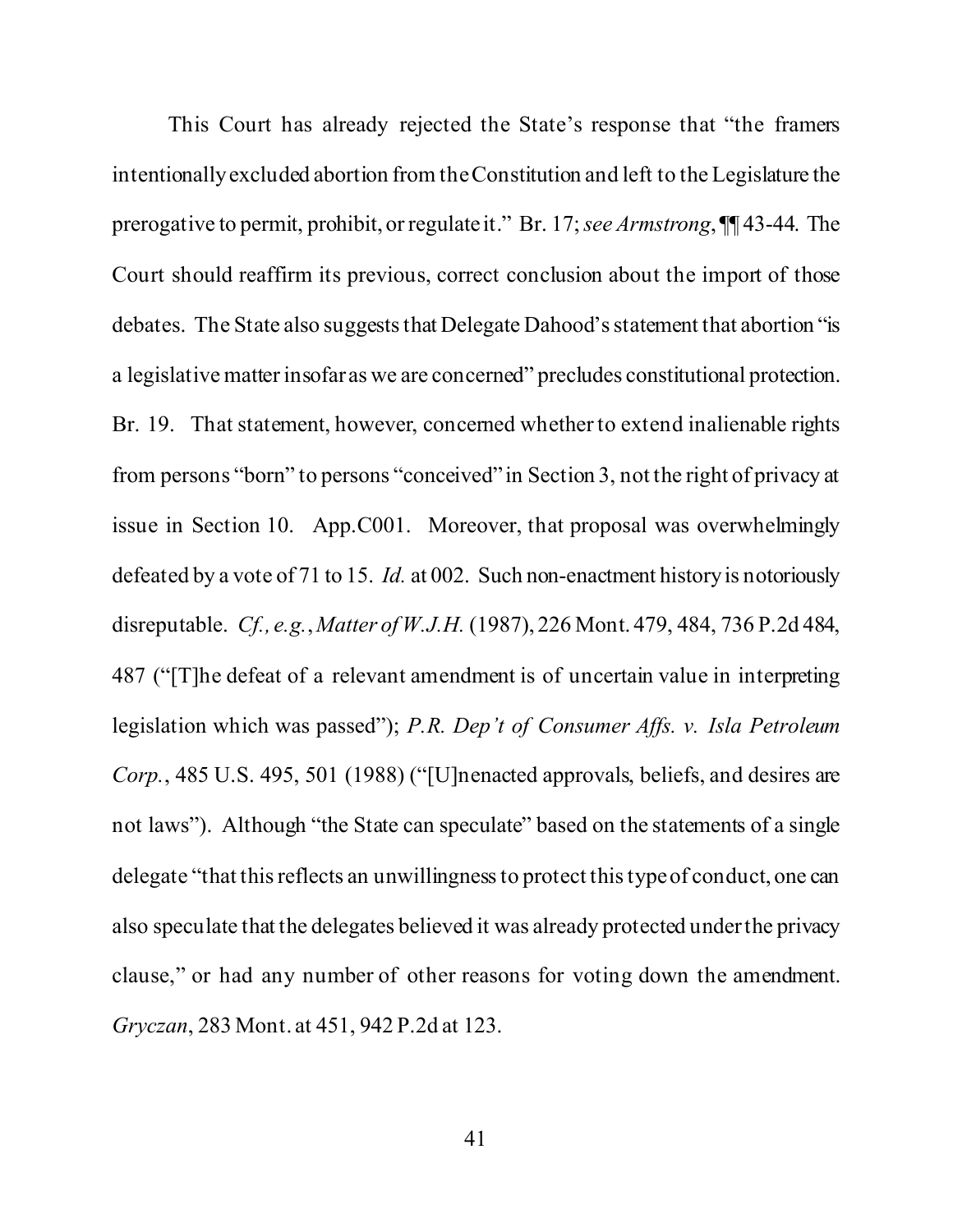Third, stare decisis allows for "some assurance that important legal principles involving [citizens'] highest interests shall not be changed from day to day." *Long*, 216 Mont. at 72-73, 700 P.2d at 158 (Weber, J., concurring). Reaffirming *Armstrong*  will ensure that Montanans, who have relied on the Court's protection of the right to pre-viability abortions, can continue to make weighty choices without fear that such protection will suddenly change. A contrary result would disrupt Montanans' lives and reproductive health decisions, undermining citizens' ability to rely on this Court's jurisprudence. The State's claim that "[w]omen may still access abortions under *federal* law," Br. 23 (emphasis added), has no bearing on that inquiry.

The State's final arguments against *Armstrong* are similarly unavailing. *Armstrong* did not create unworkable precedent by "seemingly call[ing] into question every regulation of every medical provider." Br. 21. Providers are not arguing that the State cannot regulate medical practitioners*.* Instead, they are simply noting that regulations infringing the right to pre-viability abortions must pass strict scrutiny. Indeed, *Wiser* shows that this Court has not adopted the unconstrained reading the State asserts is so problematic. *See Wiser*, ¶¶ 15-20. And that "seven *different* justices" now sit on this Court provides no reason to abandon stare decisis, Br. 16. *See Kimble v. Marvel Ent., LLC*, 576 U.S. 446, 455 (2015) ("[I]t is not alone sufficient that we would decide a case differently now than we did then."); *see also*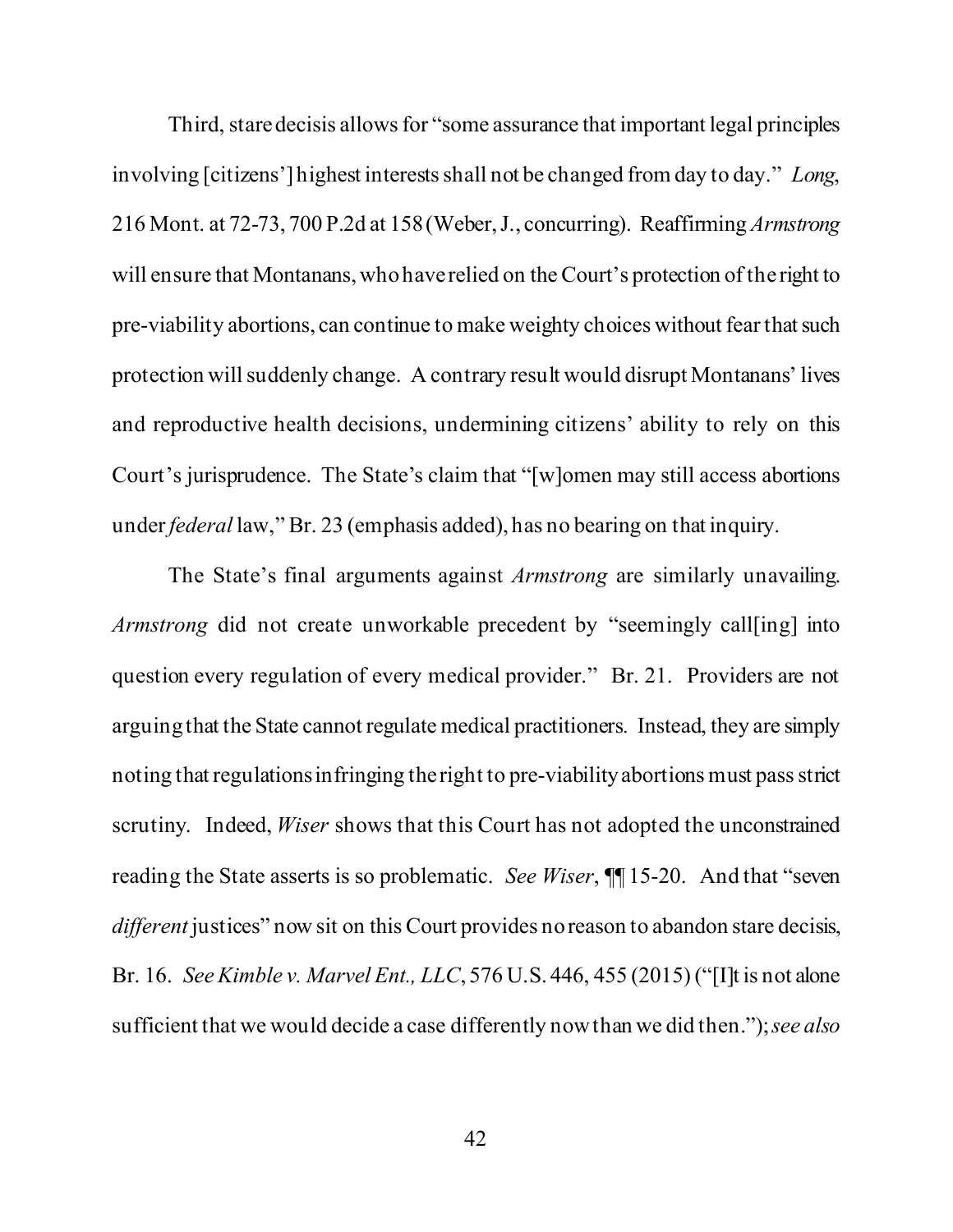*Running Wolf*, ¶¶ 44-45 (Rice, J., concurring in part). No Montana decision has ever

recognized such a cynical view of stare decisis.

## **CONCLUSION**

For the foregoing reasons, the district court's order should be affirmed.

Respectfully submitted this 24th day of March, 2022.

/s/ Raphael Graybill Raphael J.C. Graybill Graybill Law Firm, PC 300 4th Street North PO Box 3586 Great Falls, MT 59403 (406) 452-8566 rgraybill@silverstatelaw.net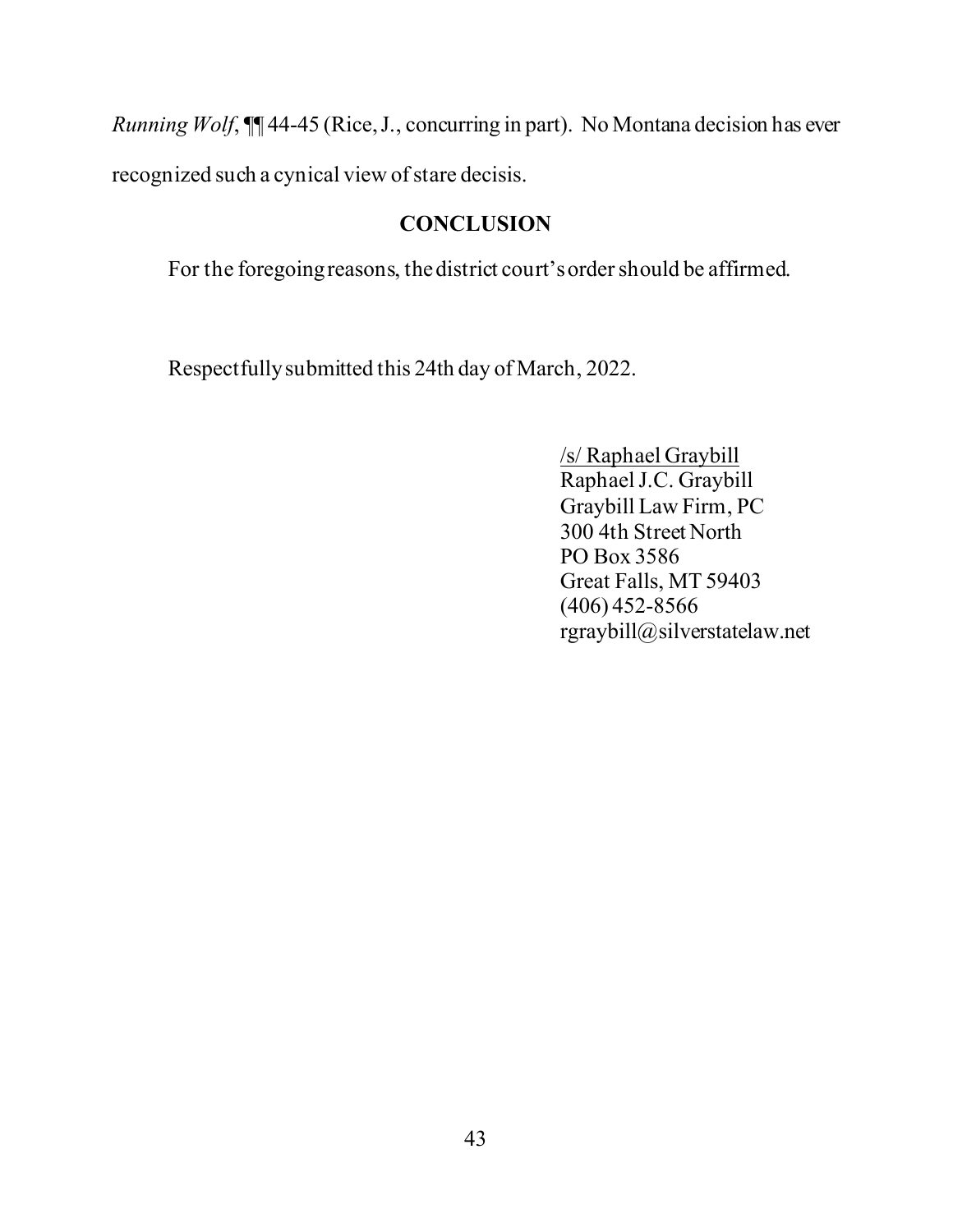### **CERTIFICATE OF COMPLIANCE**

The undersigned, Raphael J.C. Graybill, certifies that the foregoing brief complies with the requirements of Rule 11, M. R. App. P., is double spaced, except for footnotes, quoted, and indented material, and it is proportionally spaced utilizing a 14-point Times New Roman typeface. The total word count for this document is 9924 words, as calculated by the undersigned's word processing program.

> /s/ Raphael Graybill Raphael J.C. Graybill Attorney for Plaintiffs-Appellees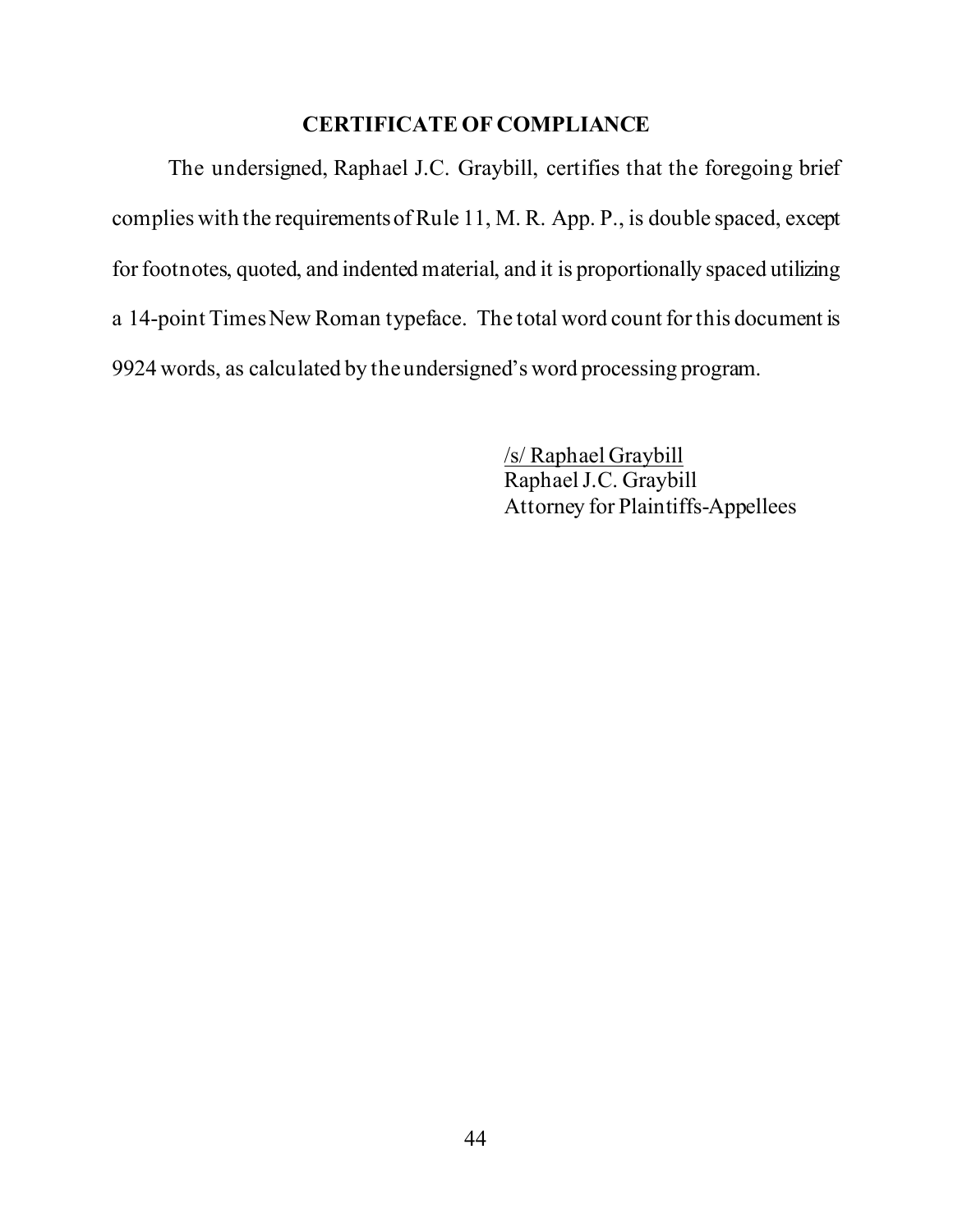### **CERTIFICATE OF SERVICE**

I, Raphael Jeffrey Carlisle Graybill, hereby certify that I have served true and accurate copies of the foregoing Brief - Appellee's Response to the following on 03-24-2022:

Austin Miles Knudsen (Govt Attorney) 215 N. Sanders Helena MT 59620 Representing: State of Montana Service Method: eService

Kristin N. Hansen (Govt Attorney) 215 N. Sanders Helena MT 59601 Representing: State of Montana Service Method: eService

David M.S. Dewhirst (Govt Attorney) 215 N Sanders Helena MT 59601 Representing: State of Montana Service Method: eService

Kathleen Lynn Smithgall (Govt Attorney) 215 N. Sanders St. Helena MT 59601 Representing: State of Montana Service Method: eService

Brent A. Mead (Govt Attorney) 215 North Sanders Helena MT 59601 Representing: State of Montana Service Method: eService

Patrick Mark Risken (Govt Attorney) 215 N. Sanders Helena MT 59620-1401 Representing: State of Montana Service Method: eService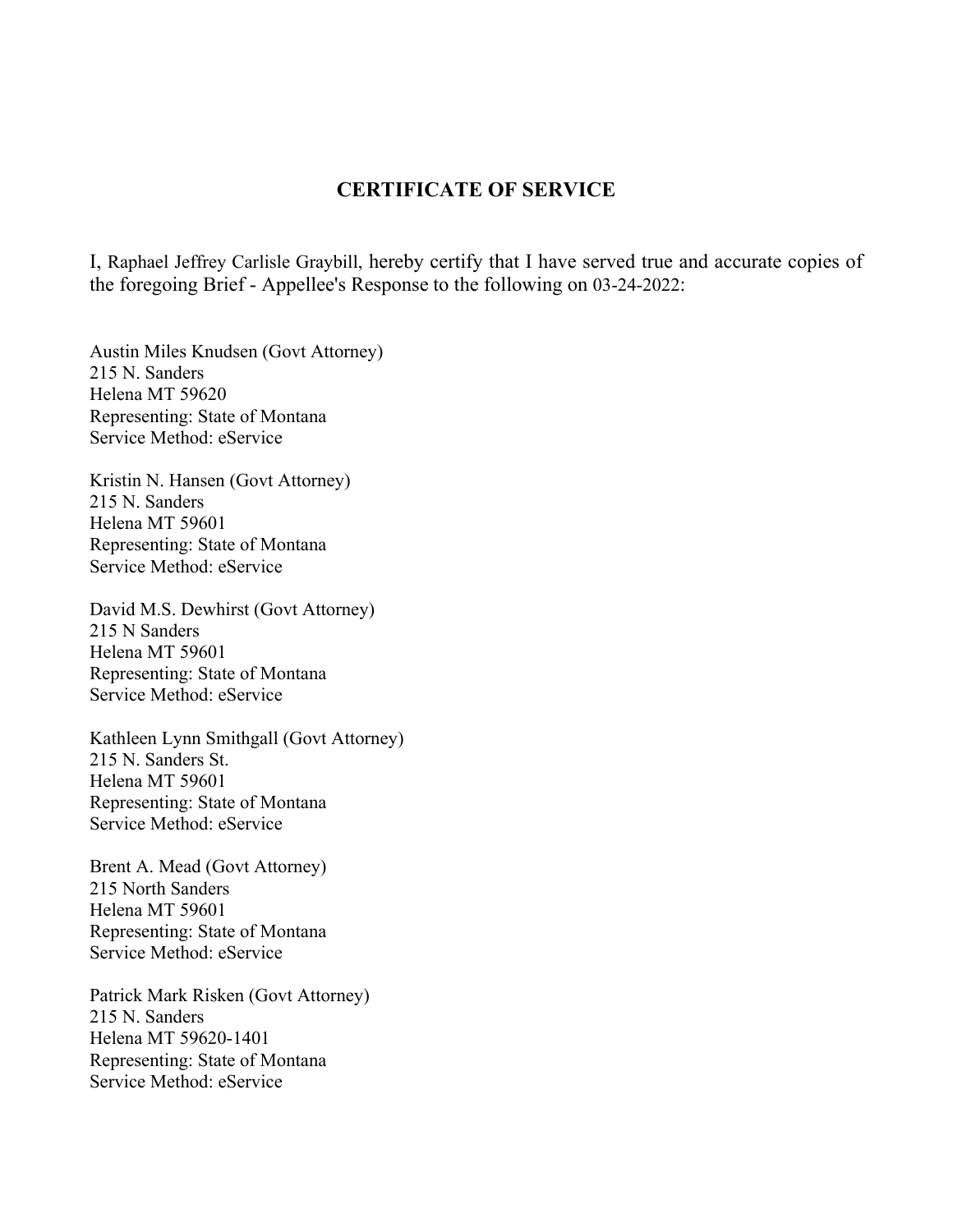Gene R. Jarussi (Attorney) Bishop, Heenan & Davies 1631 Zimmerman Tr, No. 1 Billings MT 59102 Representing: Planned Parenthood of Montana, Joey Banks Service Method: eService

Emily Jayne Cross (Attorney) 401 North 31st Street Suite 1500 P.O. Box 639 Billings MT 59103-0639 Representing: Delegates Service Method: eService

Akilah Maya Lane (Attorney) 2248 Deerfield Ln Apt B Helena MT 59601 Representing: ACLU of Montana Foundation, Inc., National Women's Law Center, Center for Reproductive Rights Service Method: eService

Kyle Anne Gray (Attorney) P.O. Box 639 Billings MT 59103 Representing: Delegates Service Method: eService

Brianne McClafferty (Attorney) 401 North 31st Street, Suite 1500 P. O. Box 639 Billings MT 59103-0639 Representing: Delegates Service Method: eService

Alexander H. Rate (Attorney) 713 Loch Leven Drive Livingston MT 59047 Representing: ACLU of Montana Foundation, Inc., National Women's Law Center, Center for Reproductive Rights Service Method: eService

Lindsay Beck (Attorney) 1946 Stadium Drive, Suite 1 Bozeman MT 59715 Representing: American College of Obstetricians and Gynecologists, American Academy of Family Physicians, American Academy of Nursing, American Academy of Pediatrics, Montana Chapter, American College of Medical Genetics and Genomics, American College of Nurse-Midwives,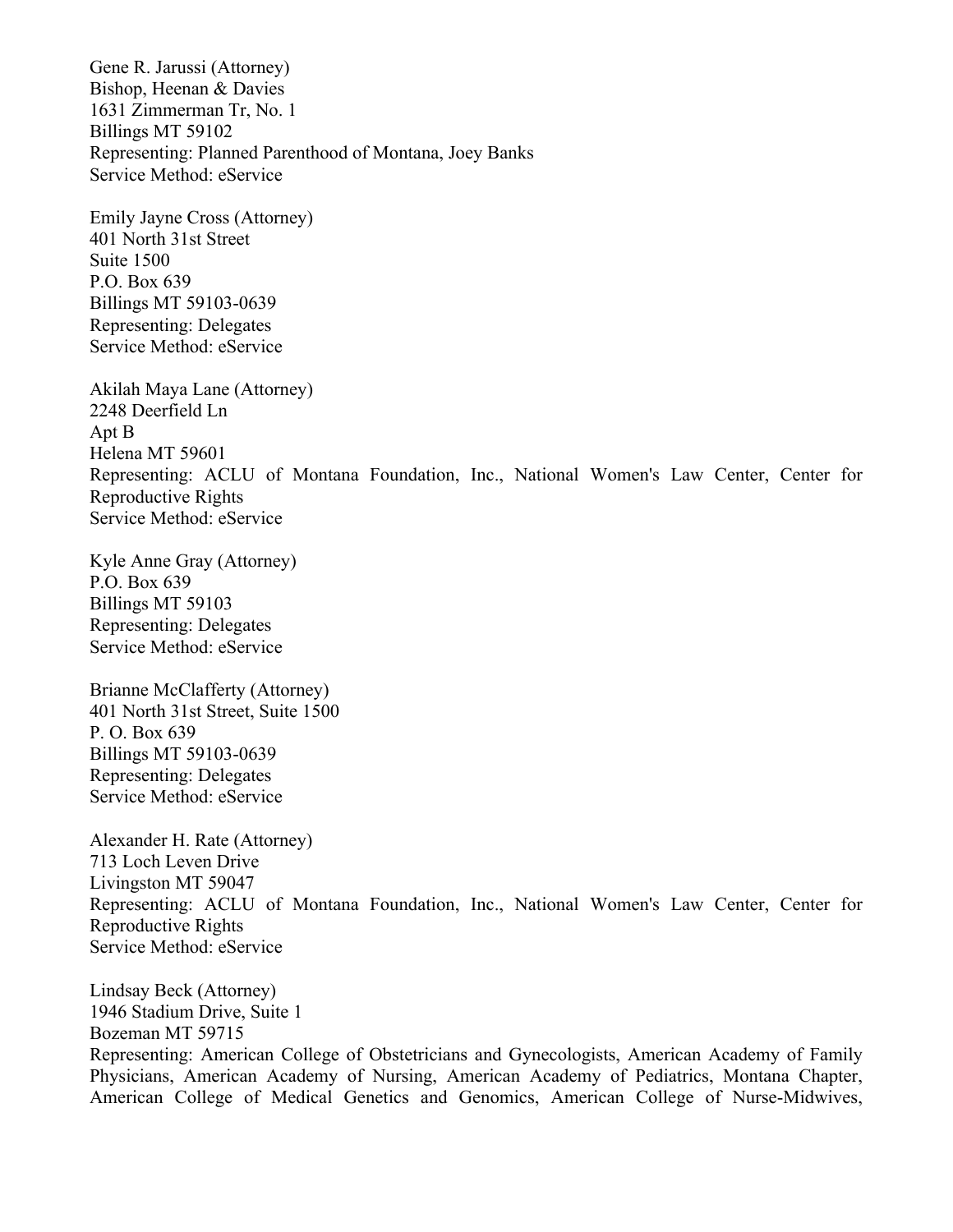American College of Osteopathic Obstetricians and Gynecologists, American College of Physicians, American Gynecological and Obstetrical Society, American Medical Association, American Medical Women's Association, American Society for Reproductive Medicine, American Urogynecologic Society, Council of University Chairs of Obstetrics and Gynecology, American Academy of Pediatrics, National Association of Nurse Practitioners in Women's Health, Society for Adolescent Health and Medicine, Society for Maternal-Fetal Medicine, Society for Reproductive Endocrinology and Infertility, Society of Family Planning, Society of OB/GYN Hospitalists Service Method: eService

Matthew Prairie Gordon (Attorney) 1201 Third Ave Seattle WA 98101

Representing: Asian Institute on Gender-Based Violence, Aspen, Caminar Latino, Custer Network Against Domestic Abuse, Inc., District 4 Human Resources Development Council, Domestic and Sexual Violence Services, Idaho Coalition Against Sexual & Domestic Violence, Latinos United for Peace and Equity, Legal Voice, Montana Coalition Against Domestic and Sexual Violence, Richland County Coalition Against Domestic Violence, National Coalition Against Domestic Violence Service Method: eService

Mike Dennison (Interested Observer) Service Method: Conventional

Kimberly Parker (Attorney) 1875 Pennsylvania Avenue NW Washington DC 20006 Representing: Planned Parenthood of Montana, Joey Banks Service Method: Conventional

Hana Bajramovic (Attorney) 123 William St., Floor 9 New York NY 10038 Representing: Planned Parenthood of Montana, Joey Banks Service Method: Conventional

Alice Clapman (Attorney) 1110 Vermont Ave, NW Ste 300 Washington DC 20005 Representing: Planned Parenthood of Montana, Joey Banks Service Method: Conventional

Nicole Rabner (Attorney) 1875 Pennsylvania Avenue NW Washington DC 20006 Representing: Planned Parenthood of Montana, Joey Banks Service Method: Conventional

Alan Schoenfeld (Attorney) 7 World Trade Center, 250 Greenwich Street New York NY 10007